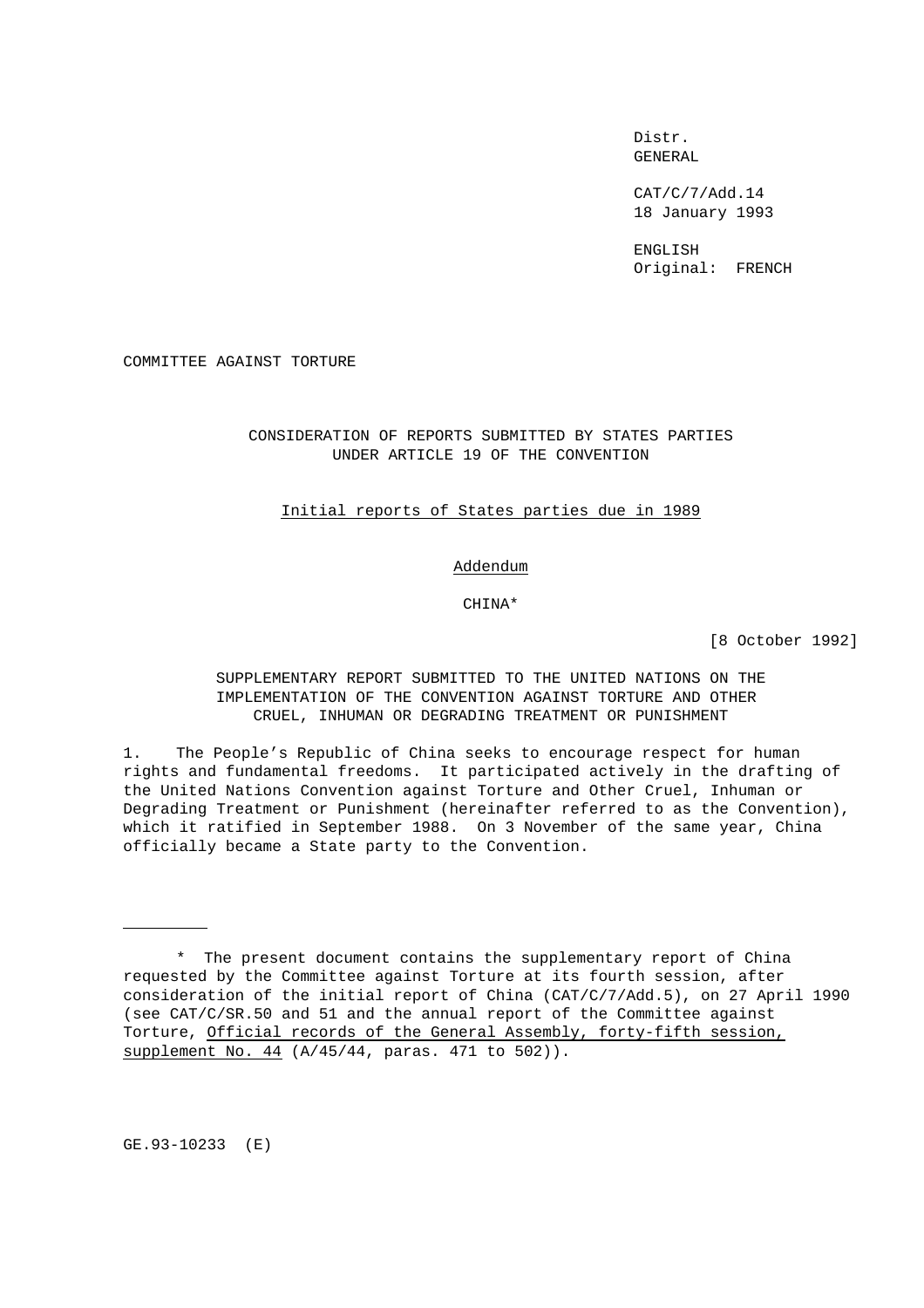2. In accordance with article 19 of the Convention, China submitted its initial report on the implementation of the Convention in December 1989. The United Nations Committee against Torture considered the report on 27 April 1990. The present supplementary report is being submitted on the basis of the initial report, in keeping with the Committee's request.

3. This report follows the guidelines of the Committee as to how reports should be drafted, and consists of two main parts. The first part provides general information, such as an outline of China's political, legislative and judicial systems; the second part deals with China's implementation of articles 2 to 16 of the Convention. In conformity with the presentation requested, the members of the Committee will find that the relevant paragraphs of the present supplementary report, in keeping with the specific provisions of the Convention, provide the answers to the various questions asked during the consideration of China's initial report on the implementation of the Convention.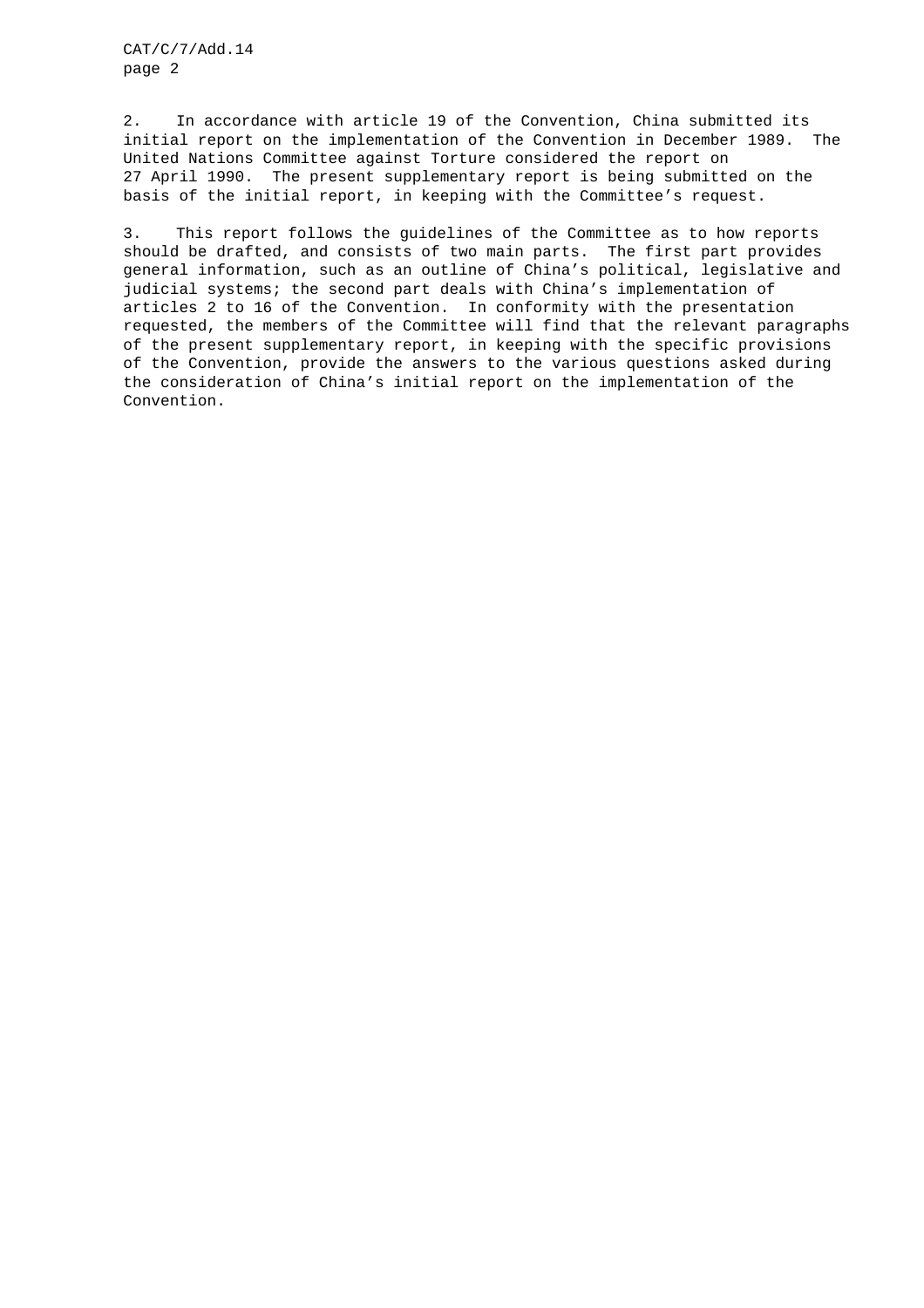## PART I: GENERAL COMMENTS

# A. Structure of the power of the State

4. The Constitution of the People's Republic of China establishes the political system of the People's National Congress, whose principle is democratic centralism, in which all power belongs to the people. The People's National Congress is composed of deputies elected for a five-year term by the provinces, the autonomous regions and the municipalities falling directly under the central authority, and also by the armed forces.

5. The organs of the State are the People's National Congress and its Standing Committee, the President of the People's Republic of China, the State Council, the Central Military Commission, the people's local congresses and the people's local governments at the various levels, the organs of self-government of the national autonomous regions, the people's courts and the people's procuratorates.

6. The People's National Congress is the highest organ of State power. It exercises the legislative power of the State and decides on the main issues concerning affairs of State. It elects and can dismiss the President and Vice-President of the People's Republic of China, the chairman of the Central Military Commission, the President of the People's Supreme Court and the Procurator-General of the People's Supreme Procuratorate; it elects and can dismiss the Prime Minister of the State Council, the Deputy Prime Ministers, the Ministers of State, the Ministers, the chairmen of the Commissions, the chairman of the Audit Commission and the Secretary-General of the State Council.

7. The Standing Committee is the permanent body of the People's National Congress. In periods when the Congress is not in session, the Committee may exercise a number of the supreme powers of State, as authorized by the Constitution. The Standing Committee of the People's National Congress is composed of the President, the Vice-Presidents, the Secretary-General and the ordinary members of the Congress.

8. The Standing Committee of the People's National Congress has, inter alia, the following duties and powers: it interprets the Constitution and the law and ensures their application; it exercises legislative power within the framework of the provisions of the Constitution; it reviews and verifies the conformity of administrative regulations and local regulations with the Constitution and the law; it reviews and adopts proposals for partial readjustments of the national economic and social development plan, and the State budget; it supervises the activities of the State Council, the Central Military Commission, the People's Supreme Court and the People's Supreme Procuratorate; it decides on other matters of major importance to the country; it exercises any other duties and powers that the People's National Congress may assign it.

9. The President of the People's Republic of China occupies an important place in the State structure. In pursuance of the decisions of the People's National Congress and its Standing Committee, he promulgates the laws, appoints or dismisses the Prime Minister, the Deputy Prime Ministers, as well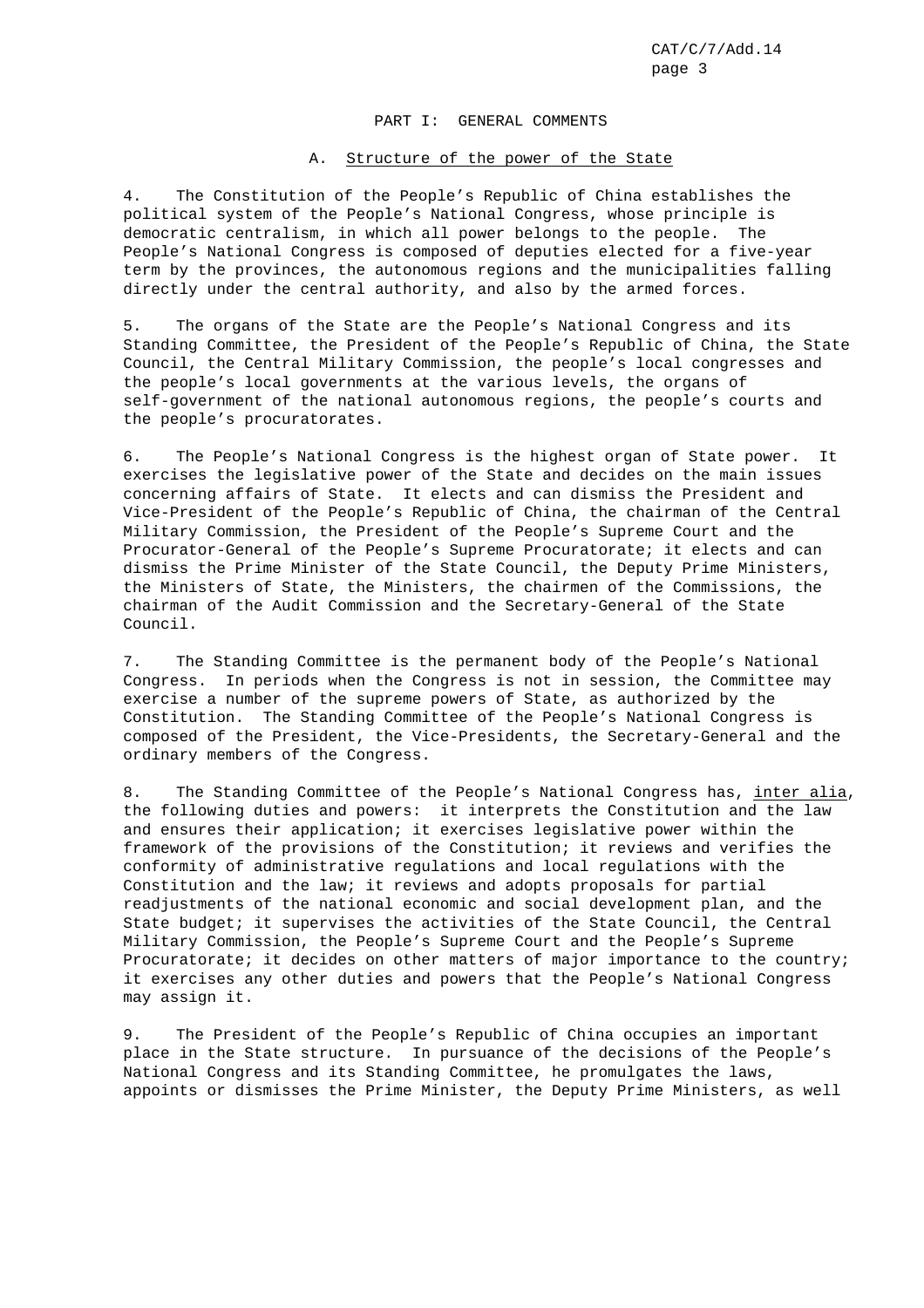as the Ministers and the chairmen of the Commissions, proclaims a state of war and orders mobilization, ratifies and denounces treaties and important agreements concluded with foreign States, and so on.

10. The State Council of the People's Republic of China (in other words, the People's Central Government) is the executive of the highest organ of State power, the highest administrative organ. Under the Constitution, it is accountable to the People's National Congress and its Standing Committee. The State Council is composed of the Prime Minister, the Deputy Prime Ministers, the Ministers of State, the Ministers, the chairmen of the Commissions, the chairman of the Audit Commission and the Secretary-General; the Prime Minister has overall responsibility for this Council.

11. The Central Military Commission of the People's Republic of China is the supreme authority for all of the armed forces; its chairman has overall responsibility for them and he is accountable to the People's National Congress and its Standing Committee.

12. The people's local congresses at the various levels are the local organs of State power. They make sure that the Constitution, laws and administrative regulations are observed and applied in their respective administrative areas and exercise any other powers vested in them by the Constitution and the law. The people's local governments at the various levels are the executives of the local organs of State power. Within the limits of the powers vested in them by law, they administer the economic, educational, scientific, cultural and other activities in their respective administrative regions.

13. The people's local governments at the various levels are elected by the corresponding people's local congresses. They are accountable to the congress, report to them on their activities and are placed under their control. The people's local governments at the district and higher levels are accountable, when the people's congresses at the corresponding level are not in session, to the standing committees of the people's congresses at the appropriate level and report to them on their activities. They are simultaneously accountable to the people's government, at the next highest level and report to them on their activities. Furthermore, the people's local governments at the various levels are administrative organs of the State placed under the sole direction of the State Council and subject to its authority alone.

14. The local courts are the judicial organs of the State and part of the machinery of the State's authority. The Constitution and the organizational law on the courts of the People's Republic of China have established three jurisdictions: the People's Supreme Court, the people's local courts at the various levels, the military courts and other people's special courts. There are four categories of people's court, in line with the administrative divisions of China: the People's Supreme Court, the people's higher courts, the people's intermediate courts and the people's lower courts. The people's special courts are jurisdictions established to hear cases in specific matters; they include the military courts, the railway courts, the maritime courts, etc. The people's special courts do not correspond to the administrative divisions and do not hear criminal, civil, economic or ordinary administrative cases. They only try cases that concern the relevant matters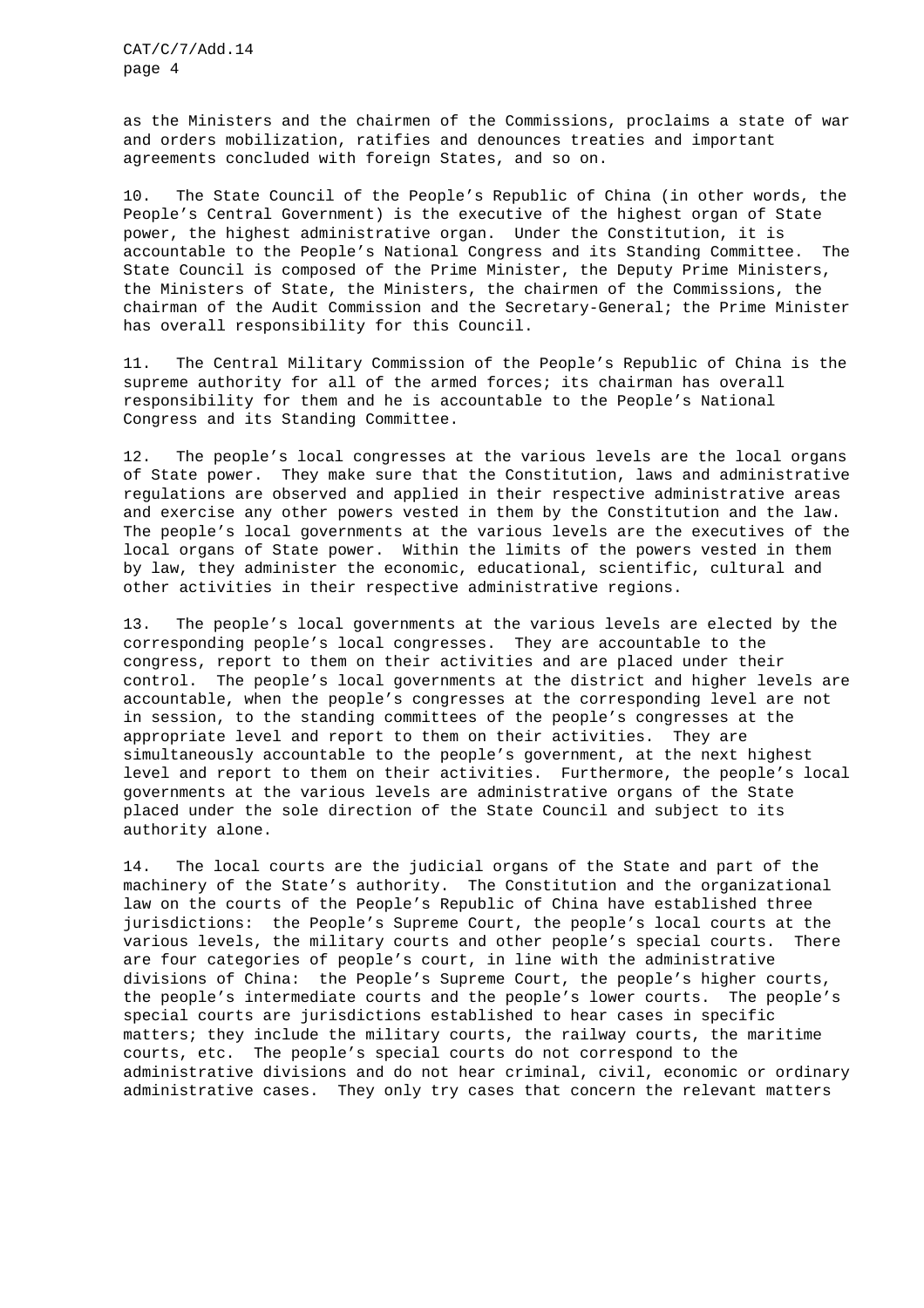or the ministries or specific cases. The People's Supreme Court supervises the judicial activities of the people's special courts. The People's Supreme Court is accountable to the People's National Congress and its Standing Committee. The people's local courts at the various levels are responsible to the people's congresses at the same levels and to their standing committees. The people's higher courts monitor the activity of the people's lower courts.

15. The people's procuratorates are the State organs responsible for monitoring the application of the laws, and they are also part of the machinery of State authority. Under the Constitution and the organizational law the people's procuratorates of the People's Republic of China, the people's procuratorates include: the People's Supreme Procuratorate, the people's local procuratorates at the various levels and the people's special procuratorates. The people's local procuratorates at the various levels include the provincial procuratorates, the procuratorates of the autonomous regions, the procuratorates of municipalities falling directly under the central authority, the branches of the provincial procuratorates, autonomous regions and municipalities falling directly under the central authority, the procuratorates of the autonomous departments and municipalities falling directly under a province, and the people's procuratorates of districts, municipalities, autonomous districts and urban districts. The people's special procuratorates include the military and the railway procuratorates.

B. Sources of law in China

16. There are three sources of law in China: the Constitution, the laws and the administrative rules and regulations.

17. China's Constitution was drawn up after wide-ranging consultation with the masses and it embodies the historical experience of the Chinese nation. It defines the great fundamental principles of the life of the country and Chinese society, such as the State's political system, the economic system, the method of organization of the Government, the rights and duties of the citizen, and so forth. The Constitution is adopted and amended by the People's National Congress, and its legal provisions take precedence over all other laws and legal provisions, which are founded on it. The present Constitution was reviewed and promulgated on 4 December 1982 at the fifth session of the People's Fifth National Congress.

18. The laws are drafted by the People's National Congress and its Standing Committee, by a specific legislative procedure. The laws enacted often deal with fundamental and important aspects of social relationships (criminal matters, civil matters involving persons or goods, etc.).

19. In accordance with the Constitution, the State Council is empowered to decree administrative measures, draft laws and administrative rules and regulations, take decisions and issue ordinances. The laws and administrative rules and regulations must be in conformity with the Constitution and the law and must not contravene them. The Standing Committee of the People's National Congress has the power to annul any administrative rules and regulations, or any decisions and ordinances by the State Council which conflict with the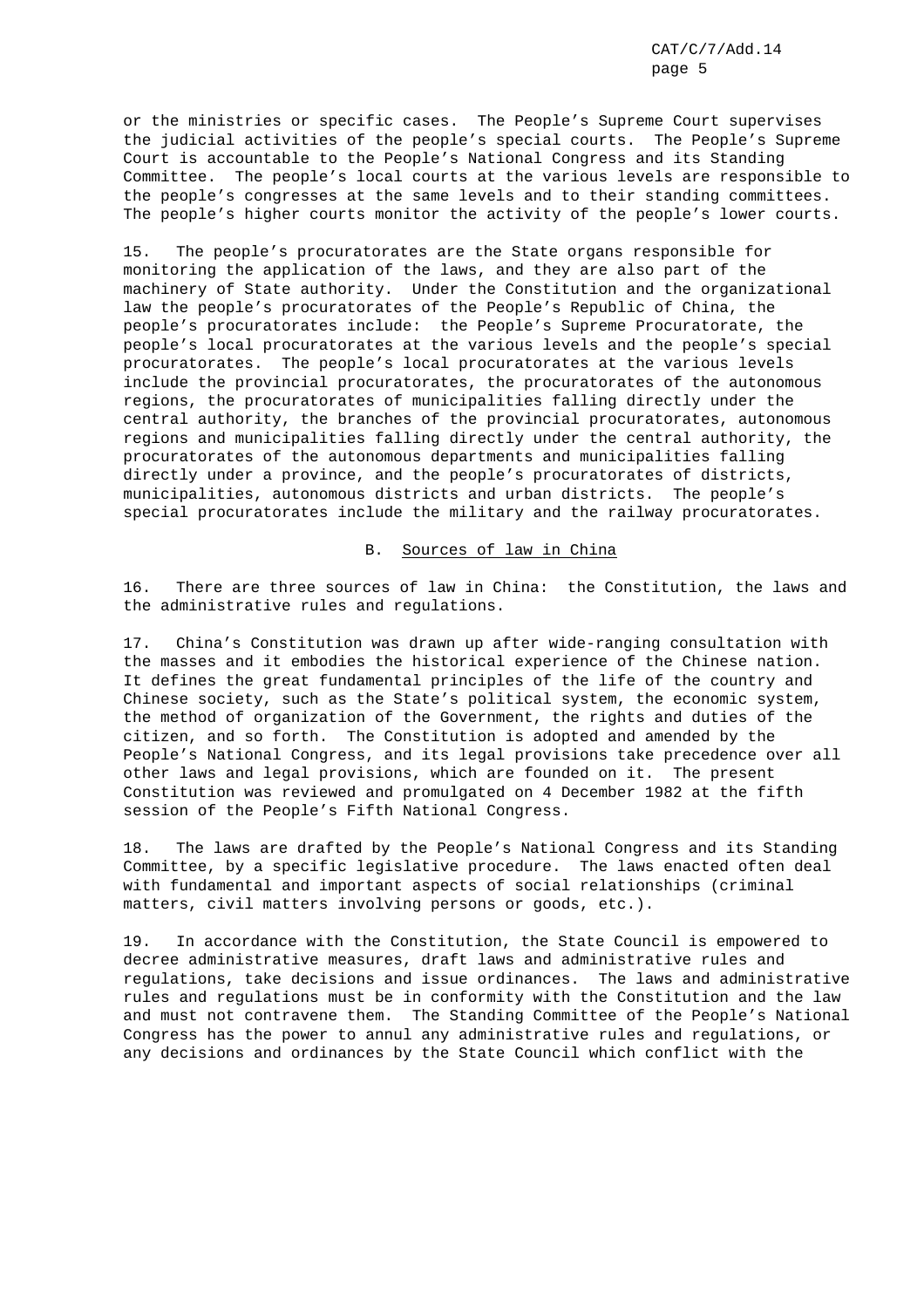Constitution and the laws. The State Council may amend or annul any inappropriate decisions or ordinances by the local administrative organs at the various levels.

# C. Organs of justice and their functions

20. Broadly speaking, the organs of justice in China encompass the people's courts, the people's procuratorates as well as the organs of public security and the organs of the administration of justice which fall under the State Council.

21. The task of the people's courts is to try criminal, civil, economic, maritime, commercial and administrative cases, with complete independence, and deliver judgements to punish offenders, settle civil disputes, uphold the dignity of the laws and the national system, maintain social order, protect the property of the State and of citizens, and safeguard the inviolability of the individual. The people's courts proceed independently, in conformity with the law, and are not subject to any interference from administrative organs, social groups or individuals. The people's courts apply the rule of two-tier jurisdiction, and decisions taken on second instance are final.

22. Depending to the nature of the proceedings, the people's courts are divided into civil, criminal, economic and administrative jurisdictions.

23. The people's lower courts try ordinary criminal and civil cases on first instance, settle straightforward civil disputes and minor criminal cases which do not require a hearing, and direct the work of the people's conciliation commissions.

24. The peoples intermediate courts examine the following criminal cases on first instance: counter-revolutionary cases; ordinary criminal cases carrying a sentence of life imprisonment or the death penalty; criminal cases involving crimes committed by foreigners or violations of the legitimate rights of foreigners by Chinese citizens; criminal cases and civil cases which have a major impact in their own jurisdictions and are referred to them by the people's lower courts on first instance; cases of appealing and judgements and decisions of the people's lower courts, as well as cases against which an appeal has been lodged by the Office of the Procurator-General in accordance with the procedure for supervising court decisions.

25. The people's higher courts examine important criminal cases which concern a whole province (a municipality which comes directly under the central authority or an autonomous region) and civil cases on first instance that have a major impact in their own jurisdictions, cases which are referred to them on first instance by the people's lower courts, cases of appealing against and challenging judgements and decisions of the people's lower courts, as well as cases against which an appeal has been lodged by the Office of the Procurator-General in accordance with the procedure for monitoring court decisions.

26. The People's Supreme Court examines the major national criminal cases which involve the entire country and any civil cases which have serious repercussions at the national level, as well as any cases it considers that it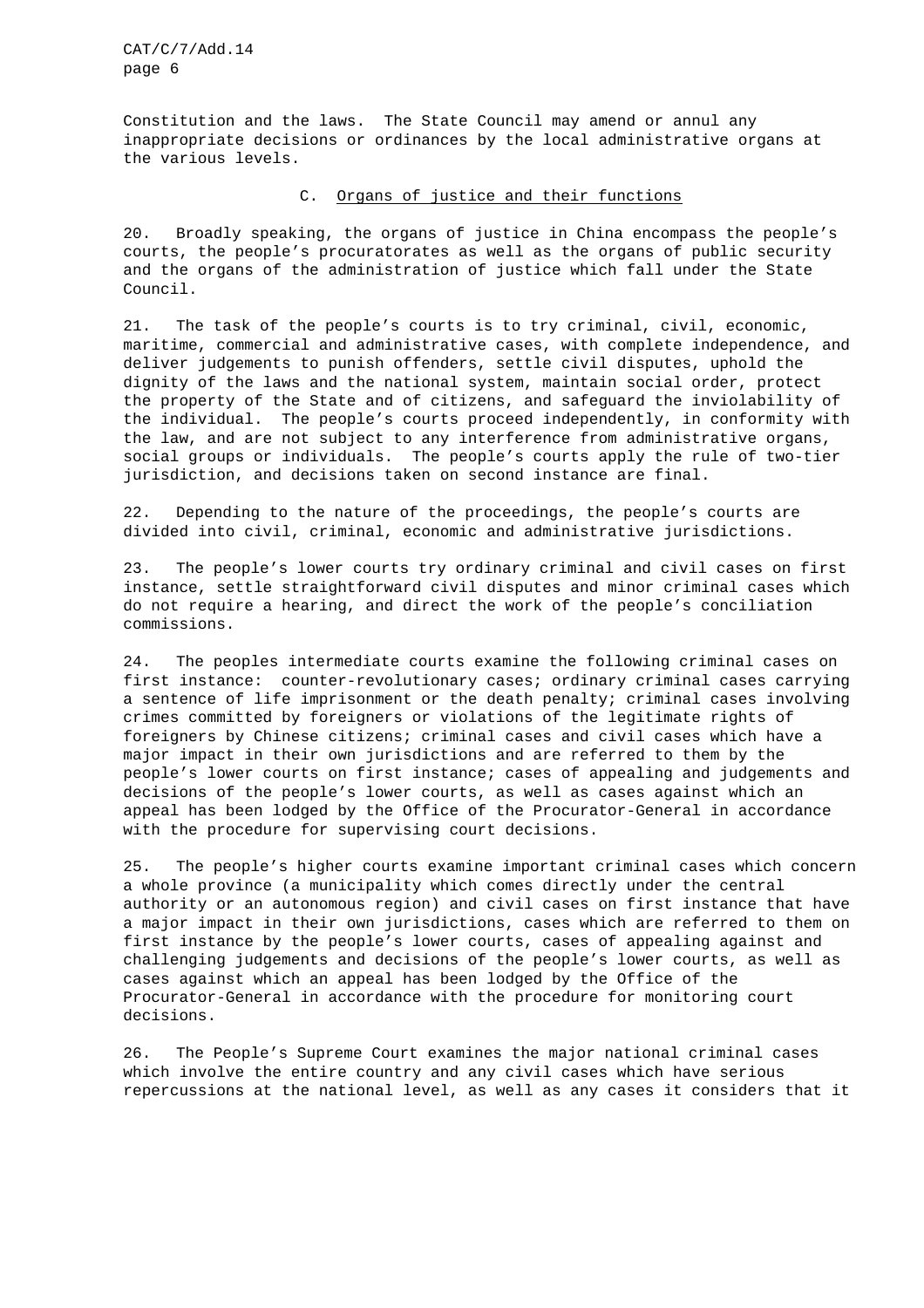must rule on first instance, cases appealing or challenging decisions of the people's higher courts, and the people's special courts and the cases of appeal lodged by the People's Supreme Procuratorate, in accordance with the procedure for monitoring court decisions. It also gives the legal interpretations of specific problems of enforcement of the laws and rules and regulations during proceedings.

27. Under the organizational law on the people's procuratorates of the People's Republic of China, the people's procuratorates at the various levels have, inter alia, the following functions:

1. To institute proceedings in cases of high treason, attempts to dismember the country and important criminal cases which cause serious damage to the policy, laws, ordinances and decrees of the State;

2. To examine any criminal cases brought directly before them;

3. To investigate any cases which have been the subject of an inquiry by the public security services, to decide whether an arrest should be made, to institute or discontinue proceedings, to verify the legality of an inquiry conducted by the public security services;

4. To conduct public prosecution proceedings once they have been initiated; to verify the legality of the decisions of the people's courts;

5. To verify the legality of the execution of judgements and decisions in criminal cases and of the activities in the prisons and establishments of reform through labour;

6. To investigate the legal responsibility of the public officials in cases of violation of democratic rights, the rights of the individual and other citizens' rights.

28. In China, judges and procurators are appointed under very strict rules and only after a review of their qualifications. The judges of the courts at the various levels include the president of the court, the vice-president of the court, members of the judicial commission, the divisional president, the divisional vice-president, the judge and the associate judge. The Office of the Public Prosecutor, at the different levels of jurisdiction, includes in particular the following magistrates: the procurator-general, the advocate-general, members of the procuratorate commission, the procurator and the associate procurator. The president of the People's Supreme Court and the procurator-general of the People's Supreme Procuratorate are elected by the People's National Congress. All the other judges in these two jurisdictions are appointed by the Standing Committee of the People's National Congress. The presidents of the people's local courts at the various levels are elected by the people's congresses at the same levels. The procurators-general of the people's local procuratorates at the various levels are elected by the people's local congresses at the same levels and approved by the standing committee of the people's congress at the immediately higher level on the proposal of the procurator-general of the procuratorate at that level. The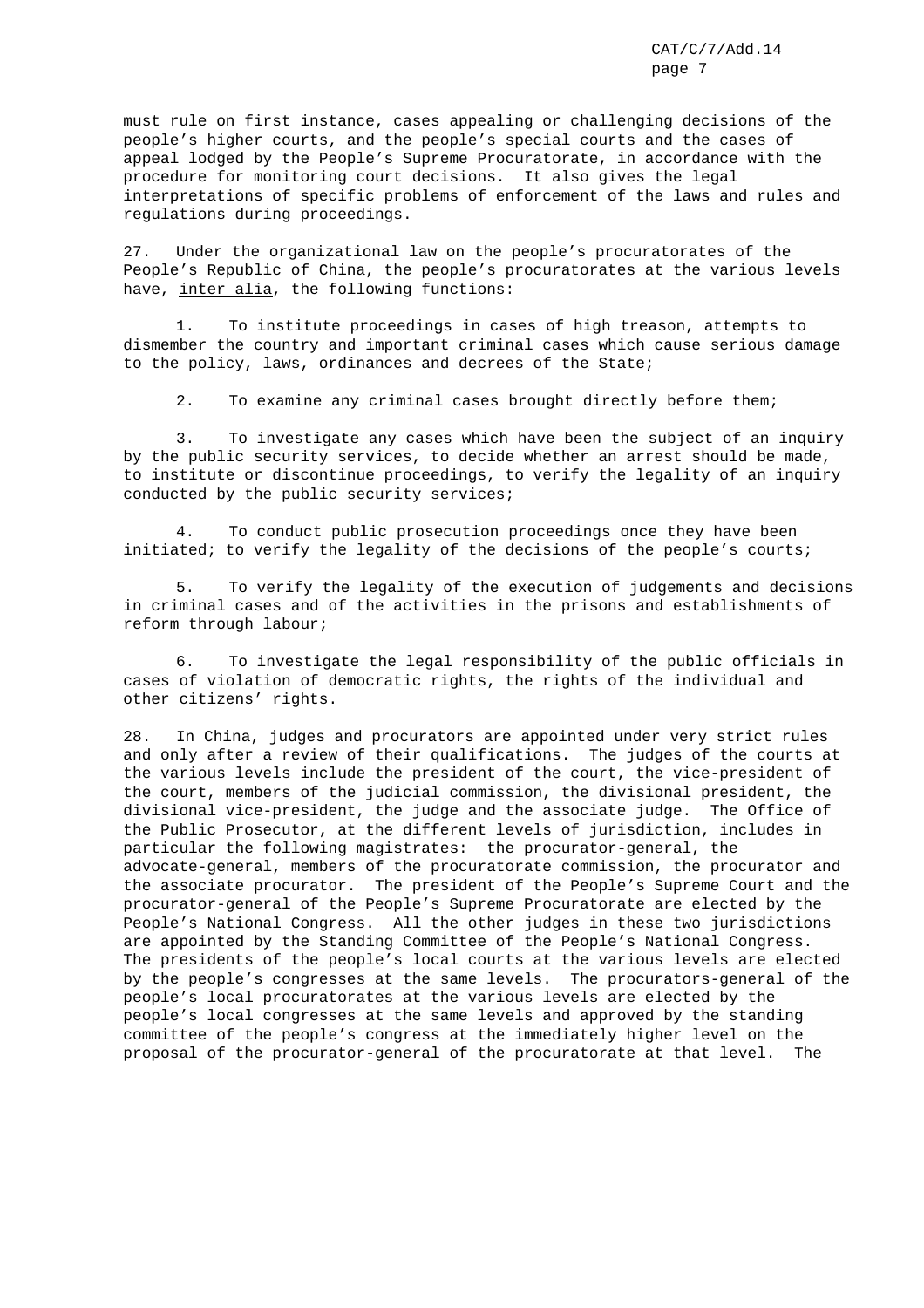other judges and magistrates of the Office of the Procurator-General are appointed by the standing committees of the people's congresses at the various levels.

29. The public security services are the administrative organs of the State responsible for maintaining law and order. As organs of the Chinese State, they are a part of the administration, but they obey the law and perform certain functions in criminal cases: in criminal proceedings, they conduct the investigation and the pre-trial proceedings, place persons in police custody, carry out arrests, searches and other criminal law enforcement measures, in conformity with the law. The public security services perform their judicial functions in keeping with the provisions of the Criminal Procedure Law (Code of Criminal Procedure) and must also abide by the regulations on arrest and police custody, the regulations on the administration of public security and penalties as well as the rules of conduct for police officers and a whole set of laws, rules and regulations.

30. The people's courts, people's procuratorates and public security services are vested with separate powers; during criminal proceedings, discharge their respective functions in accordance with the law and may not substitute for one another. Article 3 of the Code of Criminal Procedure provides: "The public security services are responsible for investigation, police custody and pre-trial proceedings in criminal cases. The people's procuratorates are responsible for approving arrests, examining cases (especially ordering investigations) and initiating public prosecution proceedings. The people's courts alone are competent to pass judgement." In addition, article 5 states that: "In conducting criminal proceedings, the people's courts, the people's procuratorates and the public security services shall divide the work in accordance with their responsibilities and coordinate their activities and monitor one another in order to guarantee correct and effective application of the law."

31. In order to guarantee the independence of the courts and the procuratorates, article 126 of the Constitution states: "The people's courts shall, in accordance with law, exercise judicial power independently and they are not subject to interference from administrative organs, social groups or individuals." Article 131 of the Constitution states: "The people's procuratorates shall, in accordance with the law, exercise prosecution power independently and they are not subject to interference from administrative organs, social groups or individuals." In order to ensure that the provisions of the Constitution are in fact applied, article 4 of the organizational law on the people's courts provides: "The people's courts shall make decisions independently, in accordance with the law, and they are not subject to interference from administrative organs, social groups or individuals." Under the organizational law on the people's procuratorates, the latter exercise their right to prosecute independently, apply the law equally to all citizens, and may not grant any privilege and are not subject to any interference from administrative organs, social groups or individuals.

32. The organs of the administration of justice are a part of the State administration. They consist of the judicial services which come under the State Council as well as the departments, offices and other local judicial bodies at the various levels. They exercise administrative powers in judicial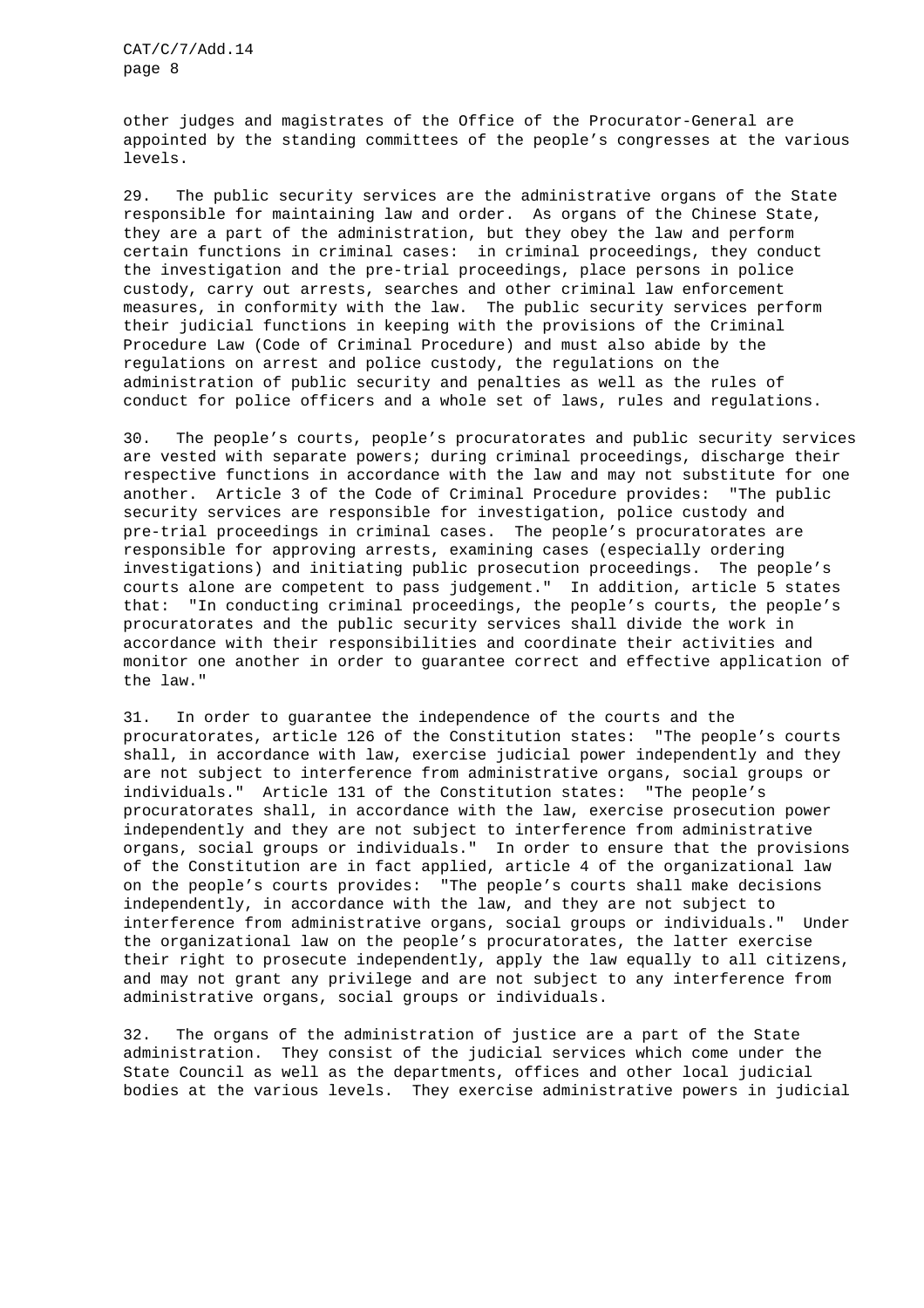matters and are responsible, inter alia, for the administration of the prisons, rehabilitation and re-education of offenders through work; they supervise the activities of lawyers and notaries; they direct and manage the activities of court officers and the people's arbitration commissions; they administer the teaching of law in political science and legal institutes and institutions of higher education; they direct and manage legal training, as well as the publication of legal journals, periodicals and books.

### D. Criminal Procedure

33. Under the Code of Criminal Procedure, the criminal procedure consists of five stages: the institution of criminal proceedings, the investigation, the initiation of public prosecution, the sentencing (in the court of first instance, in the court of second instance, review of death sentences and monitoring court decisions) and the execution of the sentence.

34. Under the Code of Criminal Procedure, the public security services, the people's procuratorates and the people's courts must promptly examine, in matters falling within their jurisdiction, the material on complaints, accusations or voluntary surrenders and institute any criminal proceedings they deem necessary in order to determine criminal responsibility for criminal offences. If they are convinced that there have been no criminal acts or if they believe that the acts are obviously minor and do not necessitate an investigation into criminal responsibility, they shall not institute any criminal proceedings and shall inform the plaintiff of the reasons for their action. If the plaintiff does not agree, he may apply for a review of the case.

35. The investigation specifies the procedure to be followed, in accordance with the law, by the public security services (including the State security organs) and the people's procuratorates in seeking the evidence in a criminal case. After completing its investigation, the public security service in charge of a case shall draft an opinion recommending prosecution or non-suit. It shall transmit this opinion, together with the material and evidence relevant to the case, to the people's procuratorate for review and a decision. After examination of the file transmitted to it by the public security service or after conducting its own investigation, the people's procuratorate shall decide either to initiate a public prosecution, or to exempt the accused from prosecution, or not to prosecute or to close the case.

36. After a people's court has conducted a review of a criminal case in which a public prosecution has been initiated, where the facts of the crime are obvious and the evidence is complete, it shall decide to hold a hearing and rule on the case. Where there is no need for a criminal sentence, the court may demand that the people's procuratorate withdraw its prosecution.

37. In the event of an appeal or protest against a sentence handed down by a court of first instance, the people's court of second instance, after hearing the case shall, depending on the circumstances, rule as follows: (1) if the initial verdict is not vitiated by errors of fact or law and the verdict is appropriate, it shall reject the appeal or protest and uphold the original verdict; (2) if the initial verdict is vitiated not by errors of fact but by errors of law or if the verdict is inappropriate, it shall revise the verdict;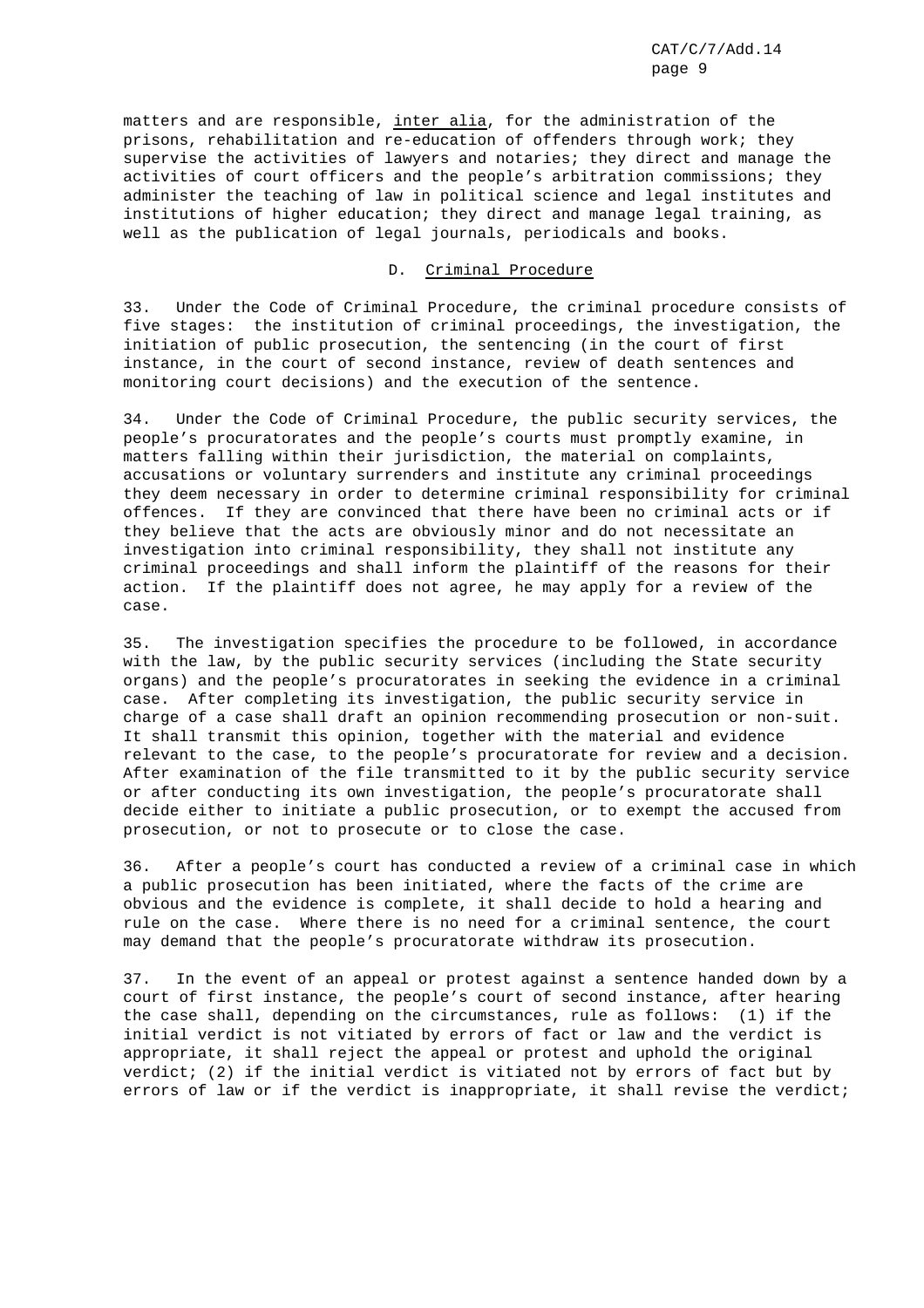(3) if the facts invoked in the initial verdict are obscure or the evidence insufficient, it may revise the verdict after clarifying the facts. It may also quash the initial verdict and refer the case back to the people's court for a new ruling.

38. Apart from death sentences which it imposes itself, the People's Supreme Court must approve death sentences imposed by other courts. When a people's intermediate court imposes a death sentence on first instance and the defendant does not appeal, the case shall be submitted to the People's Supreme Court for approval after review by a people's higher court. If a people's higher court does not agree with a death sentence, it may review the case and rule on it or refer it back for a new decision. All cases in which the death sentence has been imposed on first instance by a people's higher court and in which the defendant has not appealed, and all cases in which the death sentence has been imposed on second instance shall be submitted to the People's Supreme Court for approval. In some cases where the law stipulates the death penalty, the People's Supreme Court, where necessary, authorizes the people's higher courts to exercise the right of approval.

39. Parties, victims and the members of their families or any other citizens may, in accordance with the procedure for monitoring court decisions, present petitions against judgements or enforceable decisions to the people's courts or to the people's procuratorates but the execution of such judgements or decisions cannot be suspended. In conformity with the procedure of monitoring court decisions, the People's Supreme Procuratorate and the people's higher procuratorates have the right to challenge the verdicts and enforceable decisions of the people's lower courts if they discover that they contain obvious errors. Presidents of people's courts at the various levels or the People's Supreme Procuratorate or people's higher procuratorates who discover any obvious errors in the verdicts or enforceable decisions of their own or lower courts, may, refer the case to the Judicial Committee or examine it and rule on it or order a review. A new college had been set up for the reconsideration of cases, in accordance with the procedure for monitoring court decisions.

40. Citizens have the right to lodge complaints against public security services or procuratorates in cases of illegal acts. Under the relevant provisions of the Code of Criminal Procedure, the staff of the judicial services, procuratorates and investigating bodies must, in accordance with legally prescribed procedures, gather various types of evidence that can establish the defendant's guilt or innocence as well as the gravity of the offence. It is strictly forbidden to extort confessions by torture or to obtain evidence by threats, promises or other unlawful means. In accordance with the law, the criminal responsibility of any State official who extorts confessions by torture is investigated, because this constitutes a crime.

### E. Categories of penalty stipulated by the law

41. Depending on the nature of the illegal act and the legal responsibility, the law provides for penal sanctions, civil sanctions and administrative sanctions.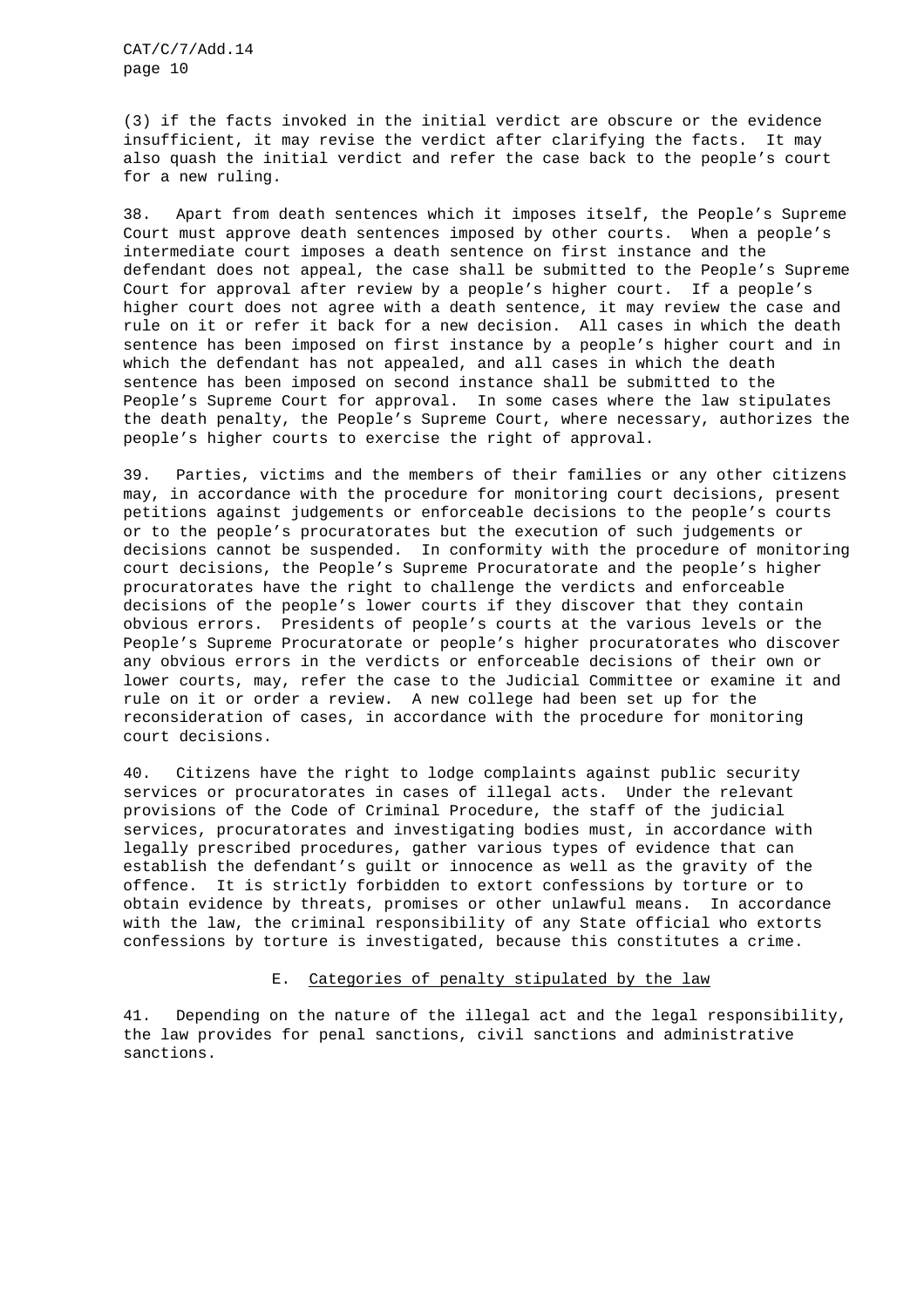42. The penal sanctions indicate the penalties imposed by the people's courts on criminal offenders who have broken the Criminal Law (Penal Code). China's Penal Code provides for two categories of penalties: principal penalties and accessory penalties. The principal penalties are probation (a minimum of three months and a maximum of two years, with not more than three years in the event of multiple offences); detention (a minimum of 15 days and a maximum of 6 months, with not more than 1 year in the event of multiple offences); fixed-term imprisonment (a minimum of 6 months and a maximum of 15 years, with not more than 20 years in the event of multiple offences); life imprisonment; the death penalty (including the death penalty accompanied by a two-year stay of execution: the fate of the convicted person depends on his behaviour during his two years of reform through labour). The accessory penalties are fines, deprivation of political rights and confiscation of property. The accessory penalties may also be imposed independently.

43. The civil sanctions indicate the penalties imposed under the law by the people's courts on persons with civil liability for serious infringements of the rules of civil law. The General Principles of Civil Law of the People's Republic of China provide for five categories of civil sanction: a warning; an obligation to repent; confiscation of property obtained through illegal activities and illegal gains; fines and detention.

44. The administrative sanctions are disciplinary measures taken under the law by administrative bodies against citizens, legal persons or other organizations which have contravened the laws or administrative regulations without having committed a crime. The law and regulations determine which administrative body is competent to exercise disciplinary powers. The administrative sanctions imposed under the law by administrative bodies in the event of a breach of administrative regulations consist essentially of imposing an obligation of some kind on an offender, of restricting some of his rights or depriving him of them. The principal administrative sanctions are: censure, which is an administrative sanction in the form of a warning and affects a person's reputation (reprimand, circular, etc.); penalties in regard to property, which deprive a person of the right of ownership (fines, confiscation of illegal gains, etc.); penalties which restrict or deny freedom of action (withdrawal of a driver's licence, confiscation of a professional permit, etc.); personal penalties which restrict personal freedom (administrative detention, re-education through labour, etc.).

45. Re-education through labour is one kind of administrative penalty. It is applied in accordance with the Decision concerning Re-education Through Labour, adopted in 1957 by the Standing Committee of the People's National Congress, and other legal provisions. Throughout the country, the governments of the various provinces, autonomous regions, municipalities directly under the central government and large or medium-sized cities each set up an administrative committee on re-education through labour. The people's procuratorates exercise supervision over such re-education activities. The relevant provisions state that re-education through labour is to be received only by individuals over 16 years of age who, in large or medium-sized cities, constitute a threat to public security and refuse to mend their ways despite repeated warnings, or who have committed minor offences not qualifying for penal sanctions under the conditions established by the legal and regulatory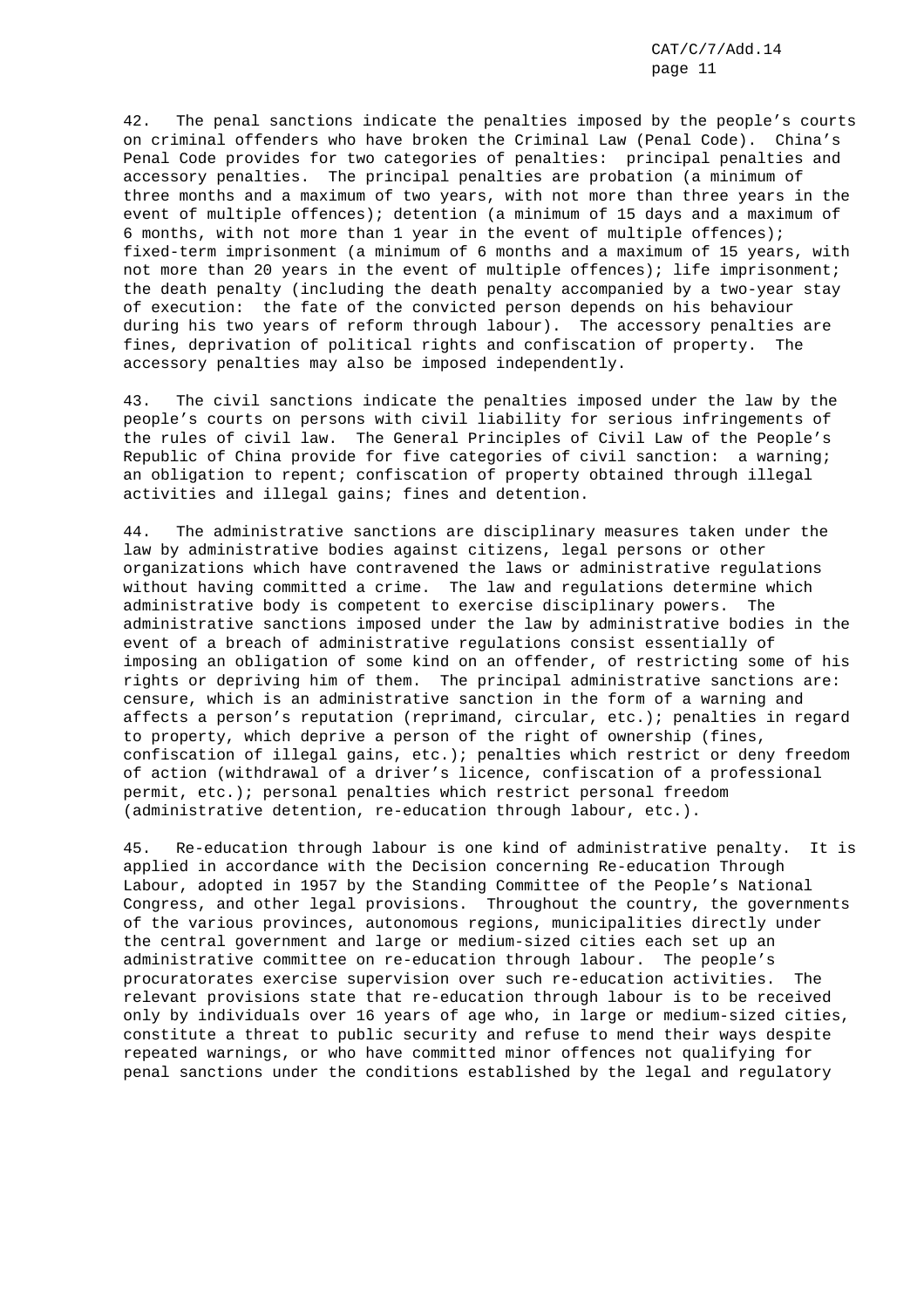provisions in this field. The law establishes a procedure and system of rigorous supervision to prevent erroneous decisions concerning re-education through labour.

46. When the administrative committee on re-education through labour decides, in accordance with the provisions on the personnel engaged in re-education through labour, to impose a fixed-term penalty of between one and three years, the person concerned or his family is entitled to know the reasons for and length of such penalty. If the person concerned disagrees with the decision, he may lodge an appeal with the administrative committee on re-education through labour or, under the provisions of the Administrative Procedure Law (Code of Administrative Procedure), bring proceedings in the people's court. If the re-education establishment believes that the person concerned does not meet all the conditions required or that the offence calls for a criminal sentence, it may request the administrative committee on re-education through labour to review its decision.

47. Apart from those measures of re-education which limit some of their rights under the applicable regulations and which they are required to observe, persons undergoing re-education through labour continue to enjoy their general civil rights under the Constitution and the law. For example, they are not deprived of their political rights and may exercise their right to vote, in accordance with the law; they enjoy freedom of correspondence and are entitled to holiday leave and rest. While serving their sentence, they may meet their relatives and are also allowed to take leave or holidays to visit their families. In the event of good behaviour, the length of the re-education may be reduced or the term brought forward in accordance with the law.

48. Re-education through labour differs from reform through labour, which is a criminal penalty imposed on an offender sentenced to a term of imprisonment on the basis of the applicable legal procedure. The public security services first conduct an inquiry, the procurator brings a prosecution and the people's court delivers a judgement, which is then executed by the services responsible for reform through labour. Re-education through labour is an administrative measure of compulsory re-education for persons who infringe the law when no investigation of their criminal responsibility is required. The basis of reform through labour lies in the Penal Code, the Code of Criminal Procedure and the Regulations on Reform Through Labour. Re-education through labour is based on the Decision concerning Re-education Through Labour and the Experimental Measures relating to Re-education Through Labour, and is conducted by the services responsible for re-education through labour. The length of reform depends on the judgement of the people's court and the relevant legal provisions, whereas the length of re-education is set at between one and three years.

# F. "Crimes of counter-revolution" and "political crimes"

49. The concept of political crime does not exist in China. The "crimes of counter-revolution" referred to in the Criminal Law (Penal Code) are not political crimes but a category of criminal offences. Such crimes against the security of the State are punishable in all countries. Under the Penal Code, all acts endangering the People's Republic of China committed with the goal of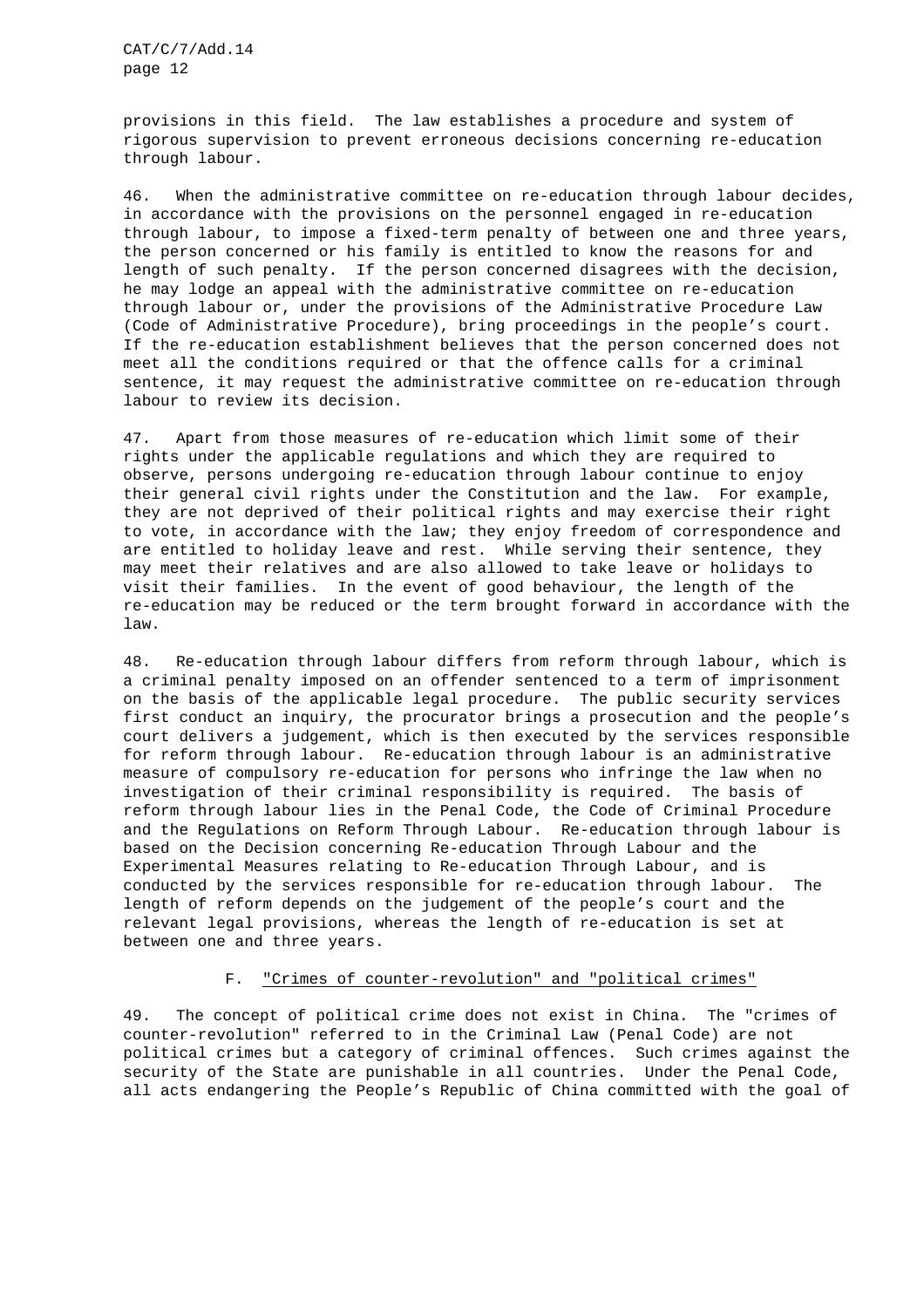overthrowing the political power of the people's democratic dictatorship and the socialist system are counter-revolutionary crimes. This definition specifies the two essential conditions constituting a counter-revolutionary crime: at the subjective level, a counter-revolutionary goal and, at the objective level, an act which endangers the State. Both conditions must be satisfied; one alone does not suffice.

50. Articles 91 to 102 of the Penal Code list the main crimes of counter-revolution as follows: high treason, plotting to overthrow the Government, instigation of treason or rebellion, defection and treason, espionage, participation in a secret service, assistance to the enemy, organization or direction of a counter-revolutionary group, active participation in a counter-revolutionary group, counter-revolutionary sabotage, incitement of counter-revolutionary propaganda, etc. Corresponding provisions may be found in the criminal laws of many other countries to punish most of the criminal acts prohibited by law in China. The only difference is how the offences are defined.

51. The judicial bodies which try cases of counter-revolution show particular circumspection. Under the Code of Criminal Procedure, the people's intermediate courts have jurisdiction as courts of first instance over counter-revolutionary cases. When adjudicating such cases, the people's courts strictly abide by the principles and procedure of the Code of Criminal Procedure, basing themselves on the actual facts and referring to the law in order to render an objective and impartial judgment. During the trial, the defendant, like any other defendant in a criminal case, enjoys all the rights established in the Code of Criminal Procedure Law, including the right to request the withdrawal of adjudication procuratorial or investigation personnel, to be defended, to enter an appeal, etc.

52. As with penalties for other offenders, the penalties imposed on counter-revolutionaries depend on the facts, nature and circumstances of the crime and the provisions of the Penal Code relating to the various offences against society. When serving their sentences, perpetrators of counter-revolutionary crimes are treated by the law like other criminals and are not subject to discriminatory measures or additional disciplinary measures. Furthermore, their term of labour may be shorter, since they spend more time studying, reading appropriate books and newspapers, attending courses and participating in meetings and other activities so that they realize and regret the harm that their criminal acts have caused to the daily life and orderly work of the State and the people. Like other criminals, perpetrators of counter-revolutionary crimes work while in detention, a practice which does not constitute a violation of the human rights principles of the United Nations. Moreover, as workers, they receive appropriate occupational protection and health care. Safety, hygiene, ventilation, lighting and other arrangements in reform-through-labour establishments must comply with precise standards laid down by the State. The statistics show that in China, at the end of 1991, there were 4,329 perpetrators of counter-revolutionary crimes, or 3.58 per thousand of the total prison population. Under the laws and regulations governing prison administration, persons convicted of counter-revolutionary crimes are held in prison, all the inmates being distributed between the various prisons.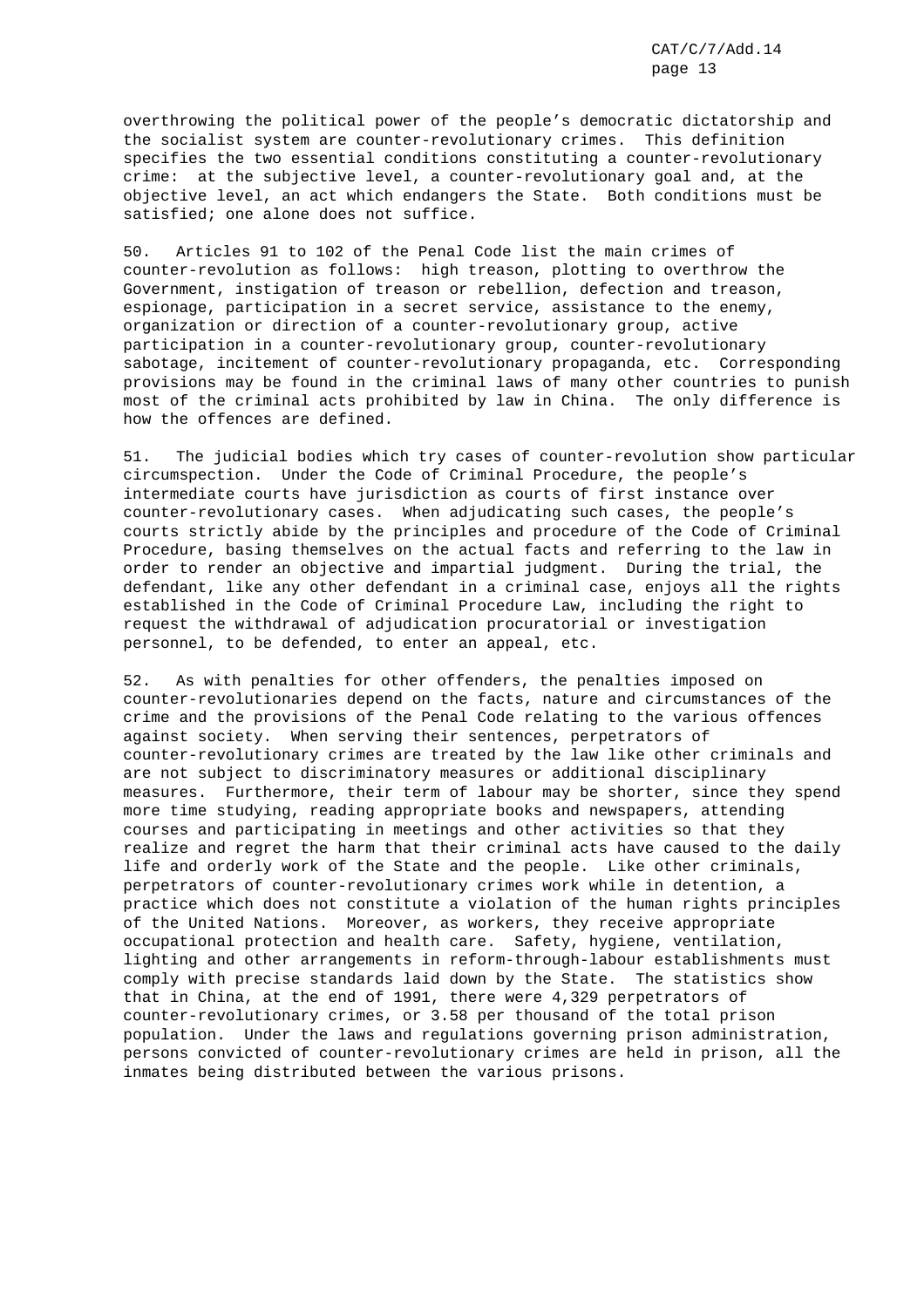# G. System for monitoring law enforcement

53. Law enforcement is monitored by the organs of State power, by the judicial and administrative authorities and by society.

54. The monitoring by the organs of State power relates to the implementation of the Constitution and laws by the People's National Congress and its Standing Committee. The people's local congresses at the various levels and the standing committees of the people's congress at and above the district level ensure observance and implementation of the Constitution, laws, administrative regulations and local regulations in their respective administrative areas. Monitoring of the implementation of the Constitution and laws comprises two aspects: first, examination and monitoring of the conformity of laws, administrative regulations, local regulations and other regulations with the principles of the Constitution and the relevant provisions; second, verification of the constitutionality of the activities of all State organs, social groups and citizens. The People's National Congress has the power to alter or annul any law or regulation contrary to the Constitution, including inappropriate decisions taken by its Standing Committee. The Standing Committee of the People's National Congress has the power to annul administrative regulations, decisions or orders issued by the State Council that are contrary to the Constitution or laws as well as local regulations or decisions issued by the government organs of the provinces, autonomous regions or municipalities directly under the central Government that are contrary to the Constitution, laws or administrative regulations. The people's local congresses at and above the district level have the power to annul inappropriate decisions or orders issued by people's governments at the same level or inappropriate decisions issued by people's congresses at the level immediately below.

55. Monitoring by the judicial authorities is of two kinds: monitoring judicial decisions and monitoring of the procuratorate. Judicial decisions are monitored in the following manner: if the Supreme People's Court discovers that judgements or orders of the people's courts at various levels that have already become effective contain actual errors or if the people's courts at higher levels discover the same to be true of such judgements or orders of the people's courts at lower levels, they have the right to investigate and adjudicate the cases to direct the people's courts at lower levels to readjudicate them. If presidents of the people's courts at the various levels discover that the determination of facts or application of the law in judgements or orders of their court contain actual errors, they have the power to send the case to the Adjudication Committee for it to decide on the matter. People's higher courts monitor the judicial activities of people's lower courts.

56. As explained in some detail above, the people's procuratorates monitor the enforcement of the law by exercising their power of prosecution. It should be added, however, that they do not perform this role in all instances of enforcement of the law; they do so only in those cases prescribed by law. Monitoring of State bodies and their officials by the people's procuratorates at the various levels is generally limited to prosecution with a view to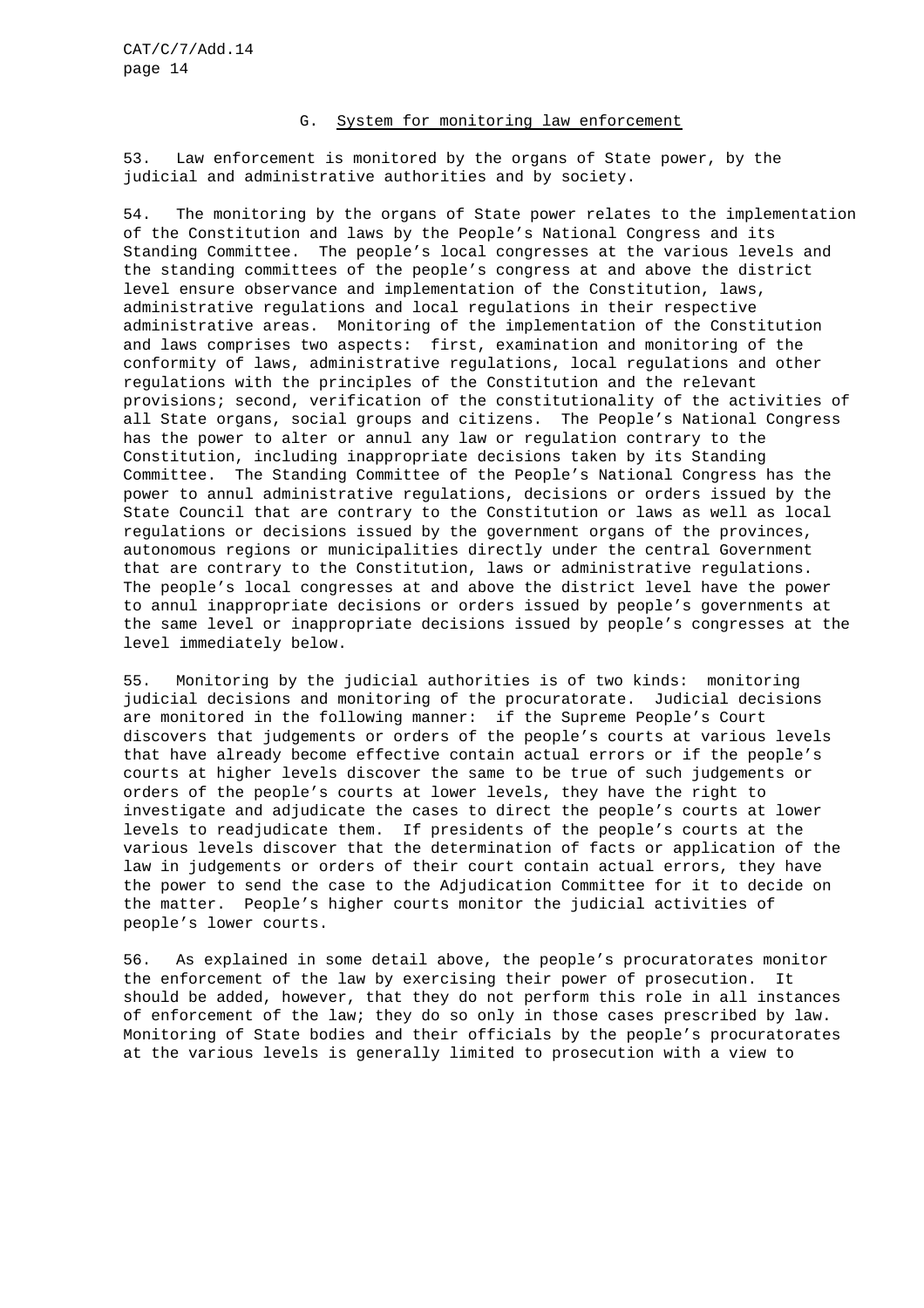determining criminal responsibility in cases of grave violation of the law. Another body has jurisdiction if the case involves a minor infraction and the unlawful act does not constitute an offence.

57. Monitoring by administrative organs means monitoring by the administrative organs at higher levels of the lawful application and observance of statutes and regulations by administrative organs at the lower levels, as well as monitoring by the administrative organs of the lawful application and observance of laws and regulations by enterprises, establishments and citizens. Under the Constitution, the State Council has the power to alter or annul inappropriate orders, directives or regulations issued by the ministries or commission. The people's local governments at and above the district level have the power to alter or annul inappropriate decisions of bodies accountable to them or of people's governments at lower levels. The relevant administrative organ is empowered to impose the necessary administrative sanctions on workers, enterprises or establishments and citizens contravening the statutes and rules of administrative law.

58. In addition, the State has, set up special inspection machinery for strict, effective and prompt supervision of the administration. It is the government supervisory bodies which oversee and examine the implementation of laws, regulations, decisions and directives issued by the State administrative bodies and their officials. Their function is to deal with accusations or complaints of contraventions of the law or regulations by the above-mentioned administrative organs or their personnel, and to make inquiries in accordance with the law. From the findings of such inquiries, they put forward suggestions to the administrative body concerned or impose administrative sanctions (warning, reprimand, demotion, dismissal, etc.). The inspection services differ from the administrative tribunals instituted by the people's courts under the Code of Administrative Procedure. The administrative tribunals have jurisdiction to deal particularly with cases under administrative law brought by citizens, legal persons or other organizations when they believe that their legitimate rights and interests have been infringed by a particular administrative act of administrative organs or their officials.

59. Monitoring by society means monitoring in which the masses take an active part, in a variety of forms and on a vast scale, with respect to law enforcement and the conduct of public affairs by officials. It covers various situations as follows:

1. Monitoring by social organizations: the Chinese People's Political Consultative Conference oversees the affairs of State and implementation of the Constitution and laws by means of consultations, discussions, criticism and proposals. The deputies to the people's congresses at the various levels and the members of the Conference from time to time inspect prisons and institutions for reform through labour to examine how the law is being implemented. In 1991, for example, more than 30 members of the Chinese People's Political Consultative Conference and the Political Consultative Conference of the City of Beijing made four successive inspections of Beijing Prison No. 1 to examine the conditions in which the law was being applied there;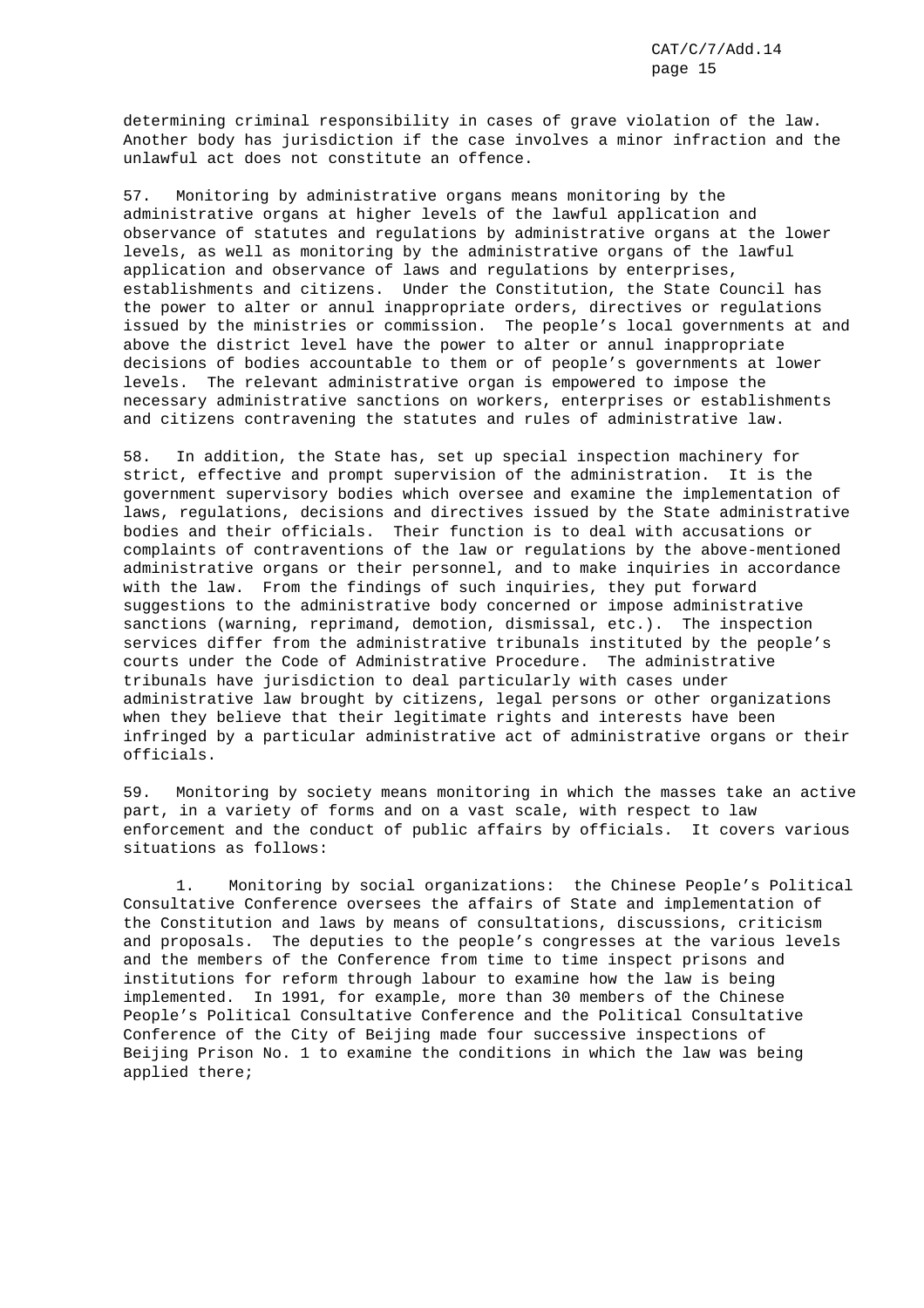2. Monitoring by public opinion: in the newspapers, on the radio and by other means of communication, the masses are able to denounce various contraventions of the laws and regulations, and support and supervise the judicial organs which impose sanctions in accordance with the law for various criminal acts;

3. Monitoring by the masses: this is done directly by the masses, particularly with regard to legislation, law enforcement and the system of justice. The State guarantees and facilitates this direct monitoring by, for example, establishing reception centres for visitors, offices for mail and public visits, special telephone lines, and so on.

### H. International treaties and domestic law

60. China has always recognized and observed the Charter of the United Nations and the goal and principle of promoting human rights. It appreciates and supports United Nations efforts to encourage universal respect for human rights and fundamental freedoms. It has participated actively in the drafting and elaboration of international human rights instruments within the framework of the United Nations system. Since 1980, it has signed, ratified and acceded to a series of international human rights instruments. They include the International Convention on the Suppression and Punishment of the Crime of Apartheid, the International Convention on the Elimination of All Forms of Racial Discrimination, the Convention on the Elimination of All Forms of Discrimination against Women, the Convention relating to the Status of Refugees and the Convention on the Rights of the Child.

61. In the Chinese legal system, treaties and major international agreements concluded or acceded to by China must be ratified by the supreme organs of power. Upon ratification, they enter into force in China, which then assumes the obligations arising therefrom. In general, when certain provisions of an international instrument concluded or acceded to by China are not compatible with domestic law, a process of harmonization is necessary. The provisions of the international treaty prevail over domestic law, except where China has entered reservations to the treaty at the time of ratification or accession. Implementation of the Convention against Torture in China follows this principle.

62. China regards torture as a serious criminal act. First of all, acts of torture violate the provisions of articles 37 to 41 of the Constitution of the People's Republic of China relating to the inviolability of the rights of the person and of citizens. Under the Constitution, no citizen may be arrested except with the approval or by decision of a people's procuratorate or by decision of a people's court, and arrests must be made by a public security service. Unlawful deprivation or restriction of citizens' freedom of person by detention or other means is prohibited. The personal dignity of citizens is inviolable. Insult, libel and false charges or accusations directed against citizens by any means is prohibited. Furthermore, acts of torture as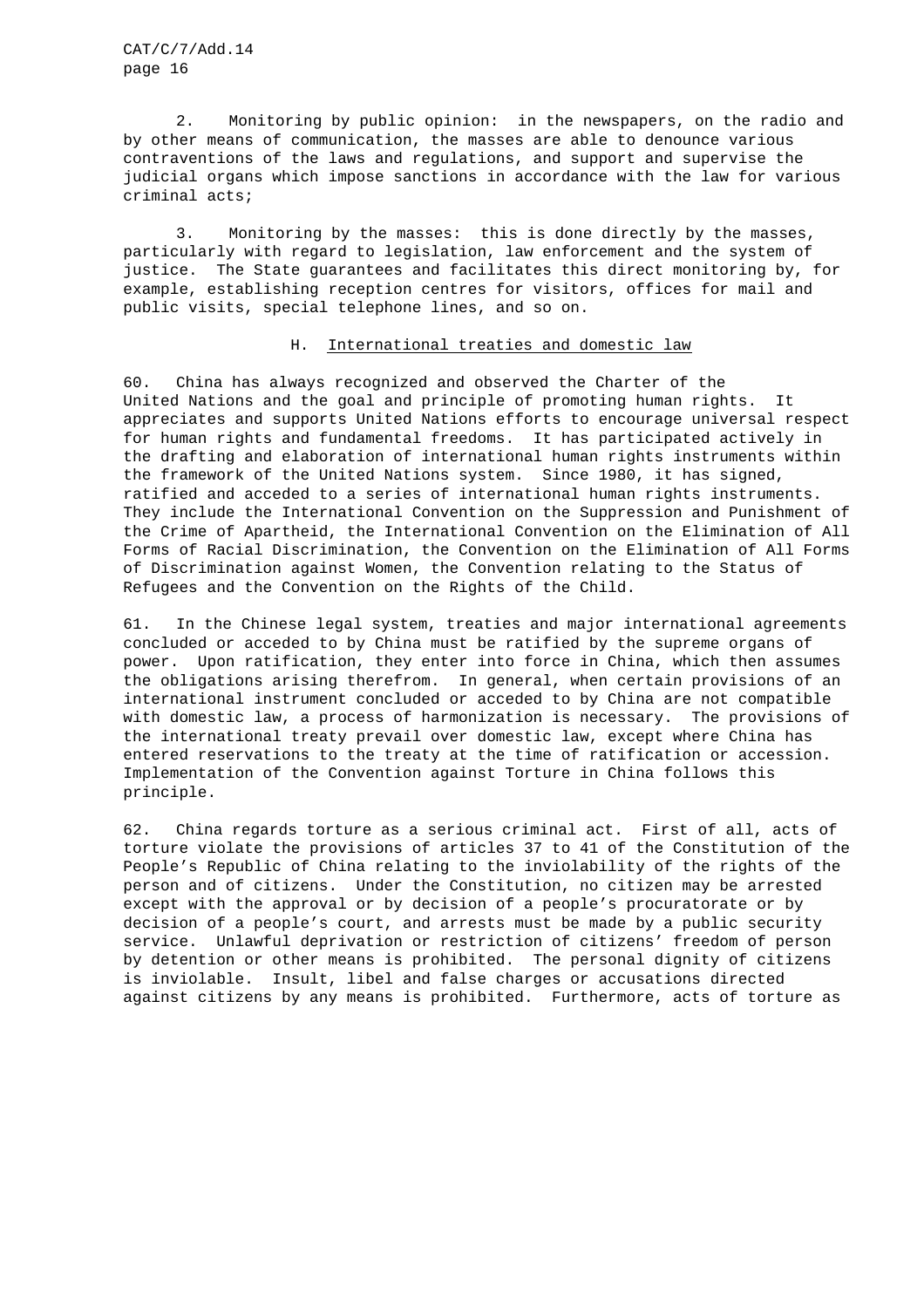defined by article 1 of the Convention are treated by the Constitution and other relevant laws as serious criminal acts and, as such, are prohibited and constitute punishable offences.

63. Since the text of the Convention does not specify what penal sanctions are applicable to criminal acts of torture, the judicial organs which prosecute and adjudicate cases of torture rely mainly on the provisions of domestic law in determining guilt and setting penalties. Although there is still no specific definition of the term "torture" in Chinese law, this does not prevent China from giving effect to the provisions and requirements of the Convention.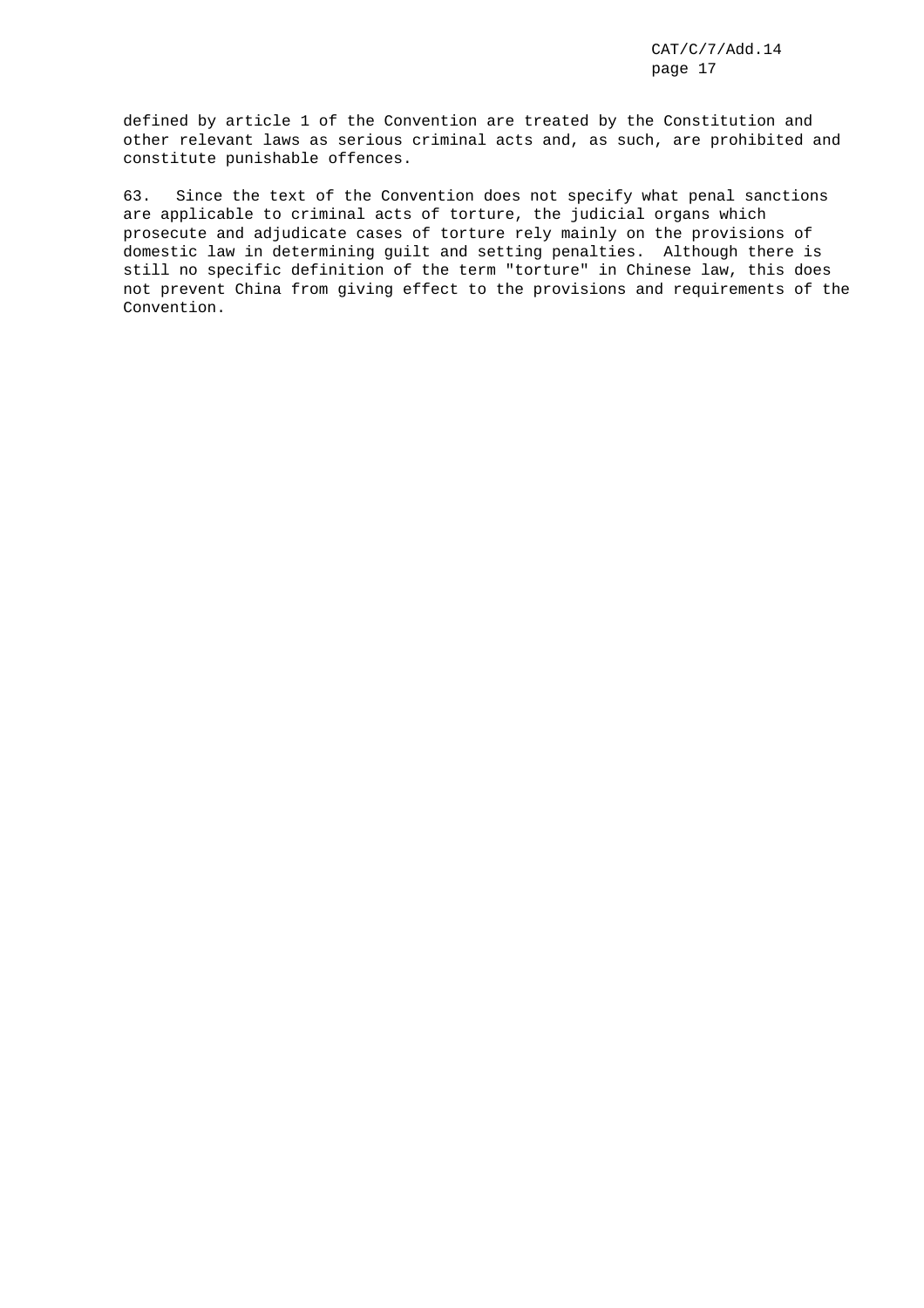### PART II: IMPLEMENTATION OF THE PROVISIONS OF THE CONVENTION

### Article 2

64. Over the years and more particularly since acceding to the Convention, China has taken effective legislative, administrative, judicial and other measures with a view to strictly prohibiting all acts of torture and guaranteeing the inviolability of the rights of the individual and the democratic rights of citizens.

65. The Chinese Constitution and laws contain explicit provisions relating to protection of the rights of the individual and of the citizen. Thus, articles 37 to 41 of the Constitution set out provisions concerning the inviolability of the rights of the individual and of the citizen. Article 6 of the Organizational Law on the People's Procuratorates of the People's Republic of China furthermore stipulates that: "People's procuratorates shall, in accordance with the law, protect the right of citizens to lodge complaints against State officials who break the law and shall investigate the legal responsibility of those persons who infringe other citizens' rights of the person and their democratic and other rights". Pursuant to this provision, the State has established departments in charge of disciplinary matters in the people's procuratorates at the various levels, with responsibility for investigating infringements of citizens' rights by State officials.

66. In order to protect citizens against any unlawful infringement of their personal integrity and to prevent all acts of torture, the State, in many of its statutes, clearly stipulates that no citizen may be arrested except with the approval or by decision of a people's procuratorate or by decision of a people's court, and that arrests must be made by a public security service. To guarantee proper implementation of these enforcement measures and ensure that innocent persons do not suffer injury, the Constitution and the law empower the procuratorates to examine and approve arrests. Under the law, the public security services have the power to hold someone in police custody. If a public security service deems it necessary to arrest someone held in police custody, it shall, within three days, submit a request to the people's procuratorate for examination and approval. The people's procuratorate shall decide whether or not to approve the arrest within three days after receiving the said request. If the people's procuratorate disapproves the arrest, the public security service shall, upon receiving notification of the procuratorate's decision, release the person in custody and issue him a release certificate. If the public security service or the people's procuratorate fails to act in accordance with these provisions, the person in police custody and his family shall have the right to demand his release, and the public security service or the people's procuratorate shall immediately release him.

67. To prevent violence, physical or verbal, corporal punishment and ill-treatment and also to eliminate acts of torture as far as possible, the services responsible for public security verify not only the working methods and the procedures followed by their agents, but also whether or not confessions have been extracted by means of torture. The public security services have established, at all levels, enquiry services and information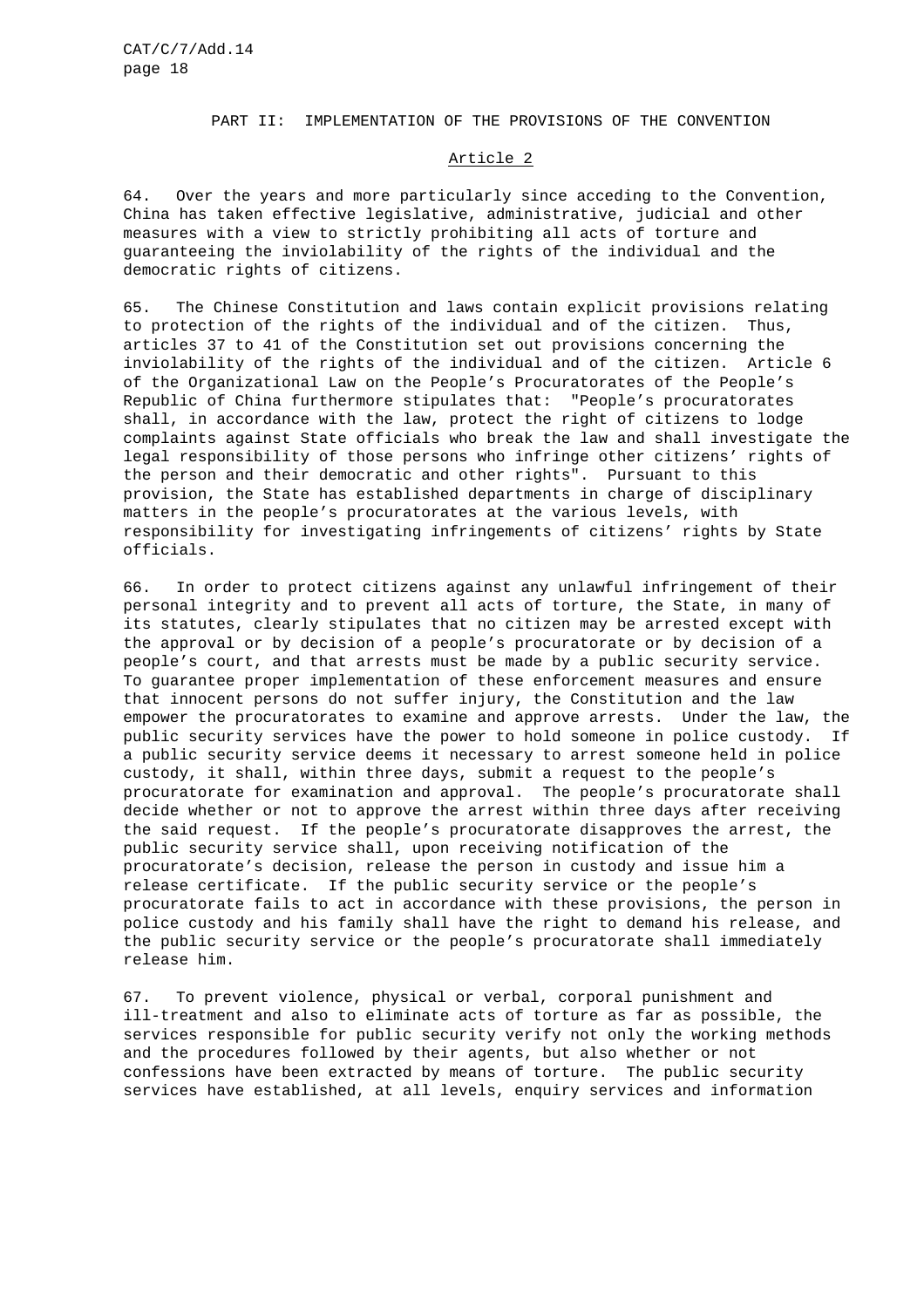centres responsible for discipline, supervision and compliance with the law, which handle complaints and accusations relating to acts of torture or physical abuse and make thorough enquiries into cases of extorting confessions under torture and other violations of the rights of the individual and the citizen.

68. To teach citizens to protect their own rights and interests legally and develop their knowledge of the legal system, the Chinese Government attaches great importance to publicity of the rudiments of law. In 1985, it decided to put into effect, for a period of five years and country-wide, a first large-scale study programme on the fundamentals of law, covering the texts of the Constitution, the Penal Code, the Code of Criminal Procedure, the General Rules of Civil Law, the Code of Civil Procedure and other basic laws. The statistics indicate that, by the end of 1990, 700 million citizens out of the 750 million concerned had received basic instruction in this field. Furthermore, to consolidate and build on the work carried out during these first five years, the Chinese Government decided to pursue the legal training and awareness programme for citizens for a further five years after 1991.

69. A large number of different methods are being used to provide instruction in the law. From the central to the local levels, the various governmental services first of all established legal training bodies and recruited instructors. The instruction itself takes various forms: reports, travelling conferences, photographic exhibitions, artistic and literary productions, radio broadcasts, films and television programmes. Legal training courses have been established in institutions of primary and secondary education. Members of neighbourhood organizations visit every home to discuss these subjects with the elderly and the sick.

70. In terms of content, the training programme not only focuses on domestic law but also provides information to interested persons on the main legal instruments adopted by the United Nations, including the Convention against Torture. Law enforcement officials, including penitentiary personnel, have been asked to study carefully and familiarize themselves with the Standard Minimum Rules for the Treatment of Prisoners, the Code of Conduct for Law Enforcement Officials and the various documents containing guidelines and mandatory provisions on human rights adopted by the relevant United Nations forums.

71. In China, an order from a superior officer or a public authority cannot be invoked to justify torture. Criminal acts, including the use of torture, are punishable under the Penal Code and the relevant legal provisions. An order from a superior officer or a public authority in no way provides immunity from the requirements of the law.

## Article 3

72. Under the Constitution and the relevant laws, the State protects the legitimate rights and interests of foreigners living in Chinese territory. Their personal freedom is inviolable. No foreign national may be arrested except with the approval or by decision of a people's procuratorate or by the decision of a people's court, and arrests must be made by a public security or State security organ. With the approval of the Chinese Government, any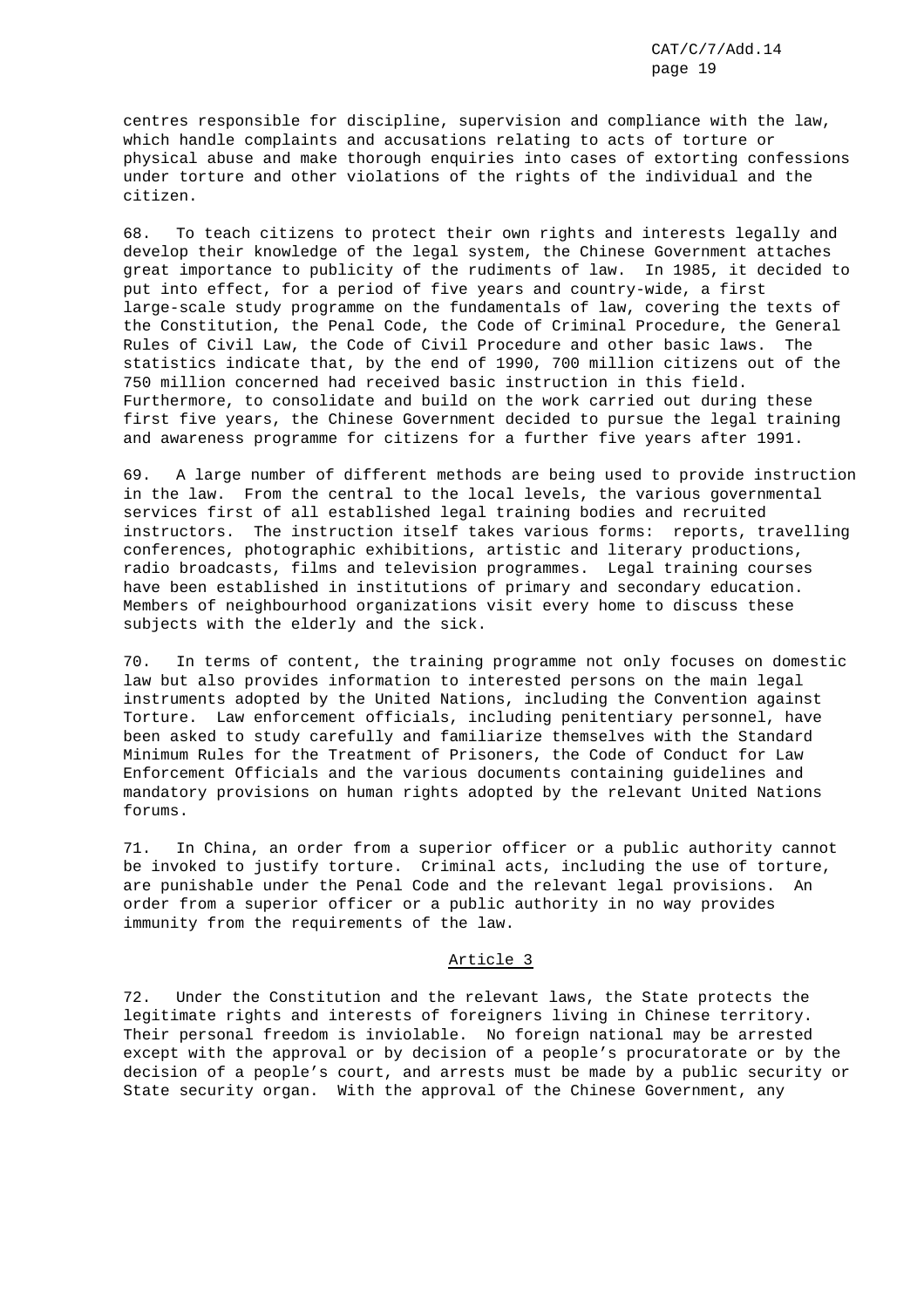foreigner requesting asylum for political reasons may be granted asylum. Clearly, foreigners living in Chinese territory are required to abide by Chinese laws and the applicable provisions. If an offence is committed, the competent administrative authority may impose an administrative penalty, depending on the nature of the offence or criminal act, including limitation of the right to leave, or expulsion from, the territory. A people's court may also deliver a simple sentence or combine it with expulsion.

73. In line with the policy of reforms and openness, China is cooperating more and more with other countries in the judicial field. Although it has not yet drafted a law or regulations on extradition, it cooperates with a number of countries, and more particularly with neighbouring countries, in matters relating to criminal justice, providing in particular for the extradition or refoulement of offenders. In practice, judicial assistance between China and other countries with regard to the extradition or refoulement of criminals is generally based on reciprocity. Furthermore, when deciding on the appropriateness of extradition or refoulement, the judicial authorities consider carefully whether such a measure is compatible with the general principles of international law and the international obligations undertaken by China. If it proves to be inconsistent with those principles and obligations, proceedings are brought against the person whose crime has given rise to such a request, and judgement is rendered on the basis of the applicable Chinese laws.

# Article 4

74. With regard to the sanctions applicable to crimes of torture, articles 136, 143, 144 and 189 of the Penal Code of the People's Republic of China punish, respectively, the use of torture to extort a confession, unlawful detention, unlawful surveillance as well as corporal punishment and other forms of ill-treatment committed by penitentiary personnel. The Code of Criminal Procedure of the People's Republic of China, the Regulations on the Administration of Public Security and Penalties of the People's Republic of China, the Regulations on Arrest and Detention of the People's Republic of China and other texts specify how to prevent and prohibit torture in the judicial process. The Code of Administrative Procedure, promulgated by the State in 1990, guarantees direct and effective legal remedies for any citizen who requests legal protection following infringement of his rights by a State body or by the personnel of such a body.

75. The law formally prohibits corporal punishment and the judicial authorities impose penalties, in proportion to the seriousness of the acts, on State officials who have inflicted such punishment, whether clearly or in disguised form, on accused persons or any other person serving a term of imprisonment, for the purpose of extorting confessions. If the act of torture does not result in injury or disability, the maximum period of imprisonment or criminal detention is three years. If injury or disability is caused, the torturer is charged with striking and wounding and becomes liable to a heavier penalty of 3 to 7 years' imprisonment. In the event of death, the prison term shall be no less than 7 years and may even be life imprisonment.

76. The term "accused", as used above, means anyone suspected of having committed an offence or any defendant in a criminal case subject of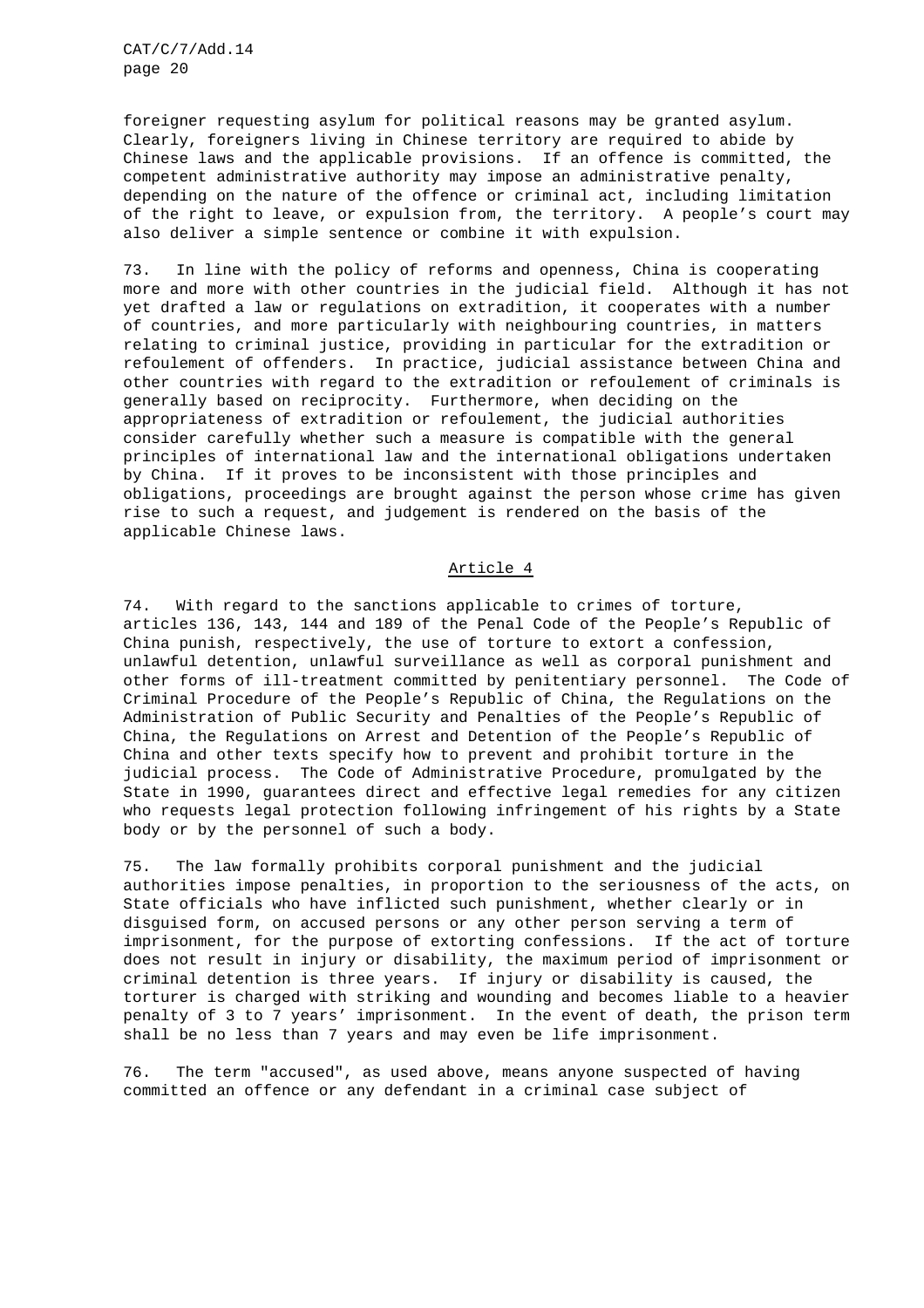investigation or judicial proceedings. The term "corporal punishment" means the use of any method or instrument of torture which causes bodily, muscular or organic suffering, for example by binding someone hand and foot, hanging him up to beat him, punching or kicking him, etc. The term "disguised corporal punishment" means physical or mental punishment including, for example, making a person stand for long periods, exposing him to cold, hunger or deprivation of sleep.

77. The term "mental torture" does not exist in Chinese law. If mental suffering is inflicted on a person by means of torture, the judicial system punishes those responsible on the basis of the penalties for cases of physical torture involving organic injury. Some forms of torture described as "disguised corporal punishment", such as obliging a person to stay out in the cold or depriving him of food or sleep for long periods, are treated as offences under the Penal Code and are therefore liable to punishment.

78. Unlawful arrest and detention or use of any other coercive means of depriving an individual of his personal freedom come under the heading "unlawful detention" in the Penal Code. Article 43 of the Code stipulates that "unlawful detention of a person or the unlawful deprivation of his personal freedom by any other means shall be strictly prohibited. An offender shall be sentenced to not more than 3 years of fixed-term imprisonment, criminal detention or deprivation of political rights. In circumstances where battery or humilation has occurred, the offender shall be given a heavier punishment. Whoever commits the crime mentioned in the preceding paragraph and causes serious bodily injury shall be sentenced to fixed-term imprisonment of not less than 3 years and not more than 10 years; if he causes a person's death, he shall be sentenced to fixed-term imprisonment of not less than 7 years". It should be pointed out here that the term "unlawful detention" has two meanings in law: first, the detention by an unauthorized person and, second, detention by a person who is authorized by law but who does not bring such detention to the notice of the legal services for approval or who does not comply with the legal procedure, abuses his power of detention and thus violates the personal freedom of the individual concerned.

79. The Penal Code states that anyone who unlawfully subjects another person to public surveillance or a body search or a search of his residence or unlawfully enters another person's residence shall be sentenced to fixed-term imprisonment of not more than three years or criminal detention.

80. The penalty for the offence of torture is decided by the people's court in conformity with the principles set out in criminal law. Article 57 of the Penal Code states: "In a decision on the punishment of an offender, the sentence shall be imposed on the basis of the facts, nature and circumstances of the crime and the degree of harm to society, in accordance with the relevant stipulations of this Law.".

81. A series of provisions stipulate heavier criminal penalties for a principal offender (Penal Code, art. 23), an instigator of an offence (Penal Code, art. 26), a recidivist (Penal Code, art. 61), State officials who extort a confession by torture and anyone who causes a person injury or disability through corporal punishment (Penal Code, art. 136), or in cases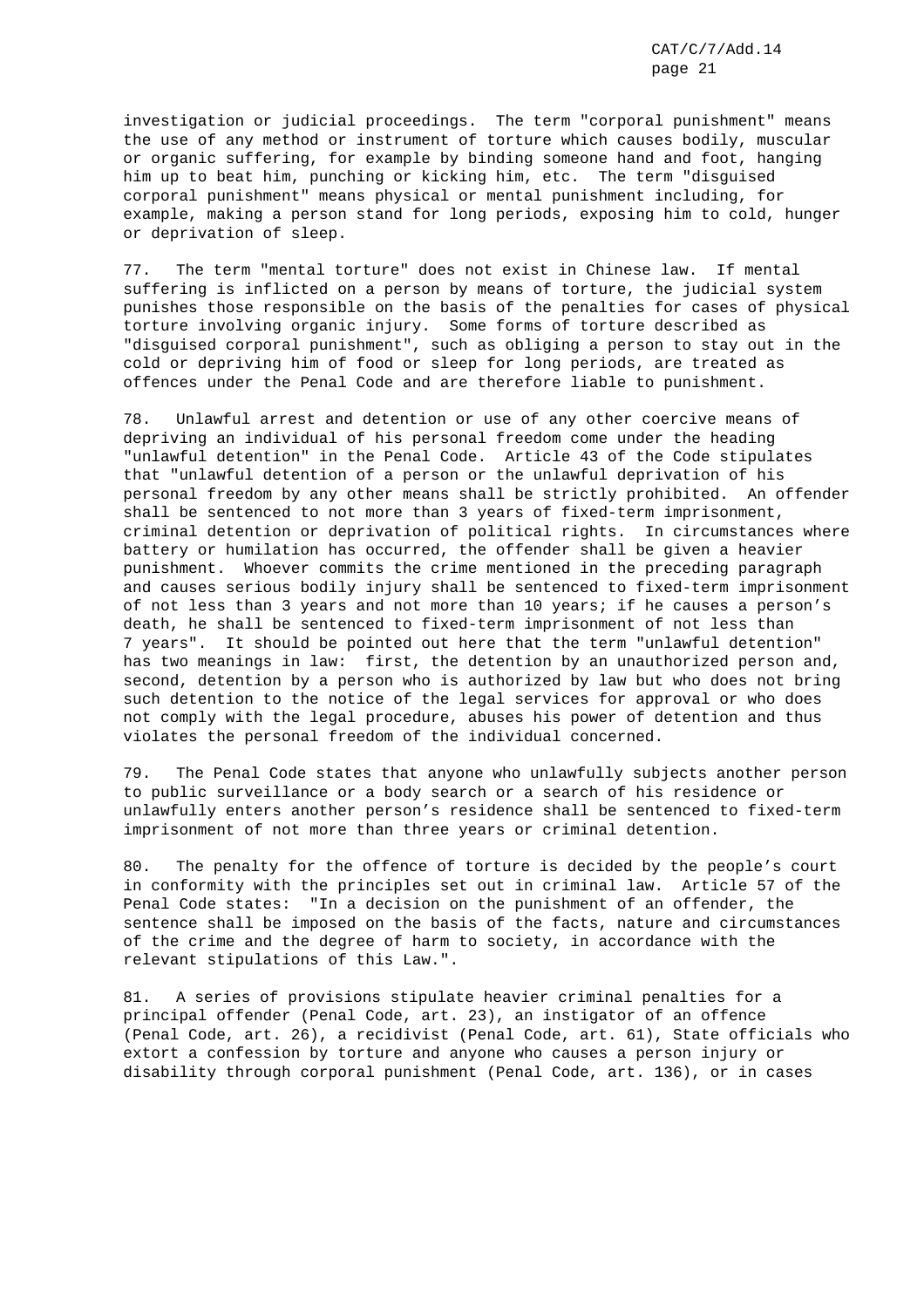where the unlawful detention of a person or the unlawful deprivation of his freedom by any other means includes beating or humiliation (Penal Code, art. 143).

### Article 5

82. Article 3 of the Penal Code lays down rules for jurisdiction over offences referred to in article 4 of the Convention. It states: "This Law is applicable to all who commit crimes within the territory of the People's Republic of China except as specially stipulated by law. This Law is also applicable to all who commit crimes aboard a ship or aircraft of the People's Republic of China. When either the act or consequence of a crime takes place within the territory of the People's Republic of China, a crime is to be deemed to have been committed within the territory of the People's Republic of China.".

83. The term "territory" as used in article 3 of the Penal Code means all the regions within the frontiers of the People's Republic of China. The term "crime" means any criminal act or any consequence of such an act occurring within the territory of the People's Republic of China. The expression "except as specially stipulated by law" is meant to apply primarily to the specific rules applicable to foreign nationals enjoying diplomatic privileges or immunities. For example, article 8 of the Penal Code states that "the criminal responsibility of any foreigner who enjoys diplomatic privileges and immunity shall be resolved through diplomatic channels". That expression also covers the specific rules applicable in the territories of national minorities. Article 8O of the Penal Code stipulates that, "In situations where the autonomous areas inhabited by ethnic groups cannot completely apply the stipulations of this Law, the organs of State power of the autonomous regions or of the provinces may formulate alternative or supplementary provisions based on the political, economic and cultural characteristics of the local ethnic groups and the basic principles of the stipulations of this Law, and these provisions shall enter into effect after they have been submitted to and approved by the Standing Committee of the People's National Congress.". Finally, the expression covers the various provisions contained in the laws adopted by the State subsequent to the enactment of the Penal Code.

84. In 1987, the twenty-first session of the Standing Committee of the Sixth People's National Congress decided that the People's Republic of China shall, under obligations it has assumed in the international treaties it has concluded or acceded to, exercise criminal jurisdiction over offences set out in such treaties.".

### Article 6

85. In China, the public security services are responsible for police custody and arrest of all accused persons. Article 43 of the Code of Criminal Procedure stipulates that, in holding a person for police custody, a public security service must produce an arrest warrant. A public security officer is bound by law to inform the person of the contents of the warrant. The warrant must include the date of the first day of the police custody and be signed or marked by the person being held. To avoid errors, the law stipulates that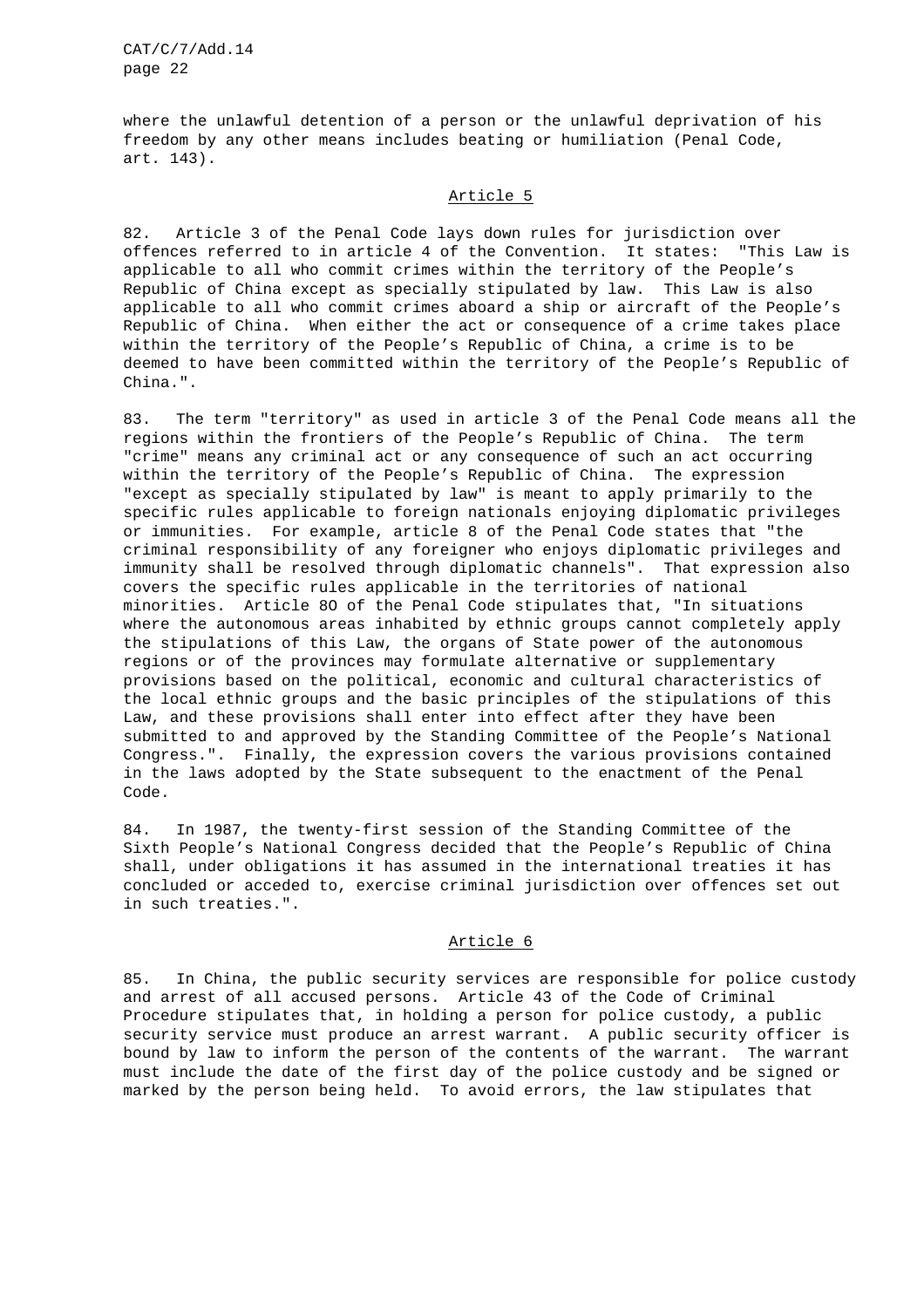questioning must be conducted within 24 hours after a person has been held. In the event of a mistake, the person must be released immediately and must be issued a release certificate. The person's family or the work unit to which he belongs must be notified of the reasons for and the place of, custody, except in circumstances where such notification would hinder the investigation or there is no way of notifying them.

86. The expression "would hinder the investigation" in the previous paragraph refers to cases where the crime has been committed by more than one person or by a group and where the public security services are holding only one or a few persons and have not yet conducted an inquiry to find the accomplices. It then proves necessary to prevent the accomplices from fleeing, hiding, or destroying or falsifying evidence when they learn that questioning has begun. The expression "there is no way of notifying them" refers to offences committed by a vagrant who refuses to reveal his real name or exact address, to the impossibility of informing anyone or to cases of natural disaster or other instances of force majeure. When the family or work unit has not been notified within 24 hours, the public security officers who have placed the person in custody shall record that fact in the relevant documents, in accordance with regulations, and as soon as the above-mentioned obstacles have been eliminated, immediately inform the family or work unit.

87. The Code of Criminal Procedure stipulates that, when making an arrest, a public security service must produce an arrest warrant. Within 24 hours after an arrest, the family of the arrested person or the unit to which he belongs shall be notified of the reasons for arrest and the place of detention, except in circumstances where such notification would hinder the investigation or there is no way of notifying them. If the offender is a foreigner, the public security service generally notifies the embassy or consular office of his home country through diplomatic channels.

88. By law, the period of detention during the investigation cannot last more than two months. If the case is complex and cannot be settled within that time-limit, the period can be extended for one month on approval by a high-ranking official of the people's procuratorate. In cases of extreme complexity or of exceptional importance, the People's Supreme Court can ask the Standing Committee of the People's Congress to approve a postponement of the judgement.

89. The people's court shall issue a verdict on first instance within one month - extendable to a maximum of one and a half months - after being seized of the proceedings filed by the people's procuratorate. The people's court shall render judgement on second instance within one month - extendable to a maximum of one and a half months - after being seized of an appeal or protest.

## Article 7

90. The principle laid down in the Convention whereby acts of torture constituting crimes are punishable either by extradition or by criminal proceedings is in keeping with the principle established by the Chinese system of justice for criminal cases involving foreign nationals. Chinese judicial organs hearing criminal cases that involve foreign nationals also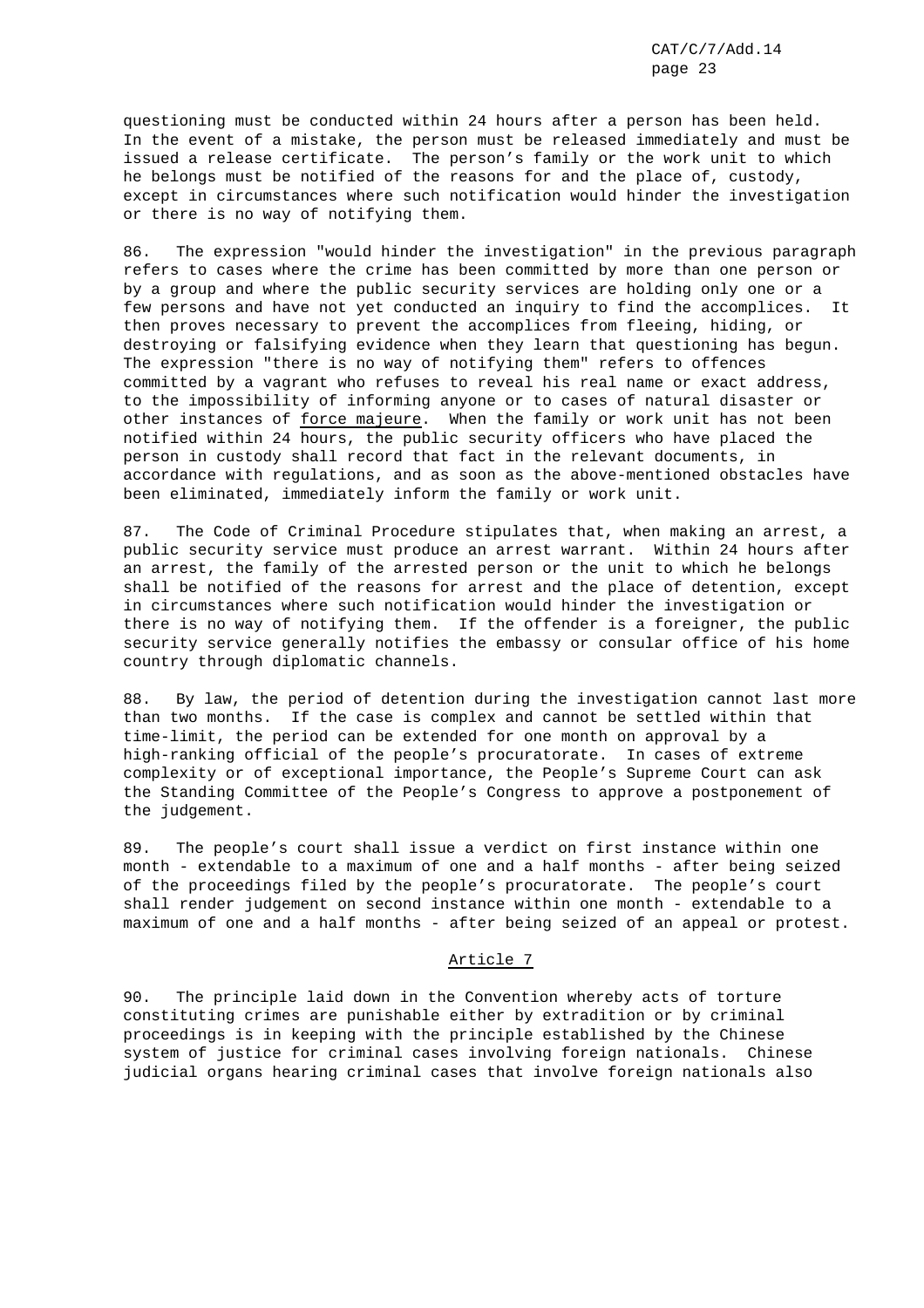base themselves on the provisions of the Code of Criminal Procedure and apply the same procedure used for other ordinary criminal offences.

91. At criminal proceedings, all defendants enjoy the rights conferred by law, such as the right to a defence, the right to dignity and protection of the individual, the right to the inviolability of legitimate property, the right to file complaints and all other citizen's rights set forth by law. A defendant may defend himself, but he may also appoint a lawyer, a member of his family or any other citizen to do so. When a procurator institutes public proceedings in court and the defendant has appointed no one to defend him, the people's procuratorate can also assign him counsel. During the proceedings, the defendant can impugn his counsel and appoint another. After deciding to institute proceedings, the people's court sends the defendant a copy of the charges, no later than seven days before the start of the hearing, to inform him of the offence with which he is charged and the reasons for the charge and in order to give him time to prepare his defence and to contact his lawyer.

92. A defendant who disagrees with the judgement or decision handed down on first instance by the people's court may lodge an appeal with the people's court at the higher level. The higher level court cannot increase the sentence already pronounced. In the event of disagreement with an enforceable judgement or decision, the defendant can file a petition with the people's court or the people's procuratorate having jurisdiction. In 1991, the people's courts dealt with over 40,000 such petitions.

93. Under all circumstances, offenders have the right to dignity and protection of their person. They may file complaints against prison staff who extort confessions by torture, subject them to corporal punishment or other ill-treatment or commit other unlawful acts, and file proceedings with the people's procuratorate, the people's court, the people's government or other bodies. If they have not been deprived of political rights, they may exercise their right to vote in conformity with the law. Whether incarcerated in prisons or reform-through-labour camps, they have the right to make proposals for rationalization in the fields of administration, education, productive work, culture and entertainment and hygiene.

94. Detainees have the right to a normal life. The State guarantees them food, clothing, accommodation and the other basic necessities of life. Every detainee has the right to at least five  $m^2$  of space, and his cell should as far as possible be well-built, clean, heated and ventilated. According to statistics, in 1990 each prisoner consumed an average of 22.75 kg of cereals, 20-25 kg of vegetables and an appropriate quantity of pork, beef, mutton and fish, poultry, eggs and pulses. Prisoners had a daily food ration of 2,952 calories and their subsistence costs averaged approximately 650 yuan for the entire country, which indicated a standard of living close to that of the other inhabitants.

95. Detainees have the right to health. They enjoy free medical care, annual medical examinations and appropriate medical treatment in the event of illness. In cases of serious illness, the law authorizes release on bail on medical grounds. Detainees who made use of that right accounted for 1.91 per cent of the prison population in 1990 and 1.94 per cent in 1991. Pregnant detainees and those breast-feeding their babies receive treatment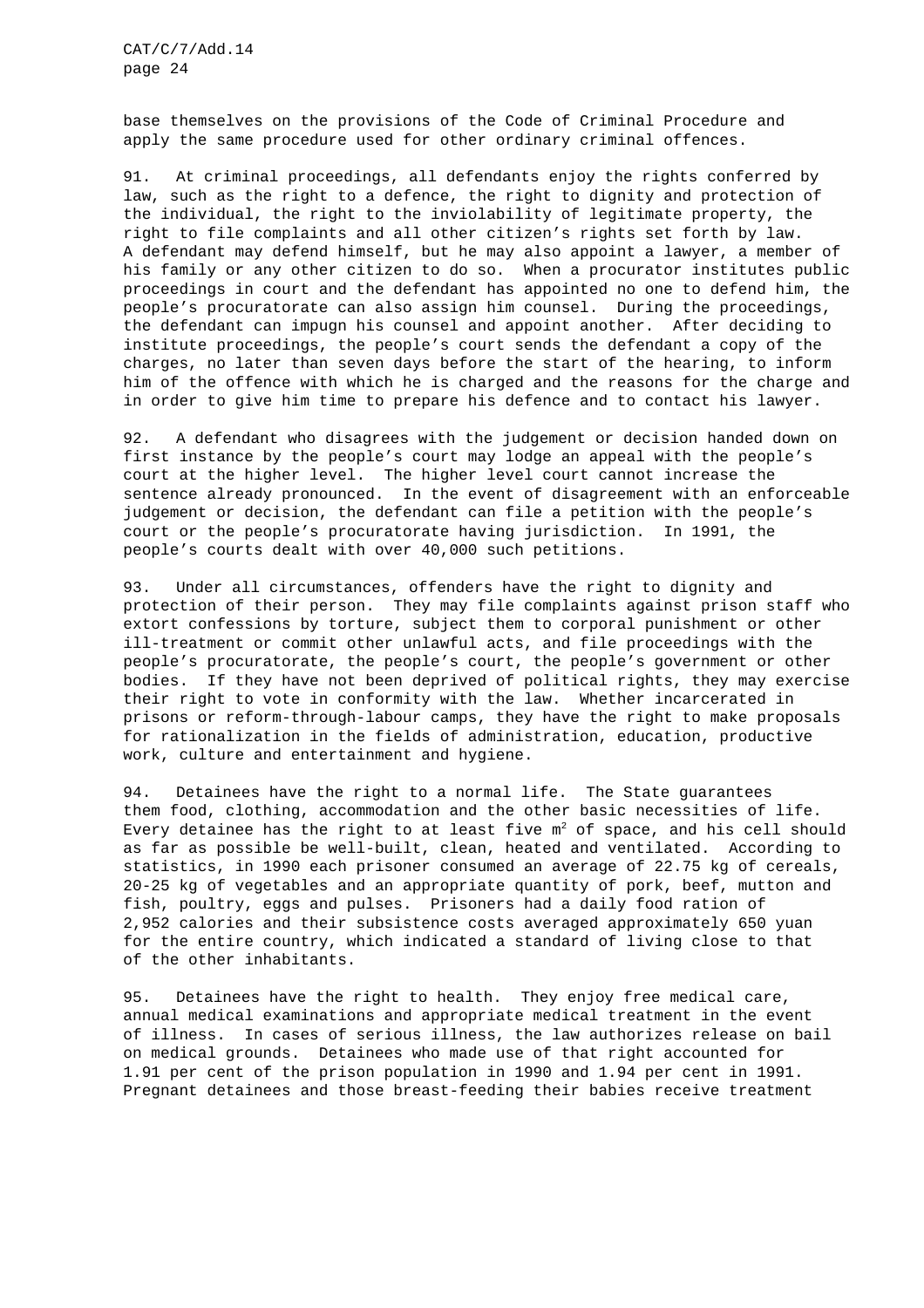outside the prison. When a prisoner contracts a disease that is difficult to treat, the prison or reform-through-labour camp calls in a specialist or sends the prisoner for consultation in a civil hospital. The reform-through-labour system currently has a medical and health care network at three levels comprising central hospitals, which are branches of the provincial reform-through-labour offices, the hospitals in the various reform-through-labour camps and prisons and the local infirmaries, i.e. a total of 2,944 health establishments. There are 3.54 doctors and 14.8 hospital beds per 1,000 detainees, which are figures higher than the national average.

96. Prisoners have the right to receive training, and the reform-throughlabour authorities provide the necessary conditions. Depending on their level of education, prisoners can take regular primary school classes, classes in the first cycle of the secondary level, and, when conditions so permit, classes in the second cycle of secondary level, or even beyond. They can also follow vocational training which will allow them to support themselves once they have returned to civil society. Prisoners can read books and newspapers, listen to the radio, watch television, keep abreast of the major national and international issues and maintain regular contact with outside society.

97. One of the priorities of the reform of teaching in prisons in China is technical education. In 1991, over 560,000 offenders took part in various technical workshops, i.e. 83.18 per cent of the number of prisoners taking technical classes. Over 546,000 detainees in all have met the Ministry of Labour evaluation criteria and received a technical aptitude certificate.

98. The Chinese Government grants juvenile prisoners, women prisoners, older, weak, sick or disabled prisoners and prisoners who belong to national minorities or are nationals of foreign countries, special living conditions and conditions of detention and labour, that are different from those for the other prisoners, in order to take full account of their specific physiological and psychological characteristics, physical condition or particular living habits.

# Article 8

99. To date, China has not yet adopted an extradition law, ratified an international extradition treaty, acceded to such a treaty or signed a bilateral extradition treaty with other States. In practice, however, in accordance with the obligations established by the Convention, the judicial bodies treat anyone in Chinese territory who is responsible for a criminal offence in conformity with the relevant legal provisions, if it can be established that the offence is punishable under Chinese criminal law. If conditions so permit, China can extradite an offender to the country in question in order for him to receive the penalty he deserves.

## Article 9

100. China has concluded with a few countries treaties on mutual legal assistance in civil, commercial and criminal matters, and they set forth in a clear and detailed manner the procedures and channels used for communicating all evidence necessary for criminal proceedings, information needed for the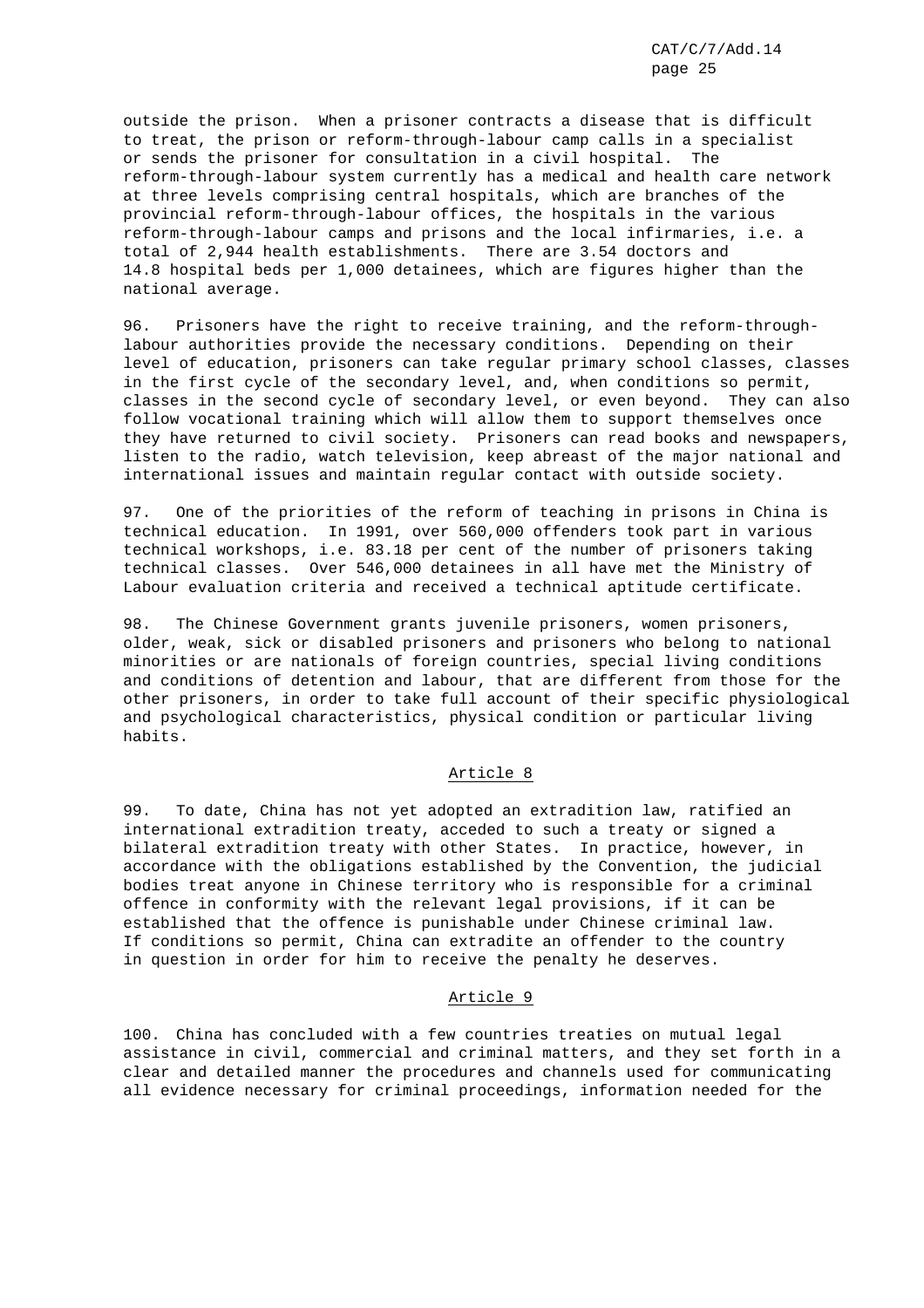legal proceedings and the results of the proceedings instituted. These treaties unquestionably make it possible to institute criminal proceedings in compliance with the obligations set out in the Convention. China will continue in the future to conclude agreements or treaties on mutual legal assistance with other countries and will cooperate as far as possible with all other countries in the prevention of crime.

## Article 10

101. To enable State personnel, especially those responsible for law enforcement in the police departments, procuratorates, courts and judicial administration, to study and assimilate the relevant principles and standards of domestic law and the standards developed by the United Nations system, the State has paid special promotion to the drafting and publication of two works, entitled "Survey of International Human Rights Instruments" and "A Survey of United Nations Activities in the Field of Crime Prevention and Selections of Relative Documents". The Ministry of Justice has published documents such as a "Compendium of Prison Regulations in Foreign Countries", which contain some United Nations instruments and the prison administration regulations of over 20 countries. All these publications and documents include the text of the Convention against Torture.

102. In order fully to protect the citizens' personal freedom and prevent affronts to their dignity and all acts of torture, the public security services have prepared, in addition to existing law enforcement measures, a set of administrative regulations for the use of personnel involved in police custody, arrest and preliminary questioning during investigation. The regulations expressly stipulate that the monitoring of judicial activity should focus not only on elucidating the case but also on the methods used to do so and any use of torture in obtaining confessions. Investigatory staff are remunerated only if the investigation has been conducted in conformity with the law and if no use has been made of torture to extort confessions. When a public security officer uses such methods, even if the confessions obtained are decisive in bringing the investigation forward, not only does he receive no remuneration, but an inquiry must be held into his criminal responsibility.

### Article 11

103. Each year, Chinese judicial organs try cases of torture; in particular they examine cases of confessions obtained under torture by State officials and corporal punishment and ill-treatment inflicted by prison staff members. The law provides for two investigation and adjudication procedures relating to torture: either the public security services or the procuratorates institute criminal proceedings and start an investigation, then transmit the file to the court for judgement, or the investigation is conducted by the administrative bodies. The administrative bodies come under the jurisdiction of the ministry with supervisory authority for disciplinary affairs. When the inspection services find that a case they are working on might be a criminal case, they transmit it to the judicial organs, which investigate the case in accordance with legal procedure.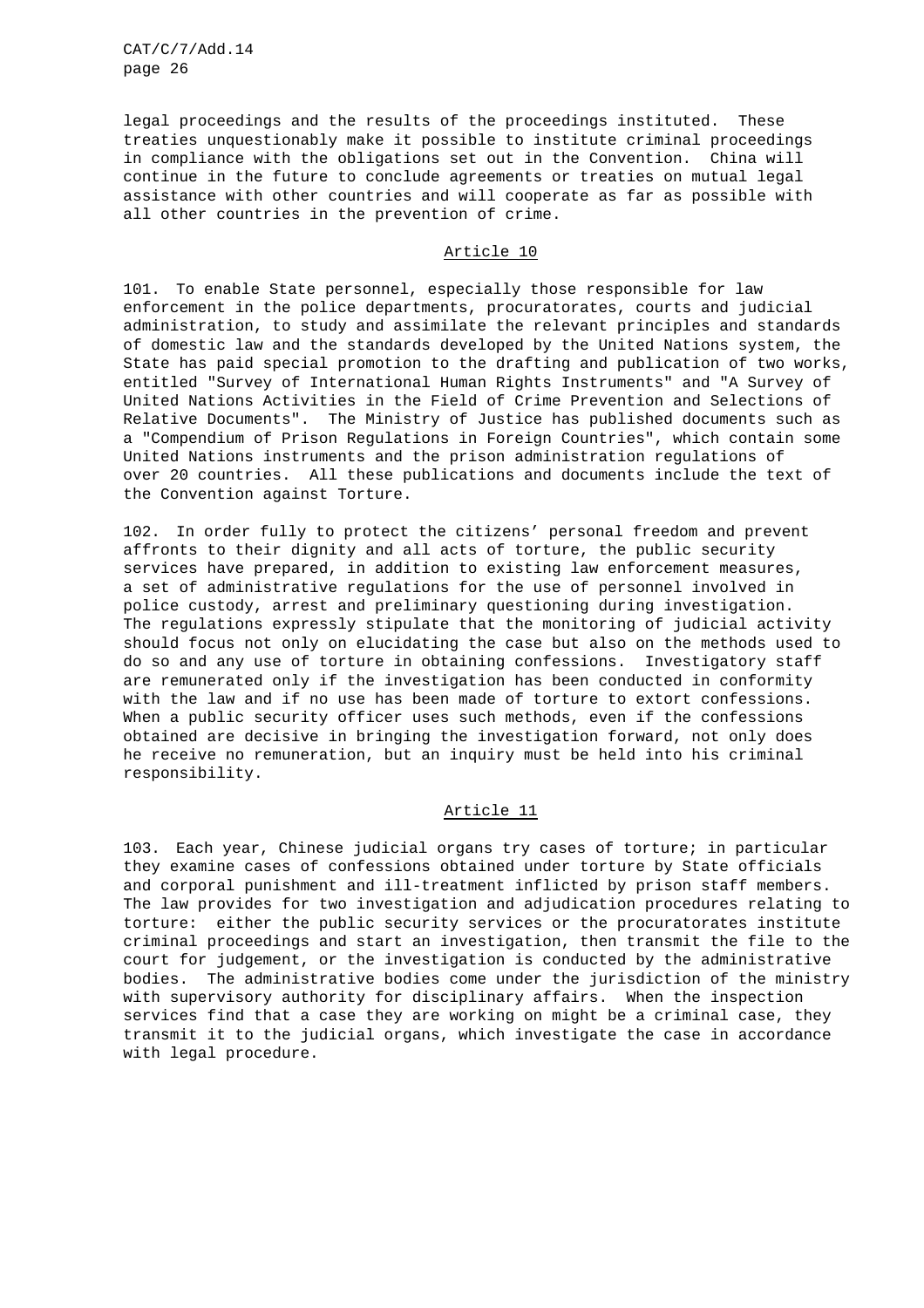104. Under article 164 of the Code of Criminal Procedure, the people's procuratorates exercise supervision to determine whether or not the execution of judgements or orders in criminal cases and the activities of prisons and reform-through-labour establishments are lawful. In order to investigate the conditions of prison accommodation and determine whether sentences are delivered in accordance with the law and whether corporal punishment or other ill-treatment is inflicted on prisoners, the procuratorates at the various levels establish inspection services in the prison establishments. Some of these services are located at all times in prisons, while others use frequent inspections as their method of supervision. Health personnel examine prisoners who have been manhandled by members of the prison staff in violation of the law and discipline. In the event of death, an expert in forensic medicine is appointed by the people's procuratorate or the people's court to conduct an autopsy. Prison regulations also grant prisoners the right to file a complaint for illegal acts committed by members of the prison staff. Such complaints can be received directly by the procuratorate, the department in charge of disciplinary affairs or the competent prison authority.

105. The deputies of the people's assemblies at the various levels and the members of the Political Consultative Conference frequently inspect prisons, monitor the implementation of the laws by prison staff, receive petitions and register prisoners' complaints. These methods make it possible effectively to monitor the implementation of domestic laws and to ensure that those responsible for law enforcement strictly respect the law.

106. If, while the sentence is being served, a prison or reform-through-labour organ decides that there has been an erroneous judgement (for example, an innocent person has been wrongly convicted, the nature of the offence has been inaccurately determined or the penalty is either too severe or too mild), the case may be referred back to the people's procuratorate or the people's court that rendered the original judgement. If an offender files a petition while serving his sentence, the reform-through-labour organ must transmit it to the people's procuratorate or people's court for action.

107. From 1983 to 1987, the procuratorates at the various levels dealt, in accordance with the law, with more than 30,000 offences involving infringement on other citizens' rights of the person and democratic rights, and over 20,000 cases were brought to court. The charges included: extortion of confessions by torture, false charges, sabotage of elections, unlawful detention, unlawful surveillance, unlawful search, unlawful entry into another person's home, reprisals and plots against innocent persons, unlawful deprivation of religious freedom and violation of the customs of national minorities, perjury, tampering with correspondence, loose behaviour for purposes of self-interest, arbitrary release of criminals, bigamy, corporal punishment and other ill-treatment by members of the prison administration. In the overwhelming majority of cases, these criminal acts were not directly connected with law enforcement by State agents but were the result of an insufficient awareness of the law and legality that led ordinary citizens to commit acts in violation of the law.

108. In 1990, the procuratorates received 279 cases of torture from the investigatory service, and 207 of them led to prosecutions. In 1991, these figures increased to 304 and 279 respectively. Some of these cases led to a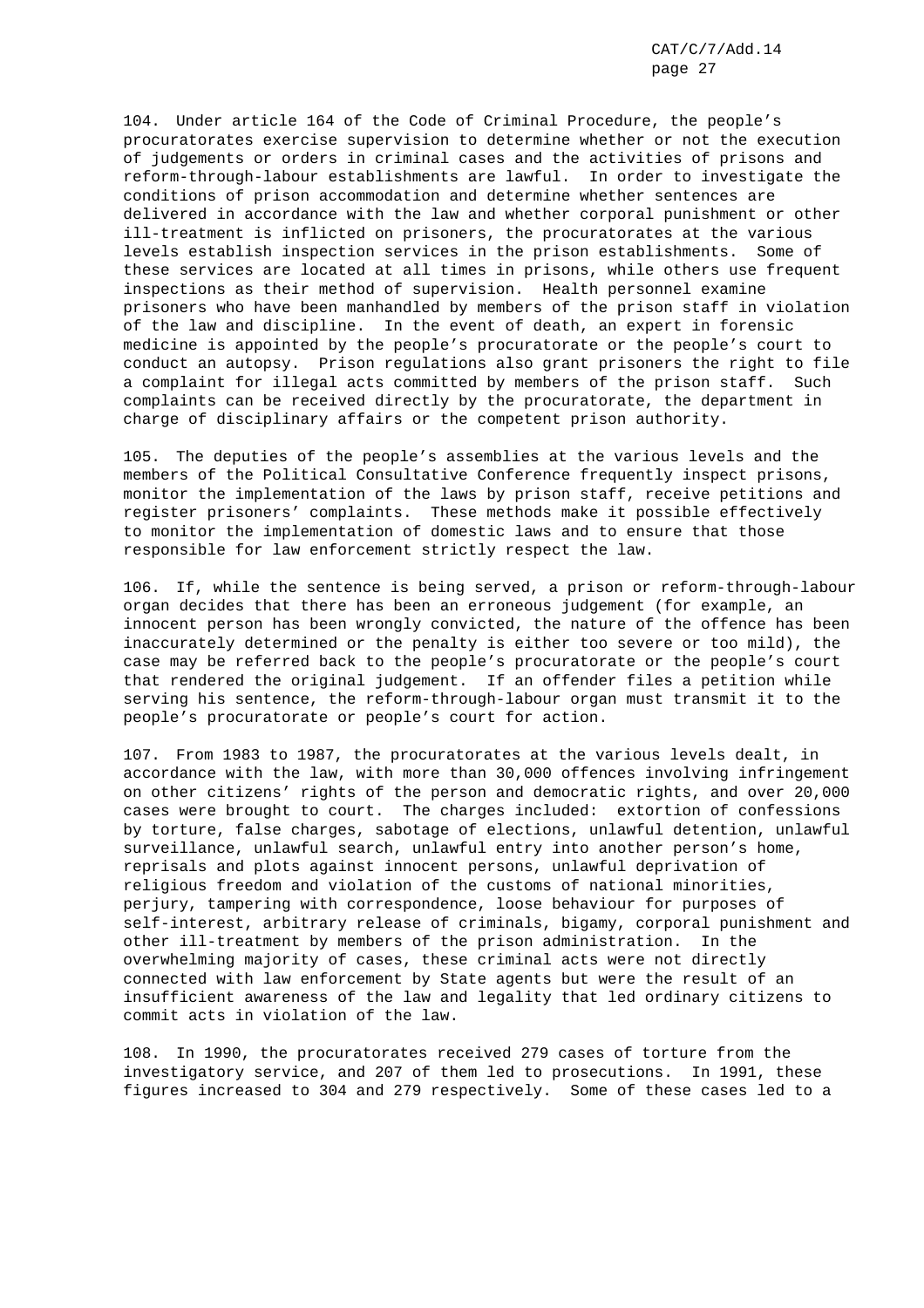decision to dismiss proceedings. Among the individuals prosecuted for acts of torture, some were sentenced to life imprisonment and others to fixed-term imprisonment or criminal detention. The very small number on whom no criminal penalty was imposed were given administrative penalties by the inspection services of the administrative bodies concerned.

109. In order to improve the system of justice, the Chinese Government decided in 1983 to bring the prison administration and other prison establishments under the authority of the Ministry of Justice. This made for major advances: first, the system of justice was improved by strengthening mutual monitoring and interaction among the various judicial bodies; next, tasks were divided more rationally among the judicial bodies; finally, the Ministry of Justice's leading role with respect to the prisons was enhanced. The Ministry of Justice undertook a series of reforms, with a view in particular to turning prisons into schools specializing in the education and rehabilitation of prisoners, ensuring that prisons are run on a scientific basis, in conformity with the law, and are strict but civilized, promoting the standardized work in prisons, urging civilian society to conclude mutual assistance agreements and participate in them on a wide scale, and separating the detention, administration and education functions of prisons. For many years, the percentage of recidivists among persons released after serving their sentence has remained between 6 per cent and 8 per cent.

110. No one in China is tried or detained in secret. By law, hearings of the people's courts are public, with the exception of cases involving State secrets or the private lives of individuals or hearings concerning minors. In all cases (including proceedings in camera), verdicts are handed down publicly. There is no solitary confinement, but male prisoners are separated from female prisoners and adults from minors and accomplices are separated from one another.

111. Prisons and reform-through-labour establishments strictly follow the law and accept only offenders handed over to them under a court judgement. If a required document is missing, or if the judgement is not made enforceable, they refuse to hold the offender.

112. China currently has 684 prisons (including the reform-through-labour camps and the 37 re-education centres for juvenile offenders). The number of prisoners is 1,206,795, i.e. 1 prisoner per 1,000 inhabitants.

### Article 12

113. By law, the competent administrative or judicial services receive complaints about acts of torture filed by citizens or prisoners against civil servants. If it is found that such acts have been committed, they are thoroughly dealt with, and in the event of a criminal offence, the people's procuratorates refer the case to the people's courts for adjudication.

114. The people's procuratorates monitor the legality of the proceedings for the purpose of protecting the legitimate rights and interests of prisoners. To that end, the members of the procuratorates are regularly sent to places of detention, not only to inspect prison facilities, prisoners' living conditions and supervisory and punitive activities, not only to make sure they are in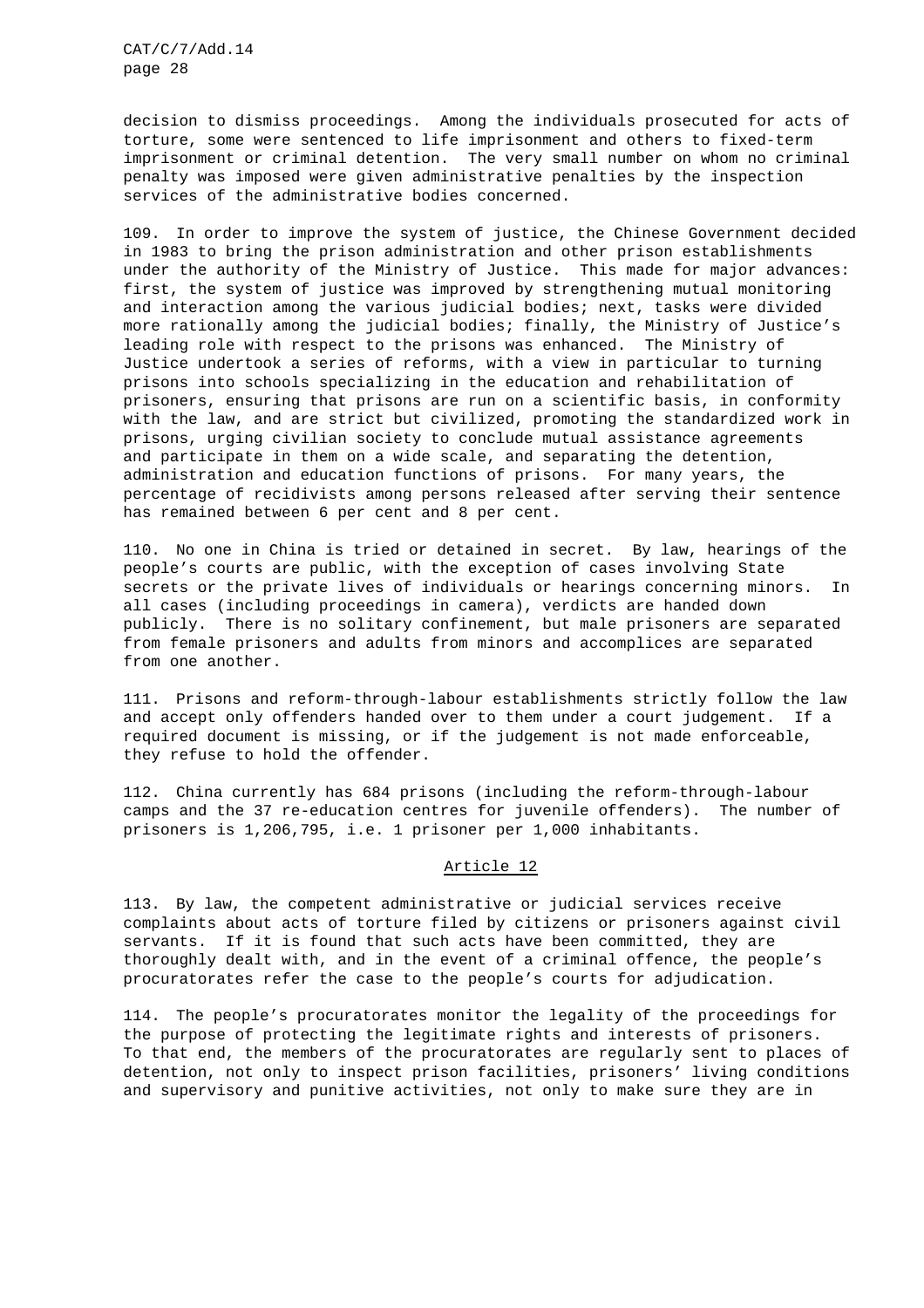conformity with the law but also to elicit prisoners' comments and register their complaints. Violations of the law are corrected without delay.

### Article 13

115. In China, all citizens have the right to file complaints, submit petitions and criticize any State officials for violations of the law, including acts of torture. Any civil servant who abuses his powers or uses his official functions for personal ends by conducting reprisals or plotting against complainants, petitioners or critics is punishable by law. The law protects witnesses and complainants from any ill-treatment or intimidation resulting from their complaints or testimony. The judicial organs judge severely, in accordance with the law, acts of violence, vengeance, intimidation or other ill-treatment committed against witnesses or complainants.

116. Under article 41 of the Constitution, "the State body concerned must deal with complaints, charges or exposures made by citizens in a responsible manner after ascertaining the facts. No one may suppress such complaints, charges and exposures or retaliate against the citizens making them." Article 146 of the Penal Code stipulates "State officials who abuse their powers and use public office for private gain, engaging in retaliation or plots against complainants, petitioners or critics, are to be sentenced to not more than two years' fixed-term imprisonment or criminal detention; when the circumstances are serious, the sentence is to be not less than two years and not more than seven years of fixed-term imprisonment". The expression "the State body concerned" means the inspection units of the procuratorates, inspection services and administrative bodies and, by analogy, all investigatory bodies.

### Article 14

117. Article 41 of the Constitution specifies that "Citizens who have suffered losses as a result of infringement of their civil rights by any State body or official have the right to compensation in accordance with the law". Under articles 2 and 67 of the Code of Administrative Procedure any citizen, legal entity or other organization which feels that its legitimate rights and interests have been undermined by an administrative act of an administrative body or the staff of such a body, may initiate proceedings under the Code in a people's court and demand compensation. Article 68 of the Code clearly stipulates that, if an administrative act carried out by an administrative body or staff of an administrative body undermines the legitimate rights and interests of a citizen, legal entity or other organization or causes it or him harm, the administrative body to which the staff member belongs is required to pay compensation. The damages shall be paid from their budget. The people's governments at the various levels may order the administrative bodies responsible to pay all or part of the compensation. Article 53 of the Code of Criminal Procedure stipulates: "Anyone who has suffered material losses as a result of the defendant's criminal act has the right, during the course of the criminal procedure, to bring a supplementary civil action. When necessary, a people's court may place seals on or confiscate the defendant's property." By law the parties may ask the court to compel the guilty person to fulfil his legal obligation to compensate.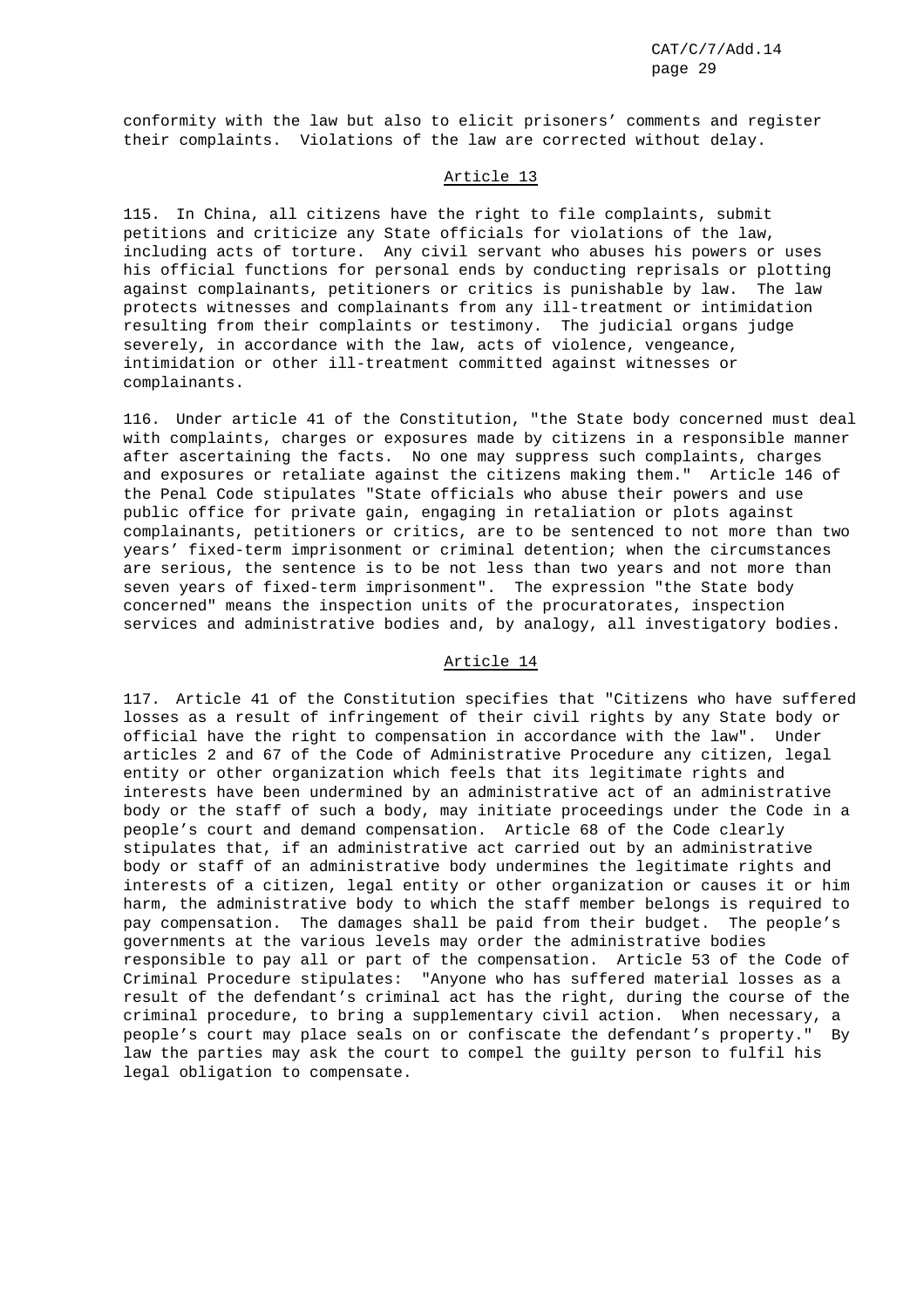118. The law also guarantees victims of torture the right to obtain moral reparation. Article 32 of the Penal Code provides that, where the circumstances of an offence are minor and do not require a person to be sentenced or punished, exemption from criminal penalty may be granted him, but he may, depending on each case, be reprimanded or ordered to make a statement of repentance or formal apology, or make compensation for losses, or be subjected to administrative sanctions by the competent department.

119. The law does not establish specific criteria for determining the damages payable to the victim; they are set by the competent administrative or judicial bodies, according to the case. To improve the situation in this field, the State is accelerating work on a Code of Compensation of the People's Republic of China. Until the final version of the Code has been published, the amount of compensation payable to the victim of an act of torture will continue to be determined mainly through administrative and judicial channels. The administration may set the amount of damages for medical expenses, loss of income and upkeep in amicable agreement or by order. Compensation is also determined by the courts when dealing with criminal indemnity actions or cases within the purview of administrative procedure.

## Article 15

120. Under the Code of Criminal Procedure, the final decision is based on all evidence proving the truth of the facts in the case, such as material and written proof, witnesses' testimony, the victim's statements, the statements and explanations of the accused, expert findings, investigation and inspection reports, etc. Judicial, procuratorial and investigatory personnel must, in accordance with the legally prescribed process, collect various kinds of evidence that can prove the defendant's guilt or innocence and the gravity of his offence. This evidence cannot be taken into account in the final decision until it has been confirmed by the investigation. To that end, the law requires law enforcement personnel to guarantee the necessary conditions for all citizens who are involved in a case or who have information about the circumstances of a case to objectively and fully furnish evidence and, except in special circumstances, they may be brought in to help with the investigation. It is strictly forbidden to use torture to extort confessions or other unlawful methods to collect or falsify evidence; otherwise, the offender incurs legal responsibility and the evidence so obtained is declared null and void.

121. In adjudicating a case, the people's courts give precedence to the evidence and the results of the investigation and research and do not automatically trust oral statements. If the courts have only the defendant's confession and no other evidence, they cannot find him guilty or order a criminal penalty against him. However, if the defendant has not confessed but the evidence is complete and convincing, he can be declared guilty and given a criminal sentence. The law also stipulates that persons suffering from a physical or mental handicap, very young persons and those who cannot distinguish truth from falsehood or express themselves correctly cannot act as witnesses.

122. At the hearing, witnesses' testimony must be subjected to examination and cross-examination by both parties - the procurator and the victim as well as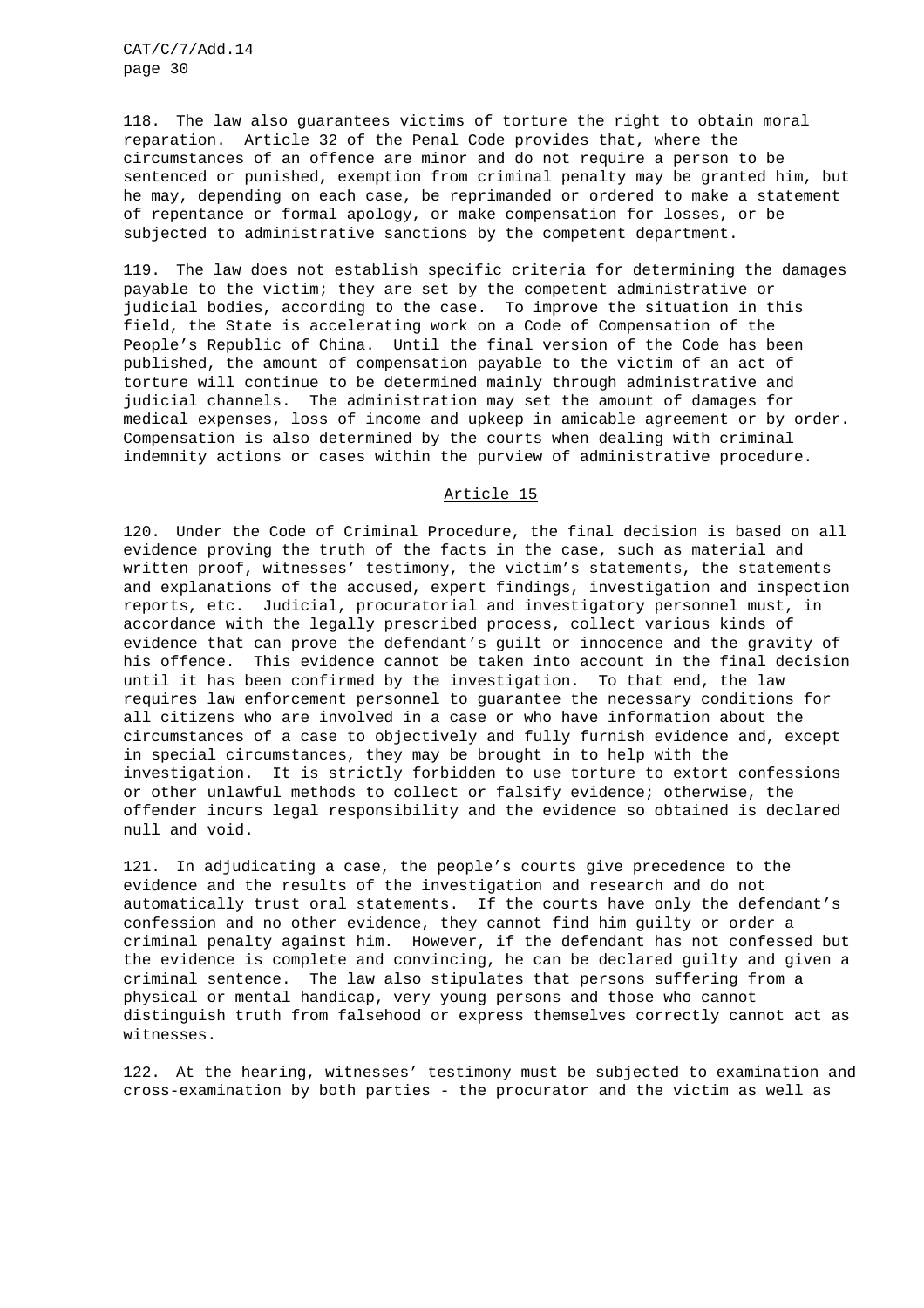the defendant and his counsel - and the testimony of all the parties cannot be taken into account in the final decision until it has been heard and verified. If the court notes that testimony has been obtained under torture or that a witness has committed perjury or concealed evidence of guilt, it punishes the offenders in conformity with the law.

### Article 16

123. As in most countries, the death penalty remains in force in China, because of the country's situation and the wishes of the people. However, the application of the death penalty is subject by law to extremely strict conditions. Article 43 of the Penal Code stipulates: "The death penalty is to be applied only to criminals who commit the most heinous crimes. If a criminal is sentenced to death and immediate execution is not essential, a two-year stay of execution may be granted, during which time the convicted person shall be subject to reform through labour and his behaviour will be observed." Under article 44 of the Penal Code, "The death penalty is not applicable to persons who have not reached the age of 18 at the time the crime is committed or to women who are pregnant at the time of adjudication."

124. China, which seeks particularly to protect its citizens' right to life and the inviolability of their legitimate rights and interests, is opposed to arbitrary and summary executions. Guarantees of a serious and prudent approach are provided in the Penal Code, under which all death sentences must be approved by the People's Supreme Court, except when the law provides that the Court itself is to adjudicate, or in certain cases by a high-ranking people's court to which it has delegated its power of approval. Cases involving the death penalty are adjudicated on first instance by people's courts at the intermediate level and on second and final instances by people's courts at the highest level. Crimes involving the death sentence that are of great importance at the provincial level are adjudicated on first instance by the highest-ranking people's courts and by the People's Supreme Court on second and final instance. Crimes involving the death penalty that have important repercussions at the national level are adjudicated on first and final instance by the People's Supreme Court.

125. China takes an extremely cautious approach to the enforcement of capital punishment. In that regard, the Code of Criminal Procedure lays down a special supervisory procedure. Death sentences confirmed on second instance are still not enforceable. The law stipulates that the People's Supreme Court or, with the latter's permission, the next highest ranking people's court, is required first of all scrupulously to verify the facts, the evidence, the classification of the crime and the sentence and to ensure that proper judicial procedure has been followed before approving the penalty, thus rendering it enforceable. If between the sentence and its execution it appears that the judgement might be erroneous or if the convict is pregnant, enforcement of the penalty is postponed and the court responsible for approving it, when informed, orders a stay of execution.

126. In accordance with article 45 of the Penal Code, persons sentenced to death are shot.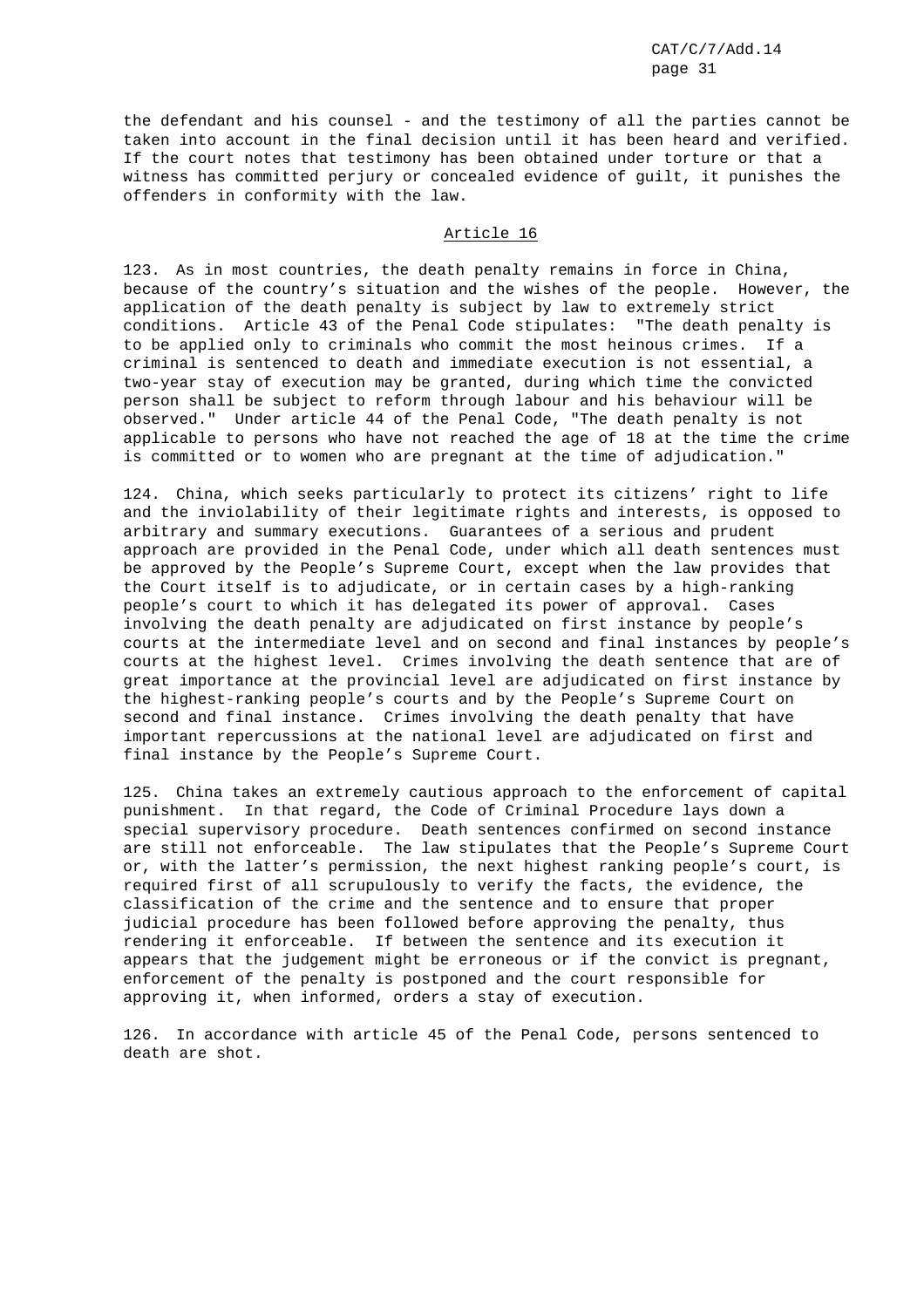127. By suspending enforcement of capital punishment it is possible to reduce the number of executions. The aim of this measure is, as far as possible, to reduce the number of death sentences carried out. For this reason the law stipulates that, if a person under sentence of death shows genuine signs of repentance, the death sentence may be commuted to a sentence of life imprisonment, after a two-year interval. If the sincere signs of repentance are matched by exemplary behaviour, the sentence may be commuted to a 15 to 20 year prison sentence on expiry of the period of suspension. The only death sentences carried out, by decision or with the approval of the People's Supreme Court or the appropriate next highest ranking people's court, are those handed down against individuals who shamefully refuse to reform, and in particular when it has been established that they have wilfully committed a further crime while serving their sentence.

128. It is apparent from extensive judicial experience that persons under sentence of death who benefit from a two year stay do not feel the threat of execution during that period, and it is therefore inappropriate to describe this practice as psychological torture. As the vast majority of persons under sentence of death are entitled to a commuted sentence at the end of the stay of execution, the death penalty is carried out only in exceptional cases. For this reason criminals are convinced that, in order to avoid the death sentence, it is sufficient for them not to refuse to mend their ways. They also know that if they show clear signs of repentance and exemplary behaviour, their sentence may be commuted to a fixed-term sentence. Furthermore, prison staff provide them with valuable assistance and advice to enable them to recognize the harmful nature of their criminal behaviour and to realize that the purpose of the suspended death sentence is to provide them with a way out. Prison staff actively encouraged them to strive for a reduction in their sentence. Experience in this field shows that, after two years, 99 per cent of people under sentence of death have their sentence commuted to a fixed-term prison sentence or to life imprisonment. Persons sentenced to life imprisonment may, moreover, be given a fixed-term sentence if they reform and behave in an exemplary fashion. Thus, it is apparent that the system of a suspended death sentenced is suited to China's circumstances and is ample proof of the respect for human rights and humanitarian principles that China had always demonstrated.

129. China's Constitution contains a provision on amnesty, but makes no provision for the right to grant pardon. It stipulates that the Standing Committee of the People's National Assembly may decree an amnesty. Since 1959, there have been seven amnesties in all.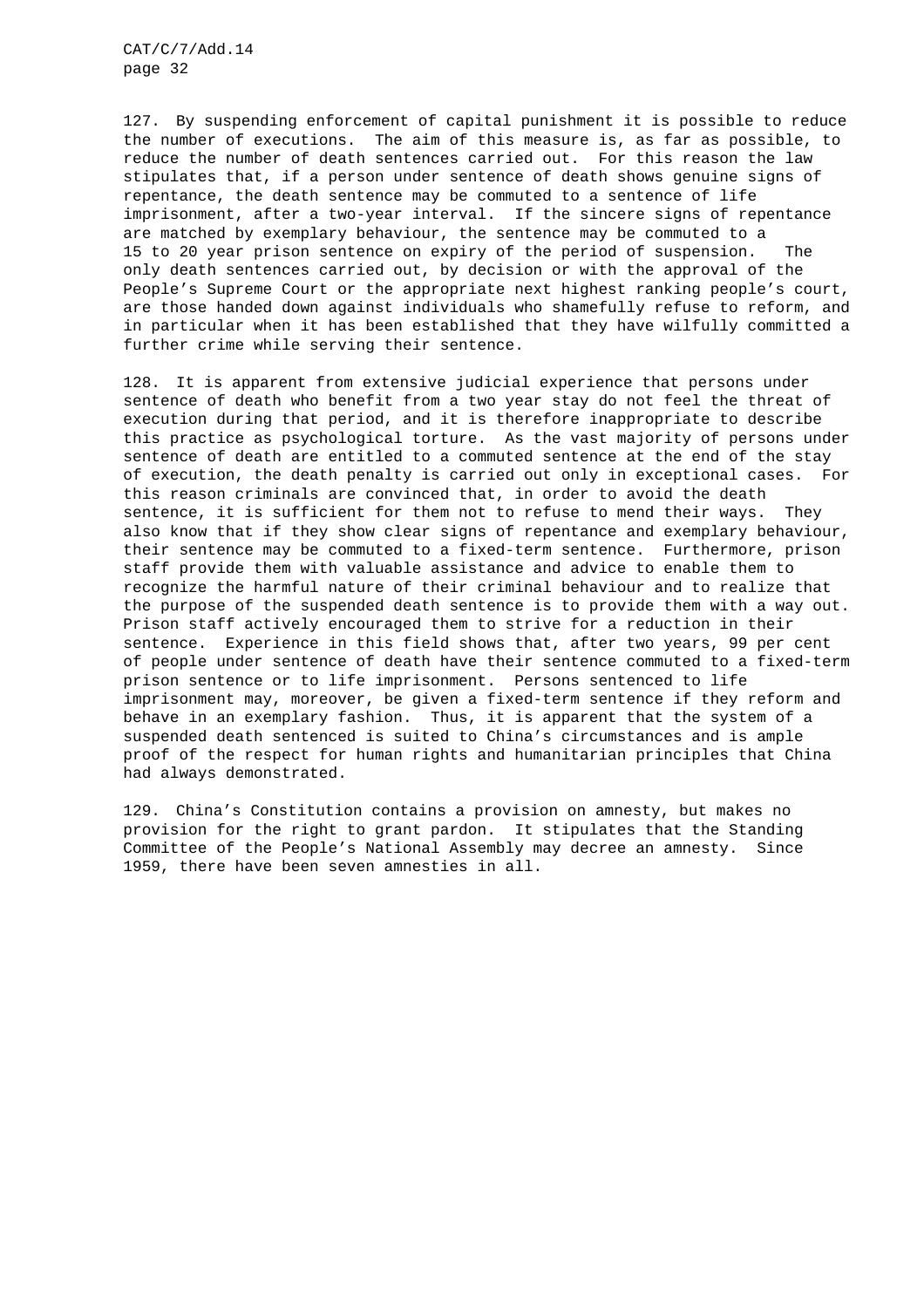#### Annex

QUESTIONS PUT BY THE MEMBERS OF THE COMMITTEE AGAINST TORTURE DURING THE CONSIDERATION OF THE INITIAL REPORT OF CHINA ON THE IMPLEMENTATION OF THE CONVENTION AND REFERENCES TO THE REPLIES IN THIS REPORT

1. What is the position of the Convention in China's domestic law? Are there any provisions in China's domestic law that correspond to each article of the Convention? (Mrs. Chanet, Mr. Gil Lavedra and Mr. Voyame)

Please refer to paragraphs 61, 62 and 63 of this report.

2. Does Chinese legislation give a specific definition of the crime of torture? Does that definition correspond in full to the definition given in the Convention? (Mrs. Chanet, Mr. Burns)

Please refer to paragraphs 62 and 63 of this report.

3. How severely is torture punished in comparison with other offences? What penalties are laid down for torture? If the maximum penalty is three years' imprisonment, torture would not appear to be considered an extremely serious offence. (Mr. Gil Lavedra)

Please refer to paragraphs 62, 74, 75, 80 and 81 of this report.

4. Does Chinese legislation authorize certain types of corporal punishment? If so, what are they? Has such punishment been imposed recently? (Mr. Burns)

Please refer to paragraphs 75 and 76 of this report.

5. Does China punish mental torture? (Mr. Voyame)

Please refer to paragraph 77 of this report.

6. Is not the fact that counter-revolutionary propaganda or insult to the army are classified as offences likely to open the way to abuse? (Mr. Gil Lavedra)

Please refer to paragraphs 50 and 51 of this report.

7. Is it possible to justify or excuse torture by citing superior orders? Are internal disturbances considered to be a circumstance that makes it possible to derogate from implementation of the Convention? (Mr. Gil Lavedra)

Please refer to paragraph 71 of this report.

8. The practice of re-educating counter revolutionaries (considered to be political prisoners), through forced labour appears to contravene article 16 of the Convention. A description of the conditions in which that labour is carried out might enable the Committee to see whether or not it constitutes cruel, inhuman or degrading treatment. (Mrs. Chanet)

Please refer to paragraph 52 of this report.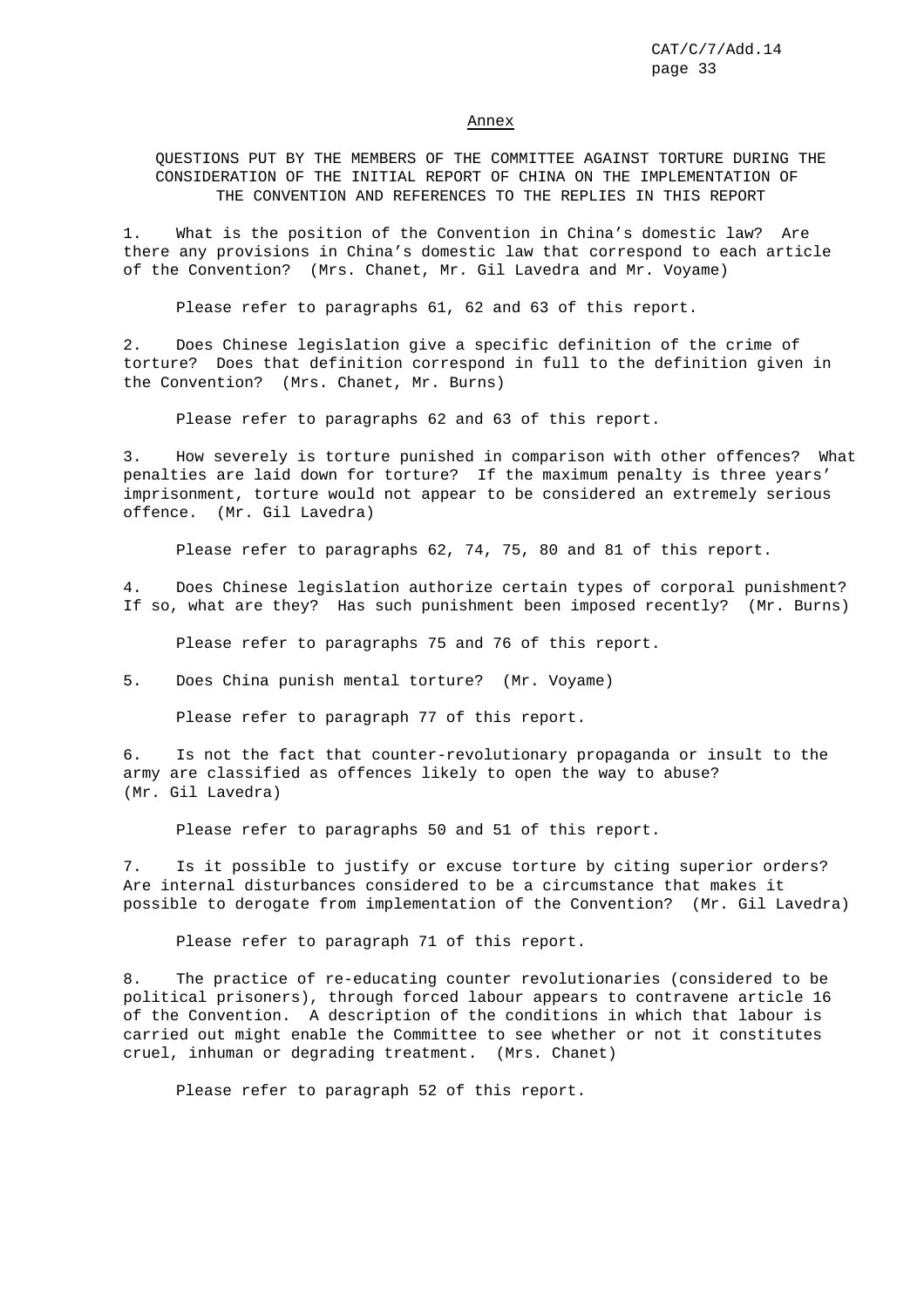9. Are there are any examples of cases in which persons guilty of torture have been sentenced? (Mr. Voyame)

Please refer to paragraph 108 of this report.

10. In paragraph 23 of its initial report, China mentioned that procuratorates had investigated more than 30,000 cases of infringements of other citizens' rights and that over 20,000 of those cases had been brought to the courts; what was the nature of those cases? (Mr. Sørensen, Mrs. Chanet, Mr. Khitrin and Mr. Mikhailov)

Please refer to paragraph 107 of this report.

11. Are Chinese citizens entitled to file complaints about torture? Do foreigners also have this right? (Mrs. Chanet)

Please refer to paragraphs 40 and 72 of this report.

12. Which authorities are empowered to receive complaints filed by citizens about torture? (Mr. Dipanda Mouelle)

Please refer to paragraphs 34, 113, 114, 115 and 116 of this report.

13. Chinese legislation prohibits fabrication or distortion of the facts, but as it is usually hard to produce evidence of torture, what means are available to citizens to provide such evidence? According to paragraphs 30 and 31 of the initial report, investigations into torture are the responsibility of the administrative body concerned or the administrative body at the next higher level; is that approach effective? (Mrs. Chanet)

Please refer to paragraphs 39, 40, 57, 58, 59 and 104 of this report.

14. How many complaints about torture have been lodged in China? How many have been declared admissible? What punishment has been applied? (Mr. Khitrin)

Please refer to paragraph 108 of this report.

15. Is there a special law concerning compensation for torture victims? How is that provision implemented? What procedure is followed to compensate victims? (Mr. Mikhailov and Mr. Voyame)

Please refer to paragraphs 117, 118 and 119 of this report.

16. Are torture victims able to obtain the moral reparation and medical treatment they require? (Mr. Sørensen)

Please refer to paragraph 118 of this report.

17. Pursuant to article 68 of the Administrative Procedure Law (Code of Administrative Procedure), the members of the personnel of an administrative body who have committed intentional or gross mistakes are liable for the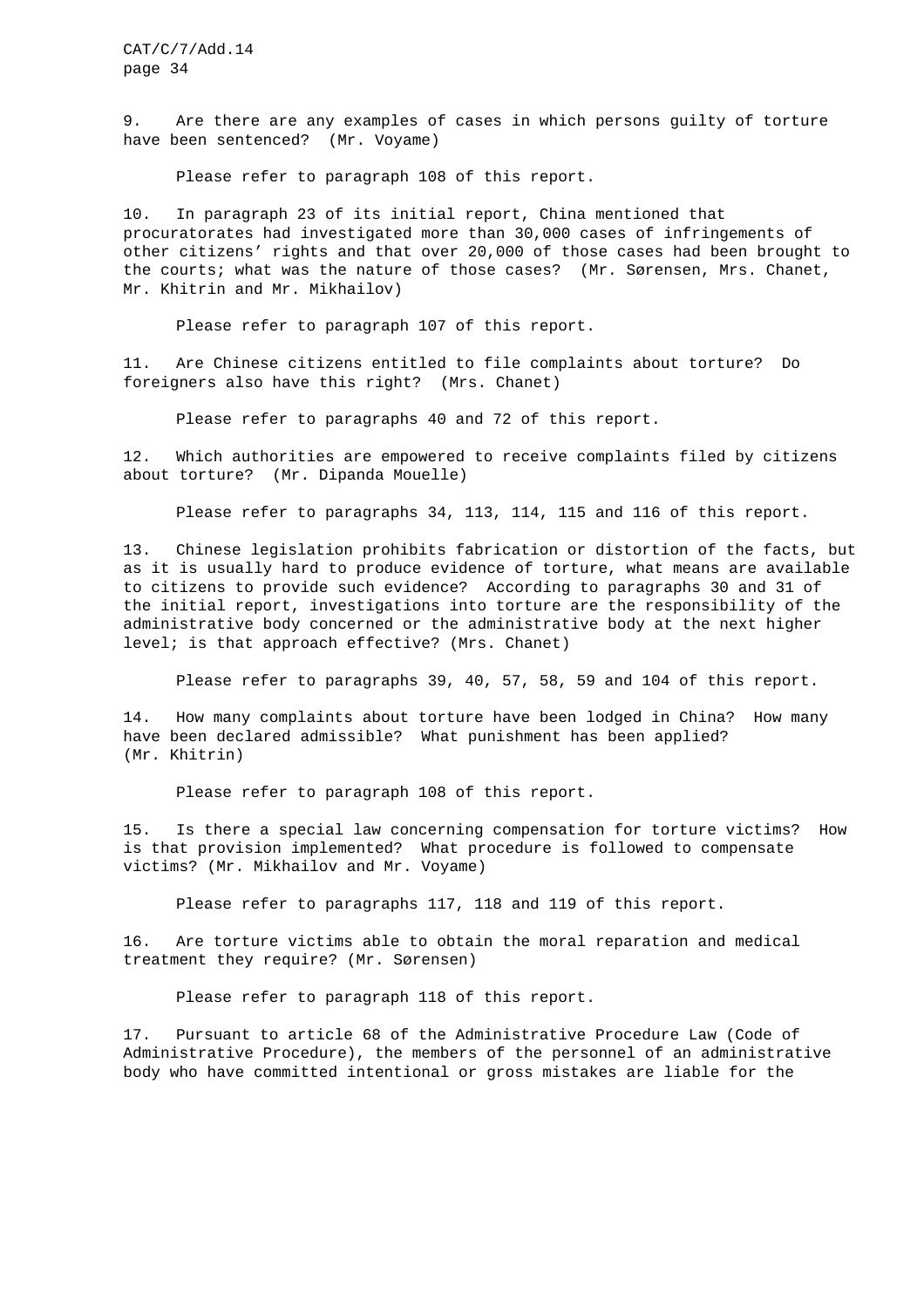compensation paid; in this case, what are the civil, criminal or administrative safeguards for the application of that provision? (Mr. Mikhailov)

Please refer to paragraph 117 of this report.

18. Does Chinese legislation contain a provision stipulating that a statement obtained under torture may not be used as evidence? (Mrs. Chanet, Mr. Gil Lavedra, Mr. Burns and Mr. Voyame)

Please refer to paragraphs 40 and 120 of this report.

19. Does Chinese legislation contain a jurisdictional rule for hearing cases of violations committed abroad by foreigners? (Mrs. Chanet)

Please refer to paragraphs 82, 83 and 84 of this report.

20. Could China provide details concerning the implementation of those articles of the Convention that deal with universal jurisdiction and extradition? (Mr. Voyame)

Please refer to paragraphs 71, 82, 83, 84, 99 and 100 of this report.

21. How does China ensure that education and information regarding the prohibition against torture are disseminated? (Mr. Sørensen)

Please refer to paragraphs 68, 69, 70 and 101 of this report.

22. How does China disseminate the Convention among the population? (Mr. Khitrin)

Please refer to paragraphs 69, 70 and 101 of this report.

23. What methods are used by China to achieve the complete elimination of torture? (Mr. Sørensen)

Please refer to paragraphs 64, 65, 66, 67, 102 and 103 of this report.

24. In paragraph 46 of the initial report, it was stated that a public security organ might detain any person in the process of committing a crime or "proved by conclusive evidence to be guilty". How does the public security organ determine whether a person who has not yet been tried by a court is guilty? (Mr. Dipanda Mouelle)

Please refer to paragraphs 113, 114 and 115 of this report.

25. Article 43 of the Code of Criminal Procedure stipulates that the family of a person under arrest is not informed "if such notification would hinder the investigation". What is meant by the expression "hinder the investigation"? Are there any legal restrictions to the implementation of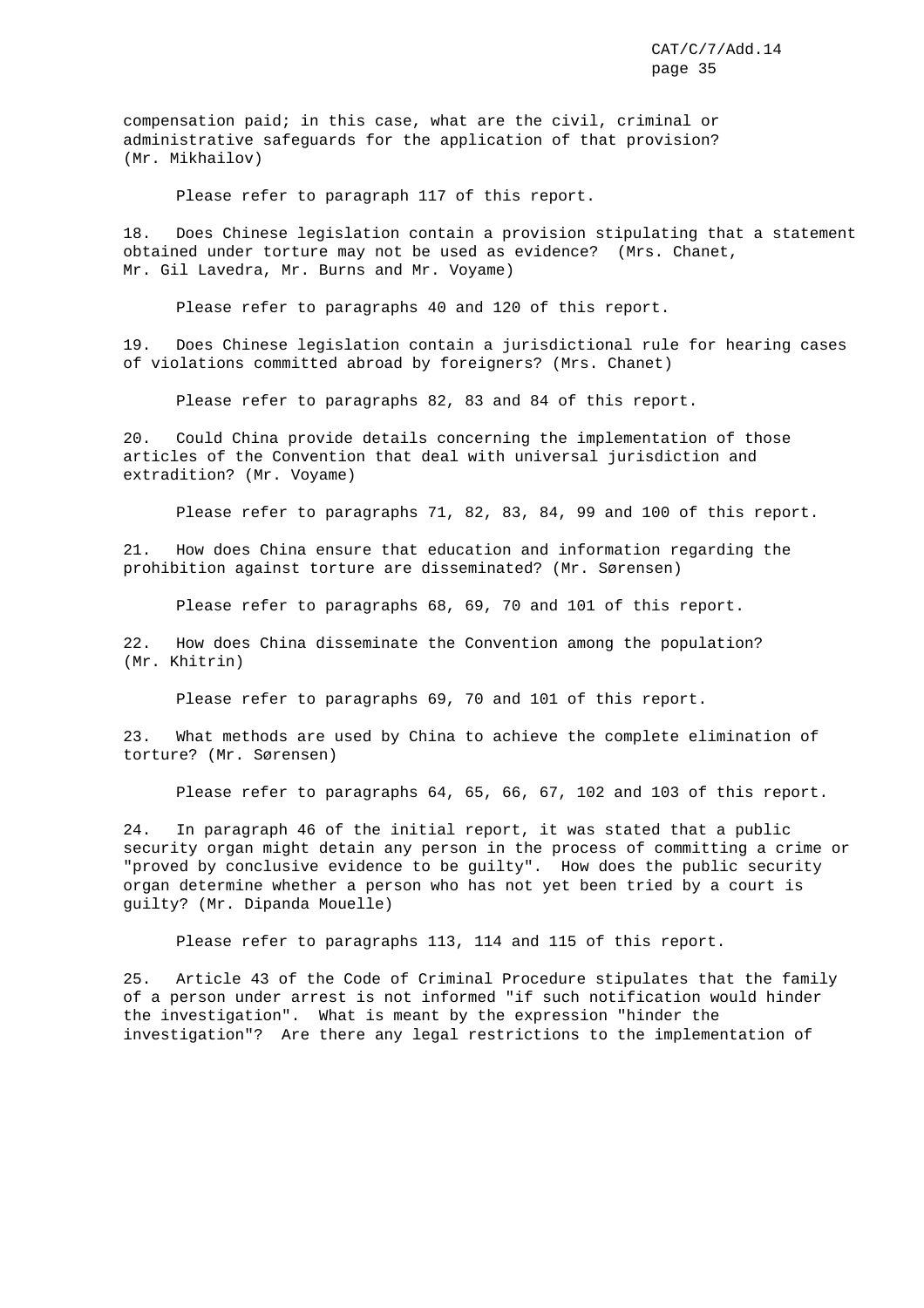this provision? Is it frequently invoked? Are there any procedural safeguards in this sphere to avert abuse? (Mr. Sørensen, Mr. Mikhailov, Mr. Voyame and Mr. Gil Lavedra)

Please refer to paragraphs 85 and 86 of this report.

26. What are the functions of the members of the armed forces with regard to detention? (Mr. Gil Lavedra)

Please refer to paragraphs 30, 66, 72 and 85 of this report.

27. Are there secret trials and incommunicado detention in China, and if so, what are the duration and limits and what legal safeguards are there for the detainee? (Mr. Burns and Mr. Gil Lavedra)

Please refer to paragraphs 66, 67, 85, 87, 88, 89, 110 and 111 of this report.

28. Have any cases of extrajudicial, clandestine or illegal detention been brought to the attention of the Chinese authorities? Have those responsible been identified? (Mr. Gil Lavedra and Mr. Voyame)

Please refer to paragraph 107 of this report.

29. What is the length of pre-trial detention? May detainees undergo medical examinations? (Mr. Gil Lavedra)

Please refer to paragraphs 66, 88 and 89 of this report.

30. Are persons under arrest brought promptly before a judge? (Mr. Voyame)

Please refer to paragraphs 88 and 89 of this report.

31. Has the transfer of the administration of prisons to the Ministry of Justice actually led to any improvements? (Mr. Dipanda Mouelle)

Please refer to paragraph 109 of this report.

32. How many prisons and prisoners are there in China? (Mr. Burns)

Please refer to paragraph 112 of this report.

33. What machinery is available for monitoring the conditions of detention of prisoners in order to avoid cases of torture? (Mr. Gil Lavedra)

Please refer to paragraphs 59, 104, 105, 114 and 115 of this report.

34. Do prisoners have the right to file complaints? (Mr. Voyame)

Please refer to paragraphs 93, 104, 105 and 114 of this report.

35. What is the role played by medical personnel in detention centres and in establishing cases of torture? Are detainees entitled to demand a medical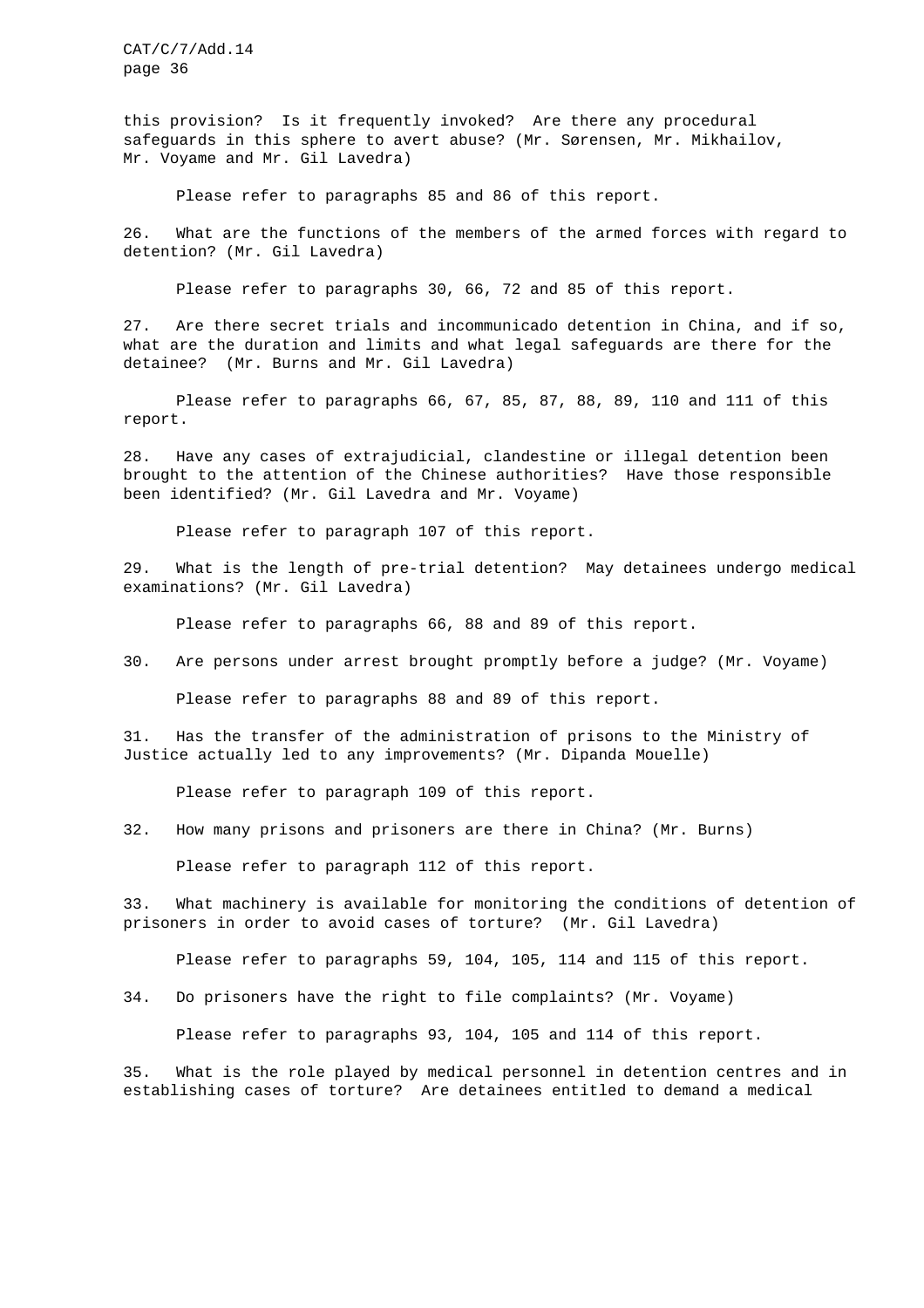examination? Is there effective and independent medical supervision of prisoners? Is the doctor chosen by the prisoner or the authorities? (Mr. Sørensen, Mr. Voyame, Mrs. Chanet)

Please refer to paragraphs 95 and 104 of this report.

36. What distinction is made under Chinese law between re-education through labour and reform through labour? (Mr. Burns)

Please refer to paragraphs 42, 45, 46, 47 and 48 of this report.

37. What is the average length of the terms of imprisonment of political prisoners? What are the reasons for convicting them? How are they treated? (Mr. Sørensen)

Please refer to paragraphs 49, 50, 51 and 52 of this report.

38. How are political dissidents treated as compared with other prisoners? (Mr. Gil Lavedra)

Please refer to paragraphs 49, 50, 51 and 52 of this report.

39. Are there any specific reform establishments for counter-revolutionary offenders? (Mr. Khitrin)

Please refer to paragraph 52 of this report.

41. What is the relationship between the public security services, the Ministry of Justice and the other judicial authorities? Are the powers and jurisdiction of the public security services governed by laws other than the Code of Criminal Procedure? (Mr. Dipanda Mouelle, Mr. Khitrin, Mr. Mikhailov and Mr. Voyame)

Please refer to paragraphs 29, 30, 31 and 32 of this report.

42. What is the situation regarding the respective jurisdictions of the department in charge of disciplinary affairs and of the courts? (Mrs. Chanet)

Please refer to paragraphs 35, 36 and 65 of this report.

43. How is the judicial system organized and structured? What are the characteristics and jurisdiction of the different courts, including the people's courts, any special or military courts, and administrative courts? (Mr. Gil Lavedra)

Please refer to paragraphs 14, 21, 22, 23, 24, 25 and 26 of this report.

44. How are the respective jurisdictions of the administrative courts and the public security services, defined, in particular for the purpose of preventing torture? (Mr. Gil Lavedra)

Please refer to paragraph 58 of this report.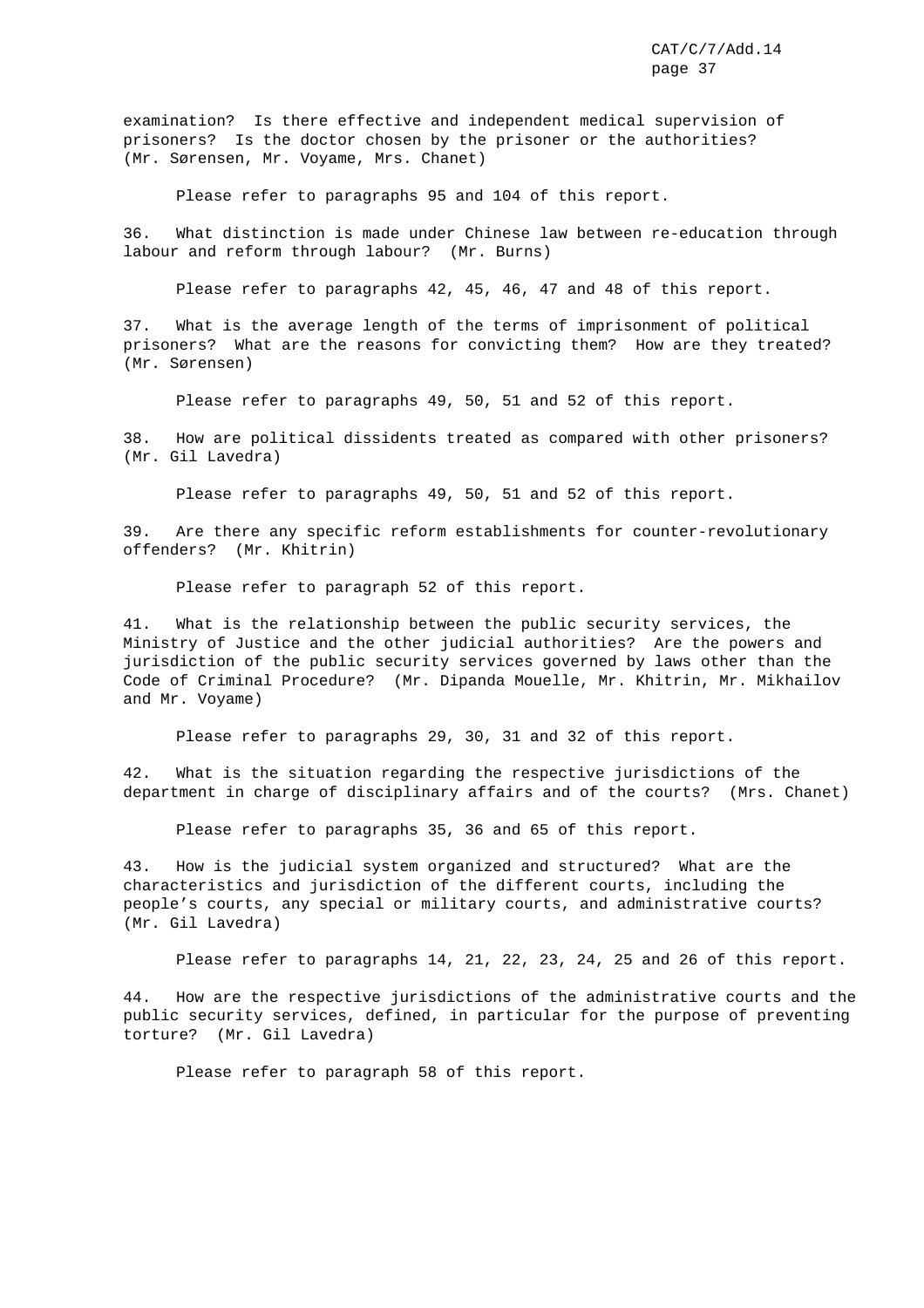45. How are judges and prosecutors appointed? (Mr. Burns and Mr. Dipanda Mouelle)

Please refer to paragraph 28 of this report.

46. How does Chinese legislation ensure the independence of the courts and of judges? (Mr. Burns and Mr. Gil Lavedra)

Please refer to paragraphs 30 and 31 of this report.

47. Information about the organization and structure of the Chinese court system as a whole, including the text of the Code of Criminal Procedure and details of penalties imposed, together with precise explanations, would be welcome. (Mr. Gil Lavedra)

Please refer to paragraphs 33, 34, 35, 36, 37, 38, 39 and 42 of this report.

48. Information on the constitutional principles applied in criminal law, with particular reference to the presumption of innocence and the principles of the International Covenant on Civil and Political Rights would be welcome. (Mr. Gil Lavedra)

Please refer to paragraphs 30, 31, 62, 65, 72, 74 and 75 of this report.

49. Is there a more precise provision concerning the implementation of article 3 of the Penal Code (concerning territorial jurisdiction)? In particular, how is the restriction that the law is applicable "unless the case is covered by special legal provisions" to be understood? (Mr. Khitrin)

Please refer to paragraphs 82 and 83 of this report.

50. What is the jurisdiction of the military authorities with regard to putting down counter-revolutionary activities? (Mrs. Chanet)

Please refer to paragraphs 20, 21, 24 and 27 of this report.

51. If the death sentence has been handed down, is any appeal possible? What method of execution is employed? (Mr. Burns, Mrs. Chanet)

Please refer to paragraphs 123, 124, 125 and 126 of this report.

52. Does not the suspended death sentence amount to inhuman and degrading treatment as the convict is for a long time unaware whether the sentence will be carried out? (Mrs. Chanet, Mr. Dipanda Mouelle)

Please refer to paragraphs 127 and 128 of this report.

53. Does the law make any provision for remedies such as pardon and amnesty? (Mrs. Diaz Palacios)

Please refer to paragraph 129 of this report.